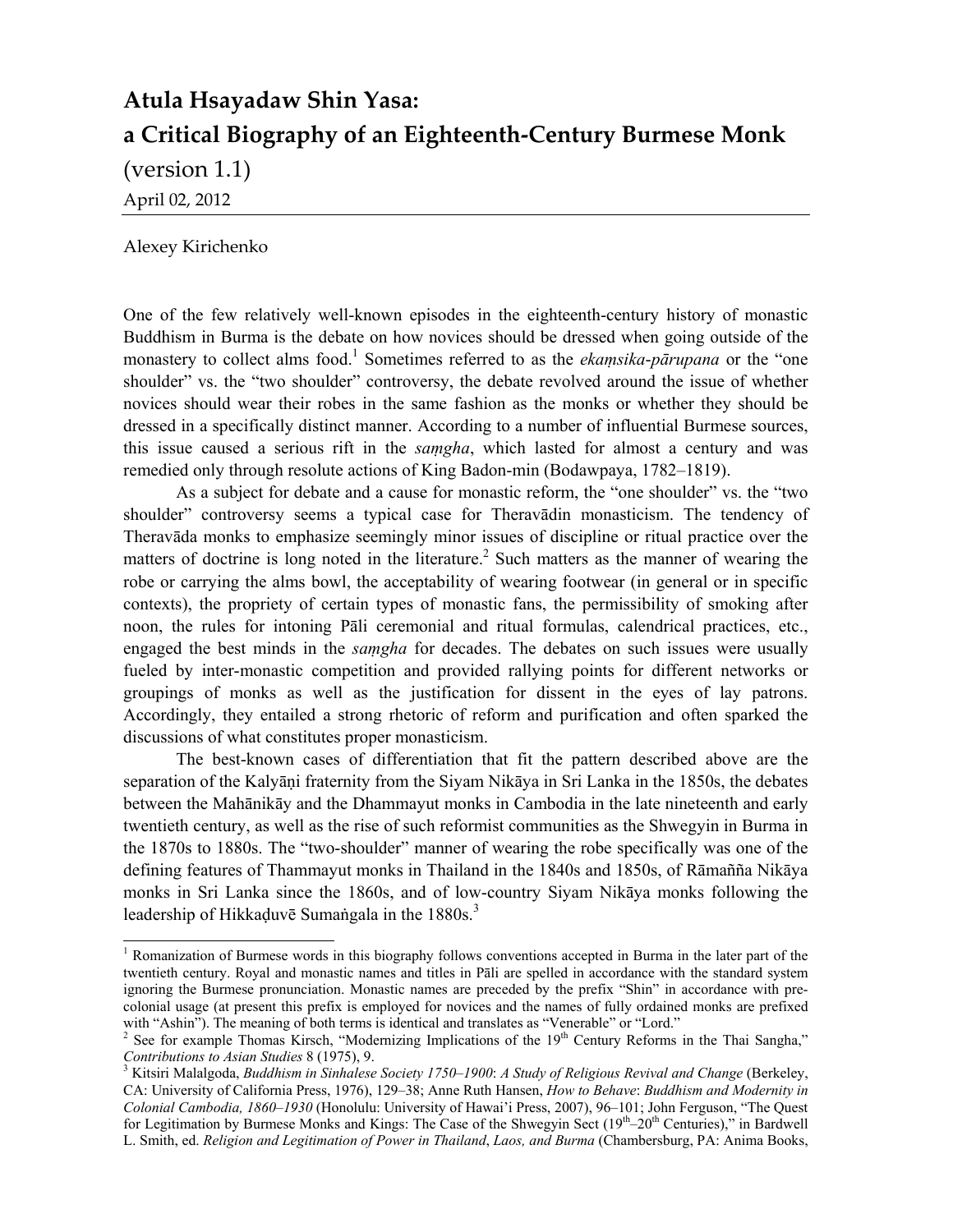The robe-wearing debates in Thailand, Sri Lanka, and Cambodia occurred later than in Burma. Moreover, in most cases the "two-shoulder" manner was explicitly identified as "Burmese" (or "Mon") by the proponents of the "one-shoulder" practice. In this way, the development of this debate in Burma was an important stage of scripturalization of monastic dress code in Theravāda communities while the spread of the "two-shoulder" manner beyond Burma was one of the early examples of inter-Theravādin monastic networking in the modern period.

 The Burmese sources on which the existing understanding of the debate in Burma rests identify two monks as being responsible for the prolonged conflict around the issue of robe wearing.<sup>4</sup> One of them is Ton Hpongyi Shin Guṇābhilaṅkāra (1639–c. 1720) who allegedly caused the novices to wear the robes in a manner different from that of the monks. Another is Atula Hsayadaw Shin Yasa (1700–1786) who supposedly persuaded King Alaungmintaya (Alaungpaya, 1752–1760) to introduce this manner as a standard throughout the realm. As a result, according to these sources, even those members of the *saṃgha* who understood the Vinaya could not put their scriptural knowledge into practice and instruct the novices properly.

The problem of these sources is that they reflect the views of only one side in the debate and were written to discredit the opponents. Thus, to get a better understanding of the issues at stake, it is necessary to balance this sample of sources with others (written from different perspectives or angles). Also, while the works of Craig Reynolds, Thomas Kirsch, Anne Hansen, and Anne Blackburn discuss monastic debates in nineteenth-century Thailand, Cambodia, and Sri Lanka from a broader sociological and historical perspective, a thorough analysis of the transformations in the *saṃgha*, which accompanied the robe-wearing conflict in Burma, is still needed.

 $\overline{a}$ 

 For the discussion of these sources see Victor Lieberman, "A New Look at the 'Sāsanavamsa,' " *Bulletin of the School of Oriental and African Studies, University of London* 39.1 (1976): 137–49; Patrick Pranke, " 'Bodawpaya's Madness': Monastic Accounts of King Bodawpaya's Conflict with the Burmese Sangha: Part One," *Journal of Burma Studies*, 12 (2008): 1–28; Alexey Kirichenko, "Istoriographicheskie i sotsialnye osobennosti monasheskogo istoriopisaniya Myanmy 17–19 vekov," *Vestnik Moskovskogo Universiteta. Seriya 13*: *Vostokovedenie*, 2011, no. 4: 3–23.

 The latest research supplements the study of the religious chronicles with the analysis of royal orders promulgated in the 1780s and 1790s: Patrick Pranke, "The 'Treatise on the Lineage of the Elders' " (Vamsadīpanī): Monastic Reform and the Writing of Buddhist History in Eighteenth-Century Burma" (PhD diss., University of Michigan, 2004), Jacques Leider, "Text, Lineage and Tradition: The Struggle for Norms and Religious Legitimacy under King Bodawphaya (1782–1819)," *Journal of Burma Studies* 9 (2004): 82–129; and Michael Charney, *Powerful Learning: Buddhist Literati and the Throne in Burma's Last Dynasty* (Ann Arbor: Center for South and Southeast Asian Studies, University of Michigan, 2006), 34–9, 96–9. The overall interpretation of the debate in these orders follows the same lines as in the above-mentioned chronicles.

<sup>1978), 66–86;</sup> Anne M. Blackburn, *Locations of Buddhism*: *Colonialism and Modernity in Sri Lanka* (Chicago: University of Chicago Press, 2010), 90–101; Craig James Reynolds, *The Buddhist Monkhood in Nineteenth Century Thailand* (PhD diss., Cornell University, 1972), 97–105. 4

<sup>&</sup>lt;sup>4</sup> The single most important source that shaped the western understanding of the debate in Burma was a religious chronicle called *Sāsanavaṃsappadīpikā* ("The Illumination of the Lineage of the Sāsana") compiled by the Third Maungdaung Hsayadaw Shin Paññāsāmi (? 1810–1869) in 1861. It was the sole basis of readings of the debate by Mabel Haynes Bode, *The Pali Literature of Burma* (Rangoon: Burma Research Society, 1965), 65–76, Sir Charles Eliot, *Hinduism and Buddhism: An Historical Sketch*, vol. I (London: Edward Arnold, 1921), 62–5; Niharranjan Ray, *An Introduction to the Study of Theravada Buddhism in Burma* (Calcutta: University of Calcutta, 1946), 219– 23, 226–36. The *Sāsanavaṃsappadīpikā* also remained influential for Michael E. Mendelson, *Sangha and State in Burma*: *A Study of Monastic Sectarianism and Leadership* (Ithaca, NY: Cornell University Press, 1975), 58–61, 66– 7 and John Ferguson, "The Symbolic Dimensions of the Burmese Sangha" (PhD diss., Cornell University, 1975), 176–99. The last two authors also used other religious chronicles such as *Thathanalingaya-sadan* ("The Embellishment of the Sāsana") compiled by Mahadamathingyan (1753–1833) in 1831, *Thathana-bahotthutapakathani* ("The Explication of Knowledge about the Sāsana") compiled by Hpayabyu Hsayadaw Shin Rājinda in 1926, and *Wuntha-dipani* ("Treatise on the Lineage of the Elders") compiled by Shin Jinālāṅkaradhaja (1742–after 1800) in the early nineteenth century.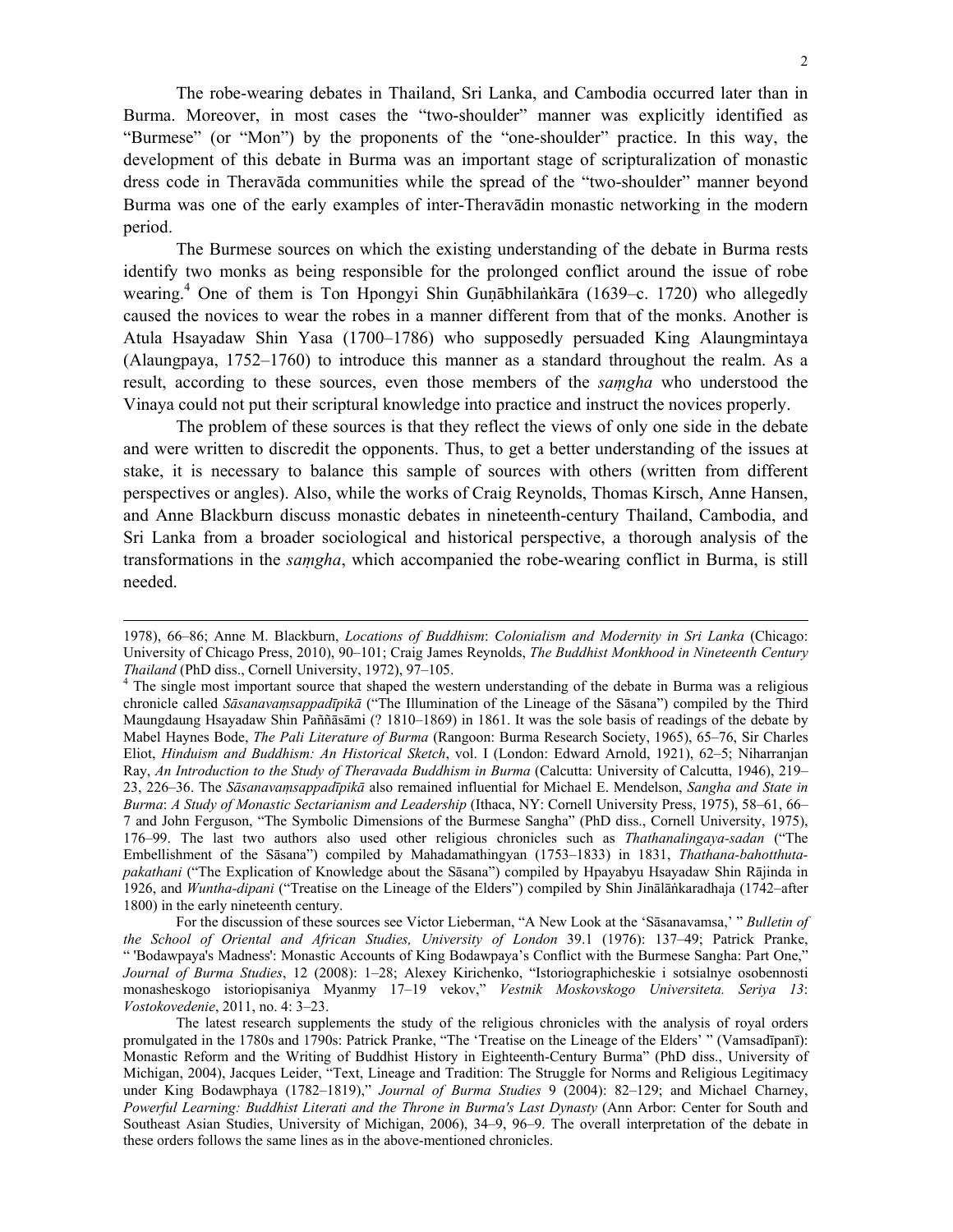To explore the complexity of the sources on the debate and the underlying complexity of inter-monastic relations, the present project attempts a critical biography of Atula Hsayadaw Shin Yasa. As Atula was one of the key actors in the robe controversy, his case offers important insights into the workings of religious reform and court monastic politics in eighteenth-century Burma. At the same time, Atula's status as a culprit who had allegedly mislead the *saṃgha* and key lay patrons affects the availability of evidence about him. Instead of covering various aspects of Atula's life, the bulk of references to him in the sources are related to the controversy. As a result, disentangling the biography from an indictment becomes problematic.

My paper on Atula published in the *Journal of Burma Studies* (vol. 15.2, 2011) concentrated on the issues that seem the most relevant in the context of the controversy, namely, on Atula's monastic affiliation, his role in shaping the religious policy of Alaungmintaya, his banishment from the capital in the 1770s, and his trial, which took place in 1784. In the present attempt at a biography I've tried to address a broader selection of sources and other aspects of Atula's career as well. However, the bias in the information available precludes building equally strong cases for many such aspects. Given that, I chose to approach this project as a work in progress that would be updated as I accumulate new evidence. Provisionally, I decided to retain the structure of the published paper and build on its text, supplementing it with several new sections and slightly revising the published ones.

At the moment, the biography is structured to identify inconsistencies in the accepted accounts of Atula's role in the "one shoulder" vs. the "two shoulder" debate and highlight the ways the image of Atula as a culprit was constructed and used. It also follows Atula on several important junctures discussing the range of possibilities and uncertainties we face when trying to reconstruct his career. The biography also explores Atula as a monastic policy-maker.

Unlike the paper published in the JBS, this discussion of Atula offers an expanded treatment of Atula's origins, early career, and his relationship with his native area. Besides that, it also adds new sections on Atula's position at the court under the first three Konbaung overlords, on the persons involved in Atula's trial in 1784, and on the trial's aftermath. These aspects are less-researched than the ones addressed in the published paper, so at the moment the biography does not offer the same level of detail and sophistication throughout. I hope to be able to improve these weaknesses in the future. I also hope that with more evidence to hand I might be able to shift the focus from the robe-wearing controversy towards a more balanced treatment of an important historical figure.

#### **Atula's Monastic Affiliation**

 $\overline{a}$ 

The available scholarship sees Atula primarily as a champion of the "one-shoulder" practice, just as he was portrayed by the nineteenth-century religious chronicles.<sup>5</sup> This is a serious misreading as the actual identity of the movement with which Atula was affiliated is quite different. Religious chronicles correctly described Atula as the follower of Ton Hpongyi Shin Guṇābhilaṅkāra, but manipulated the portrayal of both monks. First, the chronicles claimed that Guṇābhilaṅkāra invented the one-shoulder manner of wearing the robe. <sup>6</sup> They passed over in

<sup>5</sup> Ray, *An Introduction to the Study*, 226; Mendelson, *Sangha and State in Burma*, 59; Ferguson, "The Symbolic Dimensions," 185–6; Pranke, "Treatise on the Lineage of the Elders," 3; Leider, "Text, Lineage and Tradition," 93; Charney, *Powerful Learning*, 97; Pranke, "Bodawpaya's Madness," 6 note 15.

 <sup>[</sup>Some references to Jacques Leider's paper in the JBS version are two pages earlier than they should have been. These mistakes are corrected here.]

<sup>&</sup>lt;sup>6</sup> For the identification of Guṇābhilaṅkāra as the originator of the "one-shoulder" dress code see  $\omega$  $x$ ာ*သနၥလင်္ကာရစာတမ်း* (ရန်ကုန်၊ ဟံသာဝတီ၊ ၁၉၅၆)၊ စာမျက်နှာ ၁၈၁, Mabel Bode, ed. *Sā̄sanavam̩sa* (London: Pali Text Society, 1897), 118; Bimala Churn Law, tran., *The History of the Buddha's Religion (Sāsanavaṃsa)* (London: Luzac & Co., 1952), 123. *Wuntha-dipani* by Jinālāṅkaradhaja and *Lineage of the Sāsana* (*Thathana-wuntha-sadan*) by the First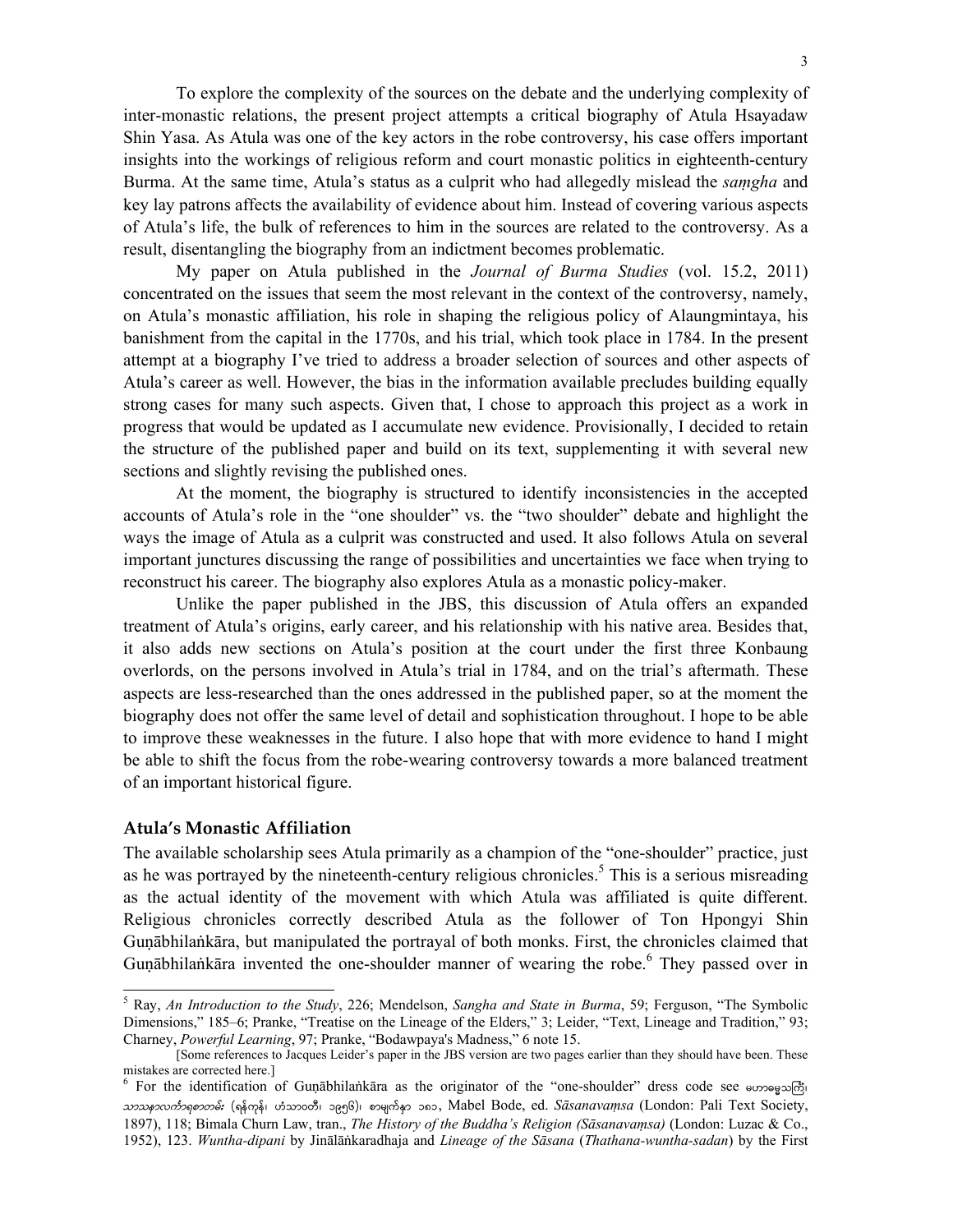silence Guṇābhilaṅkāra's efforts at reforming monastic behavior and reviving forest-dwelling monasticism (which in fact earned him his reputation and made him the founder of an important community) and credited him simply with the championship of the "one-shoulder" dress code.<sup>7</sup> This characteristic was also extended to Atula.<sup>8</sup>

A broader sample of evidence, including Atula's own writings and documents produced by other followers of Guṇābhilaṅkāra, makes it possible to revise this biased description. According to an account of Guṇābhilaṅkāra's career composed by Sāsanālaṅkaradhaja Hsayadaw around 1780, as well as an epistle submitted about 1801 by Kyawzin-taik Son-myo Hsayadaw, Ton Hpongyi initiated a movement for a more ascetic lifestyle among monks in the final decade of the seventeenth century. He promoted staying in forest monasteries and observing *dhutaṅga* ("austere practices")*,* especially the practice of using a single set of monastic robes (*ticīvarika*-*aṅga dhutaṅga*).9 That observance gave a name to the community he initiated, as his followers became known as *ticīvarika*s or *tisiwareit* in Burmese.10 Besides *dhutaṅga*, the disciplinary code of the *tisiwareit* community implied that improper monastic utensils–such as various hats and *tharapat* fans commonly used to differentiate monks of specific lineages–should be rejected. Guṇābhilaṅkāra also abstained from smoking pipes.<sup>11</sup>

In addition to the code of discipline, the *tisiwareit*s seemed to differentiate themselves by a specific approach to scriptural studies that focused on the Abhidhamma and by a radical reformist program. In terms of reform, the *tisiwareit*s may have been one of the first monastic movements that argued that donations and support given to immoral (*alajjī, dussīla*) monks will cause the decline of the *sāsana* and so doom the donor to be born in conditions of extreme suffering (*niraya*).<sup>12</sup> This argument would later become an important identity marker of such famous nineteenth-century monastic groups as the Sulagandi and Dwaya in Burma and the Rāmañña Nikāya in Sri Lanka. The followers of Guṇābhilaṅkāra seem to have been its pioneers more than a hundred years earlier. Quite importantly, the spearhead of criticism of donations to

Maungdaung Hsayadaw Shin Ñāṇa (1753–1833) admit that the one-shoulder manner existed before Guṇābhilaṅkāra (မဲထီးဆရာတော်၊ *ဝံသဒီပနီ* (ရန်ကုန်၊ ဟံသာဝတီ၊ ၁၉၆၇)၊ စာမျက်နှာ ၁၃၂၊ ၁၄၃; Pranke, "Treatise on the Lineage of the Elders," 230–40; palm-leaf ms. no. Kin 17 in the National Library (hereafter referred to as NL), Yangon, folio  $\frac{1}{2}$   $\frac{1}{2}$ 

<sup>). 7</sup> *Treatise on the Lineage of the Elders* mentions only that Guṇābhilaṅkāra made the novices cover one shoulder when on the alms-round. อิเซ*ื*๊ะอดุจอวร์) *อ้วงริบ*ต์ อวตุเกิด ว66. In *The Embellishment of the Sasana* the list of requirements was broadened: besides covering one shoulder, novices were supposed to stop wearing hats and using *tharapa* fans. The only type of fan allowed was *yap* fans. woose somo *bow momon bow momons* (see also pp. 187–8). The same claim is made in *The Illumination of the Lineage of the Sāsana* (Bode, ed. *Sāsanavaṃsa*, 118). Both sources here misrepresent the case because the point about discarding hats and *tharapa* fans (and using only *yap* fans) was addressed to monks, not to novices.

This misrepresentation is repeated in *The Explication of Knowledge about the Sāsana*: according to it, Guṇābhilaṅkāra made the novices cover one shoulder and carry *yap* fans (p p ig p p to 2020 p 2020 p 2020 p (o kna ဘုရားဖြူစာပေထိန်းသိမ်းရေးအဖွဲ့၊ ၁၉၉၃)၊ စာမျက်နှာ ၁၁၃). Some modern works, such as the one by Kyakhatwaing-kyaungtaik Hsayadaw, are very inaccurate and claim that Guṇābhilaṅkāra's community required novices to wear hats ( $\delta_{\varphi}$ ; $\mathbb{E}_{\mathbb{L}}$ ကြခတ်ဝိုင်းကျောင်းတိုက်ဆရာတော်၊ *သာသနိကရာဇဝံသဝိဘာဝနီကျမ်း* (ပဲခူး၊ ကြခတ်ဝိုင်းသာသနာပြုအသင်း၊ ၁၉၉၂)၊ စာမျက်နှာ ၇၄).<br><sup>8</sup> မဲထီးဆရာတော်၊ *ဝံသဒီပနီ*၊ စာမျက်နှာ ၁၄၆, မဟာဓမ္မသကြီ၊ *သာသနာလင်္ကာရ*၊ စာမျက်နာ ၁၈၇, Bode, ed. *Sāsanav* 

 $\frac{\partial}{\partial x}$  *pm pm<sub>p</sub> pm pm pm pm pm* is a set of monastic robes consisting of three regulation-sized robes or inner garment (*antaravāsaka* in <sup>9</sup> *Ticīvara* is a set of monastic robes consisting of three r

Pāli, *thinbaing* in Burmese), outer garment (*uttarāsaṅga* in Pāli, *koyon* in Burmese), and cloak (*saṃghāṭi* in Pāli, *dukot* in Burmese).<br><sup>10</sup> An alternative appellation of the *tisiwareit*s was "Ton-gaing," based on the name of Guṇābhilaṅkāra's native

village, that is, Ton. This rather large village, located on the right bank of the Chindwin, in precolonial times belonged to the area of Bagyi. At present it belongs to Hsalingyi township, Monywa district, Sagaing division.

<sup>&</sup>lt;sup>11</sup> Palm-leaf ms. in the collection of the Taungpaw-kyaung monastery, Hsalingyi, Hsalingyi Township, and palmleaf ms. no. 123369 in the Universities' Central Library (hereafter referred to as UCL), Yangon, folio  $\dot{s}^{T, V}$ .<br><sup>12</sup> Palm-leaf ms. no. 4784 in the research library of the Ministry of Religious Affairs (hereafter MORA)

folios  $\infty$ <sup>v</sup> –  $\infty$ <sup>r</sup>.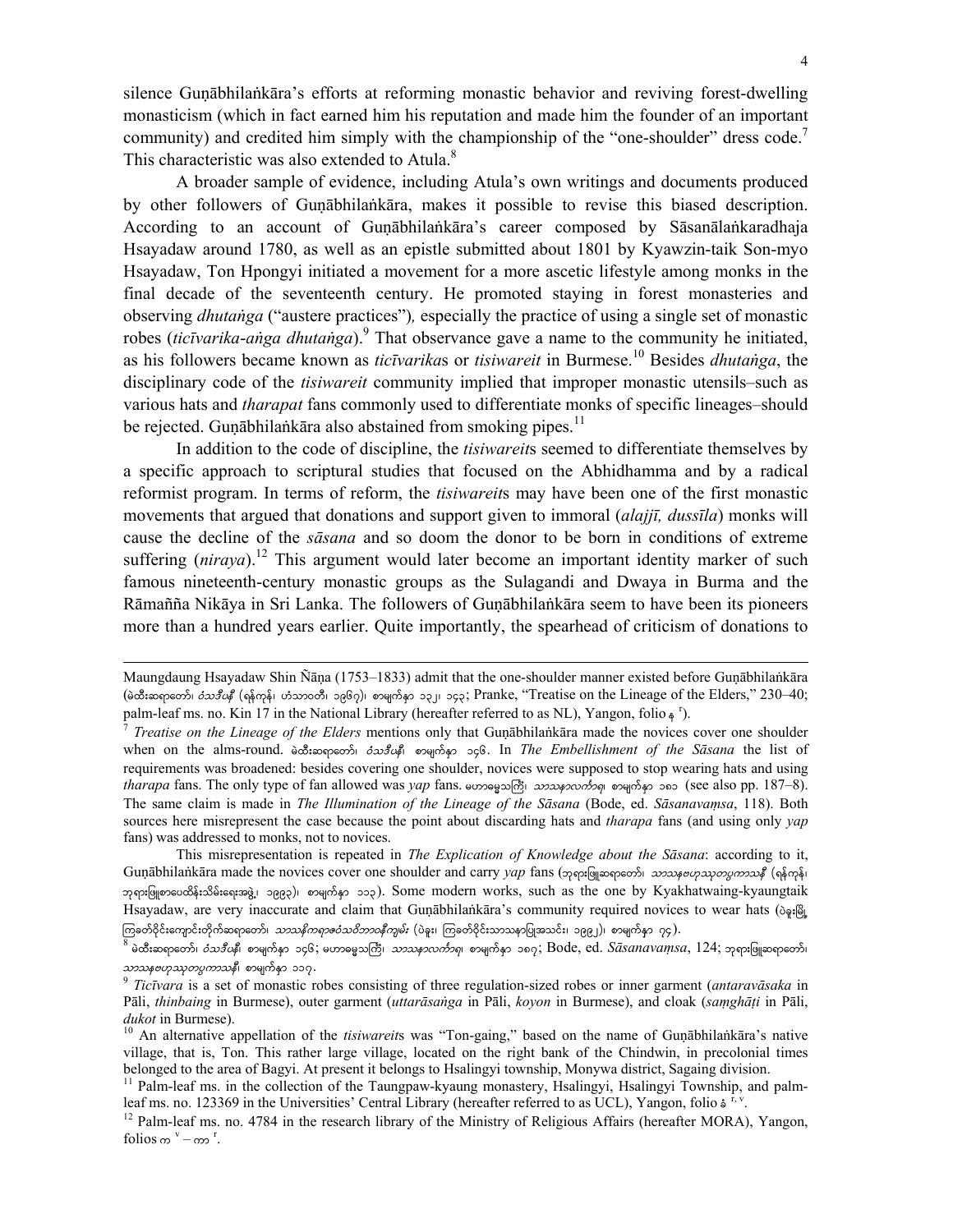*alajjī* monks was not against the *saṃgha*, but against the undiscriminating lay patrons. This innovative feature differentiated the *tisiwareit*s and their later imitators from earlier monastic reformers as the reform now encompassed both monastic and lay behavior. The agenda of the *tisiwareit*s was thus focused on ensuring kammatic progress for both monks and laity by promoting proper behavior and avoiding activities causing birth in woeful states.

A combination of distinct discipline, reformism, and emphasis on the Abhidhamma apparently made Guṇābhilaṅkāra and his community quite appealing, for in the early eighteenth century the *tisiwareit*s enjoyed a rapid, even explosive, growth. The list of Guṇābhilaṅkāra's disciples who were abbots of individual monasteries or heads of several monasteries runs to more than seventy persons. Geographically they were concentrated mostly in Bagyi (present-day Hsalingyi, Pale, and Yinmabin townships), Chaung-U, and Monywa, with offshoots in the Sagaing/Ava, Dipeyin, Halin, Talot, Pakhangyi, and Pyi areas. The efforts of the first and second generations of Guṇābhilaṅkāra's disciples led to the proliferation of the *tisiwareit* community in various locations in present-day Dipeyin, Ayadaw, Ye-U, Wetlet, Shwebo, Khin-U, Sagaing, Myinmu, Chaung-U, Monywa, Budalin, Hsalingyi, Yezagyo, Myaing, and Myingyan townships. In more general terms, during the first fifty to sixty years of its history Guṇābhilaṅkāra's network covered roughly 25 to 35 percent of the Burmese areas in Upper Burma and was the foremost regional grouping of monks of its time. Numerically, the strength of Guṇābhilaṅkāra's community is testified to by his ability to convene at least two large monastic assemblies in Amyint and near Hsalingyi with one thousand monks attending each of them. Though Ton Hpongyi himself never received monasteries built by royalty, the very first generation of his disciples became royal teachers (by the 1720s). Members of his lineage remained a key component of the court *samgha* roughly until the late 1780s.<sup>13</sup>

As for championing the "one-shoulder" manner of wearing the robe, it seems that initially the *tisiwareit*s were not concerned about the dressing conventions for novices.<sup>14</sup> Ton Hpongyi and his disciples subscribed to what seems to be one of the most common practices of novices of that time, i.e., wearing the upper robe in a manner that leaves the right shoulder bare and the left hand completely wrapped. The right shoulder was then covered with an undersized robe called *dukot* (or *dukot-nge*, 300 /300 / 60 to differentiate it from the *samghāṭi*). The *dukot*, in its turn, was secured in place by binding the chest.<sup>15</sup>

Guṇābhilaṅkāra's and other *tisiwareit*s' advocacy of this procedure was related to the emergence of a competing reformist faction which made the "two-shoulder" manner its key issue and drew *tisiwareit*s into a protracted debate. In the first decade of the eighteenth century several monks or ex-monks such as Shin Vicitta (or Citta) from Taungngu, Shin Kalyāṇa from Ngayan-o

<sup>&</sup>lt;sup>13</sup> The existence and significance of this community remain virtually unrecognized as the existing understanding of Burmese religious history in the eighteenth century relies heavily on *The Embellishment of the Sāsana* and *The Illumination of the Lineage of the Sāsana*. The only discussions of *tisiwareit*s I'm able to refer the reader to are Alexey Kirichenko, "Monasheskaya stratifikatsiya i pridvornoe monashestvo kak osobaya gruppa v buddhiskoi samghe Birmy v 17 i 18 vekah," *Vestnik Moskovskogo Universiteta. Seriya 13*: *Vostokovedenie*, 2008, no. 4: 3–23, and Alexey Kirichenko, "Dynamics of Monastic Mobility and Networking in Upper Myanmar of the Seventeenth and Eighteenth Centuries," paper read at the Buddhist Dynamics in Premodern Southeast Asia Conference, March 10–11, 2011, Nalanda-Srivijaya Center, ISEAS, Singapore. I am currently working on an article on this important community.

<sup>&</sup>lt;sup>14</sup> It should be noted that the robe controversy in Burma during the period in question revolved only around the attire of novices and never implied that monks could dress in the "one-shoulder" manner too. In this regard it was different from later debates in Thailand, Sri Lanka, and Cambodia, which dealt with monastic "fashion."

<sup>&</sup>lt;sup>15</sup> For the most easily accessible description see တတိယနံမော်ဆရာတော်၊ *သီလဝိသောဓနီကျမ်း* (ရန်ကုန်၊ သာသနာရေးဦးစီးဌာန၊ ၁၉၉၂)၊ pmrsufESm 96. The descriptions of dressing conventions given by Bode and Ray are totally confused and imprecise. Bode, *The Pali Literature of Burma*, 65–6; Ray, *An Introduction to the Study*, 219–20. The explanation given by Patrick Pranke is generally correct but incomplete. Pranke, "Treatise on the Lineage of the Elders" 2–3, 290, 294.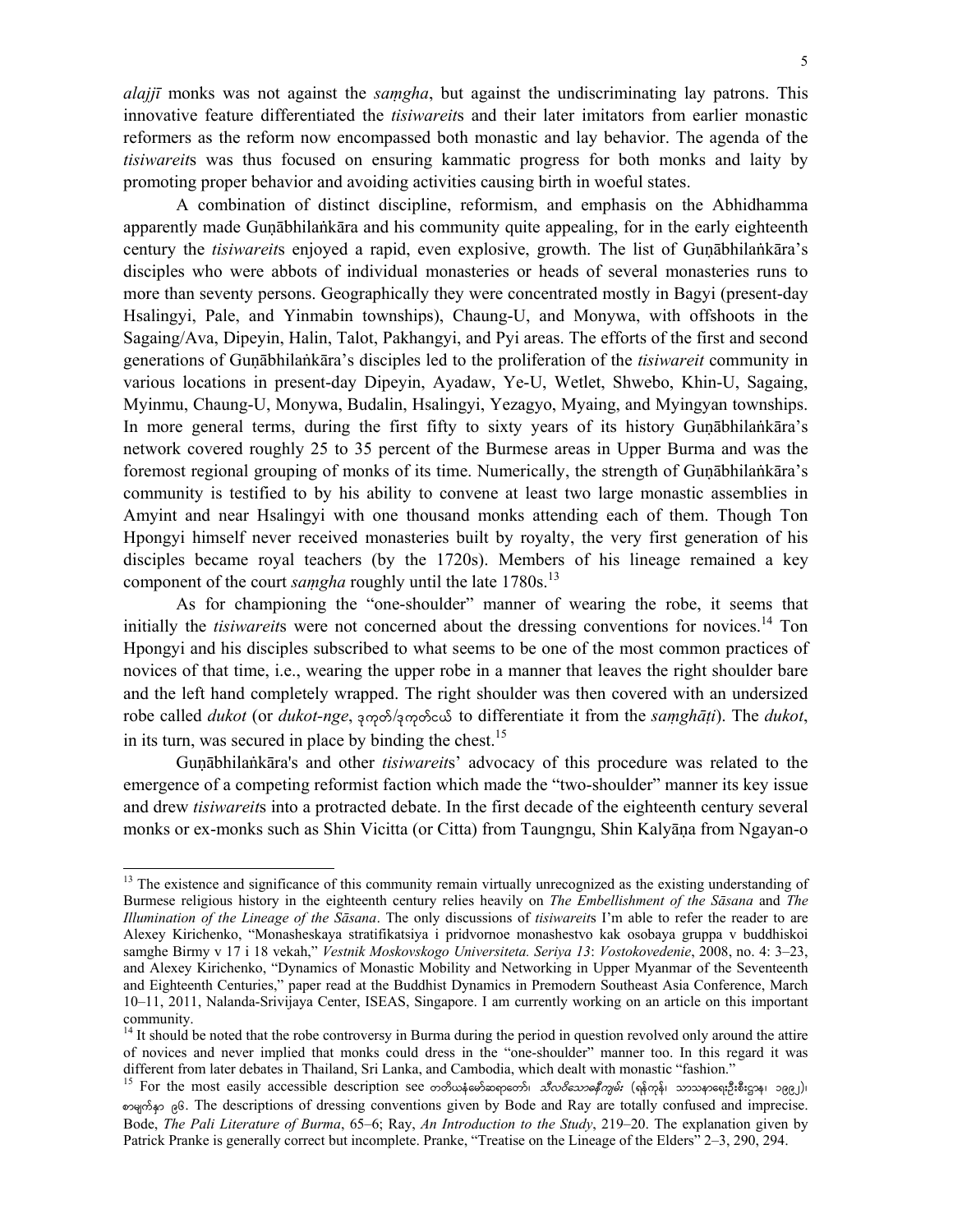village, Shin Paññāsāra from Nga Mya village, and Shin Dhammananda from Naungba village started arguing that by having his left hand wrapped, his right shoulder covered with a *dukot-nge*, and his chest bound when going outside a monastery, a novice disregards the Vinaya.<sup>16</sup> Instead, they claimed the novices should clad themselves in the upper robe so that it would cover both shoulders and abstain from wearing the *dukot-nge* and chest-binding. Up until that point this manner was used predominantly by monks. In accordance with their argument, the followers of Vicitta and Kalyāṇa became known as the *thamane-thingan-yon-gaing*, a "community [making] novices cover [both shoulders] with the upper robe" (သာမmos oba; or simply သင်္ကန်းရံဂိုဏ်း $/\dot{\,}$ ဂိုဂိုဏ်း $/$ အရံဂိုဏ်း $).^{17}$ 

If my understanding of the origins of the debate is tenable (given that the bulk of the available documents on the debate postdates the trigger events by roughly seventy years, it is not always easy to differentiate between facts and fiction), the raising of the issue of novices' dresscode was a very provocative act. The claim that the dressing custom which visually accentuated the different status of novices and monks and the higher position of the latter in the *saṃgha* was wrong and un-canonical allowed the adherents of the "two-shoulder" practice to plunge into the public spotlight. Though less radical than the *tisiwareit*s' argument that donations to *alajjī* monks is a way to *niraya,* a claim like that surely might have secured the *thingan-yon-gaing* an audience to demonstrate their command of the scriptures to.

Available sources do not mention why Guṇābhilaṅkāra and his followers took the "twoshoulder" practice as a challenge, allowing us to postulate a range of tentative explanations. It might have been due to the separation of a new group from the *tisiwareit* community: Both Vicitta and Kalyāṇa, as well as other monks who favored their idea, cooperated earlier with Gunābhilankāra, studied under him, or even belonged to his community.<sup>18</sup> Though the disapproval of "non-canonical" attire targeted the entire monkhood, the separation of the "twoshoulder" faction from the *tisiwareit*s perhaps made the latter the first object of criticism. Moreover, members of the *thingan-yon-gaing* also positioned themselves as forest-dwellers, a type of monasticism that Guṇābhilaṅkāra had just allegedly revived, so this claim could also

<sup>&</sup>lt;sup>16</sup> Both Vicitta and Kalyāna disrobed at some point and continued religious life as laymen observing the eight precepts (*thidinde*). Vicitta's disrobing was related to accusations of committing the second *pārājika*. It is not yet clear to me if Vicitta and Kalyāṇa still retained their monastic status at the time they started arguing their point because available sources (much later and written from the "one-shoulder" perspective) give conflicting evidence. Members of the Ton community tended to identify the origins of the *thingan-yon* with Vicitta and Kalyāṇa as a rhetorical tool because their ambiguous status as ex-monks cast negative light on the whole movement. By the late eighteenth century, this identification with Vicitta and Kalyāna became a stock phrase and even the "two-shoulder" monks used it.

The eight precepts are abstaining from murder, theft, sexual intercourse, lying, taking intoxicants, eating after noon, various forms of entertainment and beautification, and using high and luxurious seats and beds. The *pārājika* rules cover a group of transgressions of monastic discipline which lead to a loss of monastic status: noncelibacy, theft, murder, and false claims of supermundane spiritual attainments.

<sup>&</sup>lt;sup>17</sup> The appearance of the "two-shoulder" practice as a result of Vicitta's and Kalyāṇa's activism (and thus its innovative character) is admitted even by the First Maungdaung Hsayadaw, a key opponent of Atula, in his *Lineage of the Sāsana.* However, the First Maungdaung helped himself out of this potentially dangerous confession by claiming that the "two-shoulder" practice was originally prescribed by the Buddha but disappeared due to the prevalence of unrighteous monks (*adhammavādī*). See ms. no. Kin 17 in the NL, folios  $\epsilon_1^r - \frac{1}{2}$ , especially  $\epsilon_2^r$ 

<sup>&</sup>lt;sup>18</sup> See the account of the origins of the *tisiwareits* and their debates with the adherents of the "two-shoulder" practice written by Sāsanālaṅkaradhaja Hsayadaw (palm-leaf ms. in the collection of the Taungpaw-kyaung monastery, Hsalingyi, folios  $\delta^v - \gamma$ <sup>v</sup>). The same point is made by Atula in palm-leaf ms. no. 11424 in UCL, folio of <sup>r, v</sup>.

The passing connection between Guṇābhilaṅkāra and the instigators of the "two-shoulder" debate is logical due to the fact that the *tisiwareit* community was a kind of tactical alliance formed by local monastic leaders who joined the rapidly spreading network. This is confirmed by Sāsanālaṅkaradhaja Hsayadaw who mentions that the majority in the first generation of Guṇābhilaṅkāra's disciples were older than he was (palm-leaf ms. in the collection of Taungpaw-kyaung monastery, folios  $\mathcal{B}^{\nu} - \mathcal{B}^{\nu}$ ).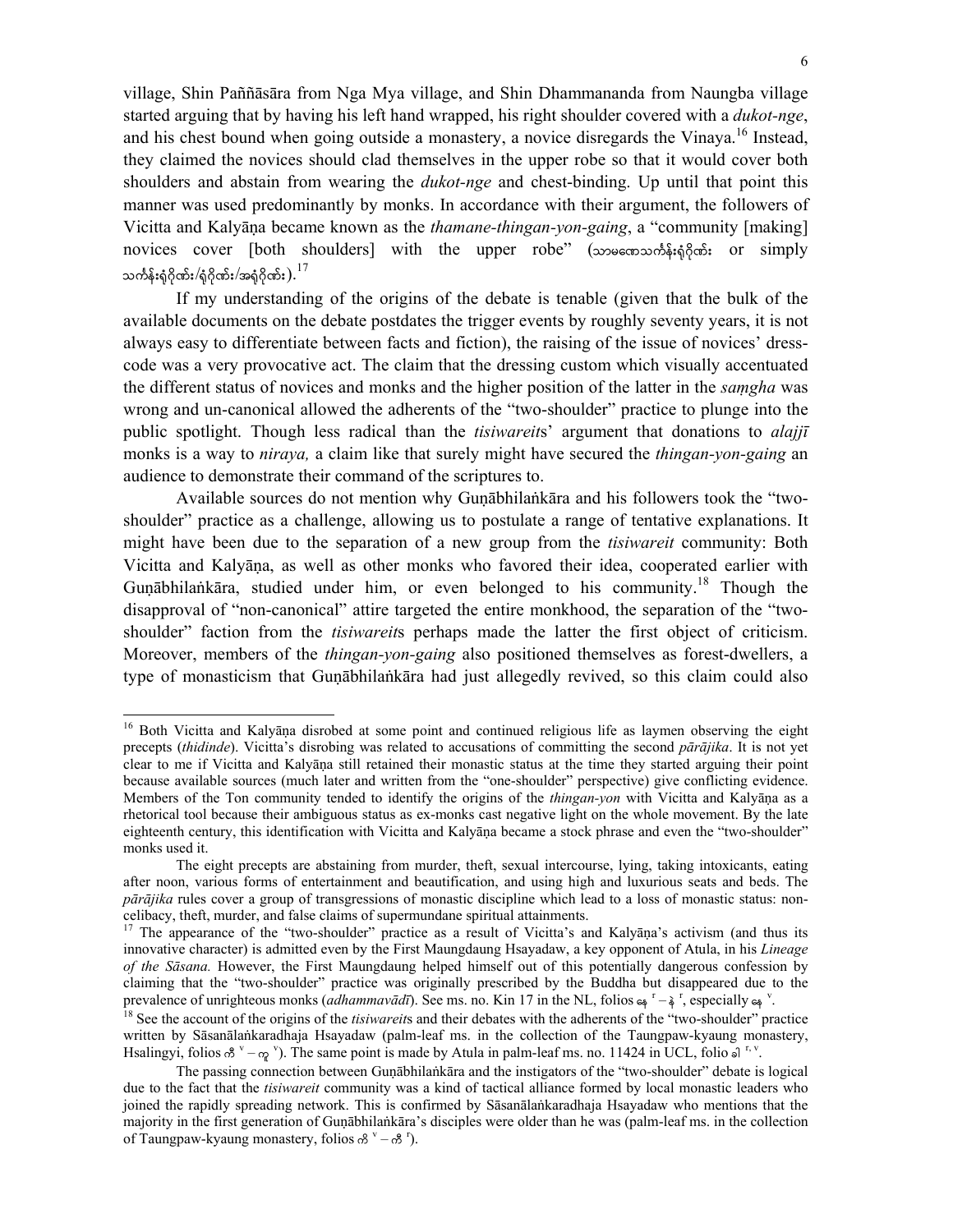have become a bone of contention. Another possible reason might have been the focus of a newly emergent faction on the issue of proper attire, one of the issues central to Guṇābhilaṅkāra himself. Theoretically, the *tisiwareit*s might have felt that Vicitta and Kalyāṇa encroached on their territory. It is also possible that the *tisiwareit*s were unwilling to accept the *thingan-yongaing*'s argument that novices should follow the same discipline as the monks and considered such confusion a serious blunder (at least, they raised this point in the 1780s). Perhaps the reaction was due to a combination of these and other factors. Besides ideological reasons, more mundane concerns of ownership/holding of property and the administrative affiliation of monasteries, now complicated by reconversions of reformist monks from one *gaing* to another, might have been the reason.<sup>19</sup> Whatever the case may be, adherents of the *thingan-yon* accused the *tisiwareit*s (as well as other monks) of disregarding the Vinaya, and the *tisiwareit*s took the challenge of the new faction.

From as early as 1729, the hearings on the issue were held in the royal city. By the 1730s the adherents of the "two-shoulder" practice had also infiltrated the court *saṃgha*, thus matching the *tisiwareit*s.20 This perpetuated the presence of two reformist communities. Continuing advocacy of an established manner of wearing the robes for novices also resulted in a merger of the *tisiwareit*s with a somewhat broader category of the *dukot-tin-gaing* or a "community [making novices] cover [the right shoulder] with the *dukot*" (3000068000); or simply တင်ဂိုဏ်း $/$ အတင်ဂိုဏ်း $).$ 

Instead of being a misinformed, contentious, and malicious culprit advocating wrong practice due to his poor knowledge of the Vinaya (as Atula was portrayed by his opponents), the background outlined above recasts him as a member of influential and well-established monastic network to which the "one-shoulder" dress-code was an important identity marker. Moreover, there is logic to explaining Atula's career and fate against the background of his affiliation with the *tisiwareit*s. Though it was not unusual for monks in eighteenth-century Upper Burma to migrate from one monastic faction to another, Atula's loyalty seems unwavering. All available evidence places him within the *tisiwareit* network. He studied under *tisiwareit* teachers and gave particular credit to Guṇābhilaṅkāra in his writings. Having achieved prominence at the court, Atula tried to further *tisiwareit* reformist program. In the end, he faced a trial for defending a position that Guṇābhilaṅkāra upheld about seventy years earlier.

However, exploring Atula's career below I will demonstrate that we do not have sufficient information to argue that his career was really straightforward or that he really was a hardliner (of either "one-shoulder" or *tisiwareit* stock). More evidence would perhaps make it possible to tell to what extent either the circumstances or Atula's personality play a role in what he did.

<sup>&</sup>lt;sup>19</sup> In a summary of the debates on the issue during the Nyaungyan dynasty, Atula himself explains the first known Vinaya trial of the "one-shoulder" vs. the "two-shoulder" by a complaint filed by a disciple of Shin Varamedhā against the other because the latter defected to the "one-shoulder" side. Both disciples (Shin Ukkaṃsamālā and Taungbalu Shin Uttamasāra) were abbots of monastery complexes which might mean that the conversion deprived the *ayon-gaing* of control of a monastery and some of its residents (ms. no. 11424 in UCL, folios  $\infty$  v- $\infty$ <sup>r</sup>). However, this report disagrees in a number of details with another description of the case given by Sāsanālaṅkaradhaja Hsayadaw (ms. in the collection of the Taungpaw-kyaung monastery, Hsalingyi, folios  $\varphi$ <sup>v</sup> – ကူ $\frac{r}{2}$ , and ကော $\frac{r}{2}$ 

<sup>&</sup>lt;sup>20</sup> The key *thingan-yon* figures at the court were Hpyaukhseit-min Hpongyi Shin Varamedhā, who was appointed *vinayadhara* in the later part of Taninganwe-min's reign (1714–1733), Shwekyetyet-taik-ot Hsaya Shin Ukkaṃsamālā, and Kyawaungsanhta Hsayadaw Shin Ñāṇavara (1705–1753).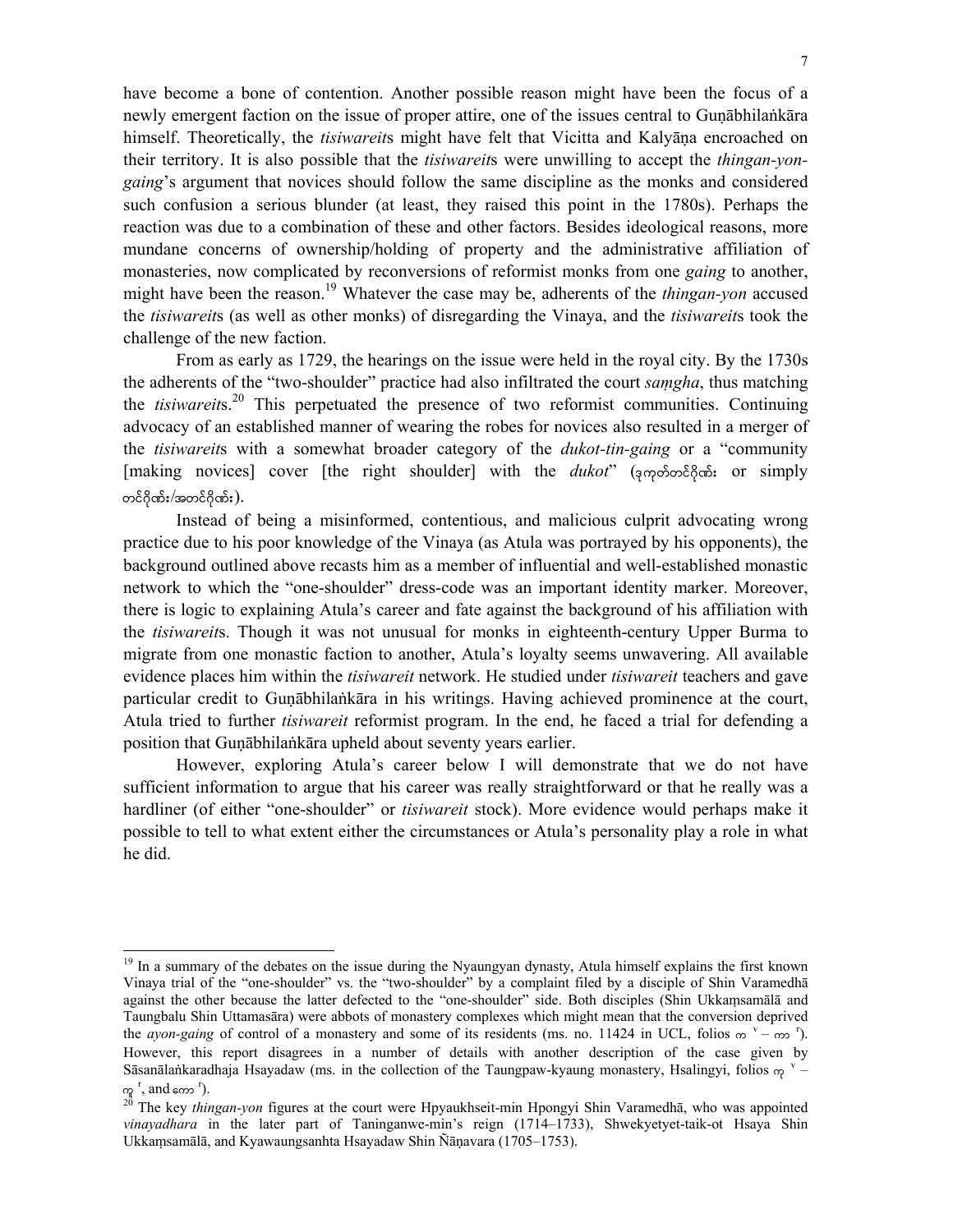# **Atula's Origins and Early Career**

 $\overline{a}$ 

Atula seems to have been born in the year 1062 of the Burmese era  $(1700/01$  A.D.).<sup>21</sup> His native place was Okshitkye village, one of the nine *kyes* ( $\epsilon_{\text{exp}}$ ) or subordinate areas of Dipeyin-myo.<sup>22</sup> During the late Nyaungyan and the early to mid-Konbaung periods, Okshitkye seems to be a good place to start a monastic career as several prominent monks emerged from there.<sup>23</sup> Okshitkye also seems to have functioned as a local ritual centre attracting devotees from the neighboring villages.<sup>24</sup> However, it is impossible to say if the place of birth had any real significance for Atula's career.<sup>25</sup>

Aside from the personal name (Khingyi Pan Htwe or Nga Pan Htwe), monastic title (Shin Yasa), and the name of the teacher, literally nothing is known about Atula's childhood and youth. We do not know who his parents and relatives were, why he joined the *saṃgha*, where he was ordained, and what it meant to be born and live in Okshitkye in the early eighteenth century. It is not clear if the location or Atula's family background offered a good starting position or if Atula's rise to prominence should be credited to his personal capacity. A lack of information such as this is not unusual. In fact, we rarely know the factors that have influenced high-profile careers in precolonial Burma.

As mentioned above, known teachers of Atula were the members of the *tisiwareit* community. Atula was born too late to benefit from a direct relationship with Guṇābhilaṅkāra, but he joined the ranks of the second and third generation disciples. Atula belonged to the third generation of Guṇābhilaṅkāra's disciples by virtue of studying under Shin Dhammajotābhisāra from Okshitkye village. Dhammajotābhisāra was a disciple of Shin Paññārāma from Dipeyin, who in his turn was a disciple of Guṇābhilaṅkāra. Given that Dhammajotābhisāra was a local monk, he could have been Atula's first teacher. Theoretically, he also could have been Atula's preceptor as Atula referred to Dhammajotābhisāra as his teacher in writings that revolved around the issue of the transmission of lineage.<sup>26</sup>

Few monastic careers of that period that we know better than Atula's suggest that to get ahead as a monk, a village boy usually had to move from his home place to some key monastic locations in order to get a solid education and build relations with the leaders of the *saṃgha* as

 $21$  This date is given in a short account by Minhla Thiri Thihathu who produced a survey of monastic biographies in  $1851$ . *ဘွဲ့တံဆိပ်တော်ရ ဆရာတော်များနှင့် ရှေးနောင်းထင်ပေါ်ဆရာတော် (၁၀၅) ပါးတို့၏ အတ္ထုပ္ပတ္တိအကျဉ်း* (ဖြစ်ကိုင်း)၊ သီတဂူကမ္ဘာ့ဗုဒ္ဓတက္ကသိုလ်၊ ၂၀၀၉)၊ pogroup 2000. As the publication does not meet the standards of critical editing, a useful alternative might be accessing manuscript versions of this text, such as a handwritten copy of a ms. no. 2030 in UCL, p. 3. The date given by Minhla Thiri Thihathu is roughly confirmed by one of Atula's epistles written in 1784 where Atula mentions that he is more than 80 years old. Palm-leaf ms. no. 119456 in UCL, folio  $\delta l$ :<sup>r</sup>.

Alternative date (1076, i.e. 1714/15) given by Ashin Sirīsobhana seems to be a typo or a mistake because in this case Atula could not have been older than eighty in 1784. အရင်သိရှိသောဘန၊ *မဟာဒါရနိကာယသာသနဝံသဒီပန*ိ(ရန်ကုန်၊ လယ်တီမဏ္ဍိုင်၊ ၁၉၇၄)၊ စာမျက်နှာ ၂၀၉.<br><sup>22</sup> At present, Okshitkye (အုတ်ရှစ်ကျေး, a number of alternative spellings also exist) is known as Okshitkyi (အုတ်ရှစ်ကြီး).

As a result of administrative downsizing of Dipeyin township, Okshitkyi now belongs to Ayadaw township, Monywa district, Sagaing division.

 $^{23}$  Besides Atula, the best known were Taunglelon Hsayadaw Shin Medhāvi and Padauk-chaung Hsayadaw Shin Jāgara. Among the predecessors of Atula, his teacher Shin Dhammajotābhisāra and Shin Ñāṇa could be mentioned.<br><sup>24</sup> See  $e^{\xi}$ : ကြီး ဟောလေျသင်္ခလား *တစ္ခတ္တဒီပနီကျမ်း* (မန္တလေး၊ မြန်မာ့တာရာ၊ 1906)၊ စာမျက်နှာ ၁၃၄.<br><sup>25</sup> I d

At present, it is a paddy-producing area with its paddy well known in the Chindwin region.

<sup>&</sup>lt;sup>26</sup> Palm-leaf ms. no. 9425 in UCL, folio  $\alpha$ <sup>r</sup> and palm-leaf ms. no. 544 in the Resource Centre for Ancient Myanmar Manuscripts, Yangon, folio  $8^{\nu}$ .

*The Embellishment of the Sāsana* refers to another work by Atula which I was not yet able to find where Dhammajotābhisāra is identified as coming from Leinhla (a group of three villages neighboring Okshitkye on the southeast). See မဟာဓမ္မသကြီး၊ *သာသနာလင်္ကာရစၥတမ်း*၊ စာမျက်နှာ ၂၃၃. This may reflect a common difference of village of birth and village of residence reflected in many monastic names and monastic biographies.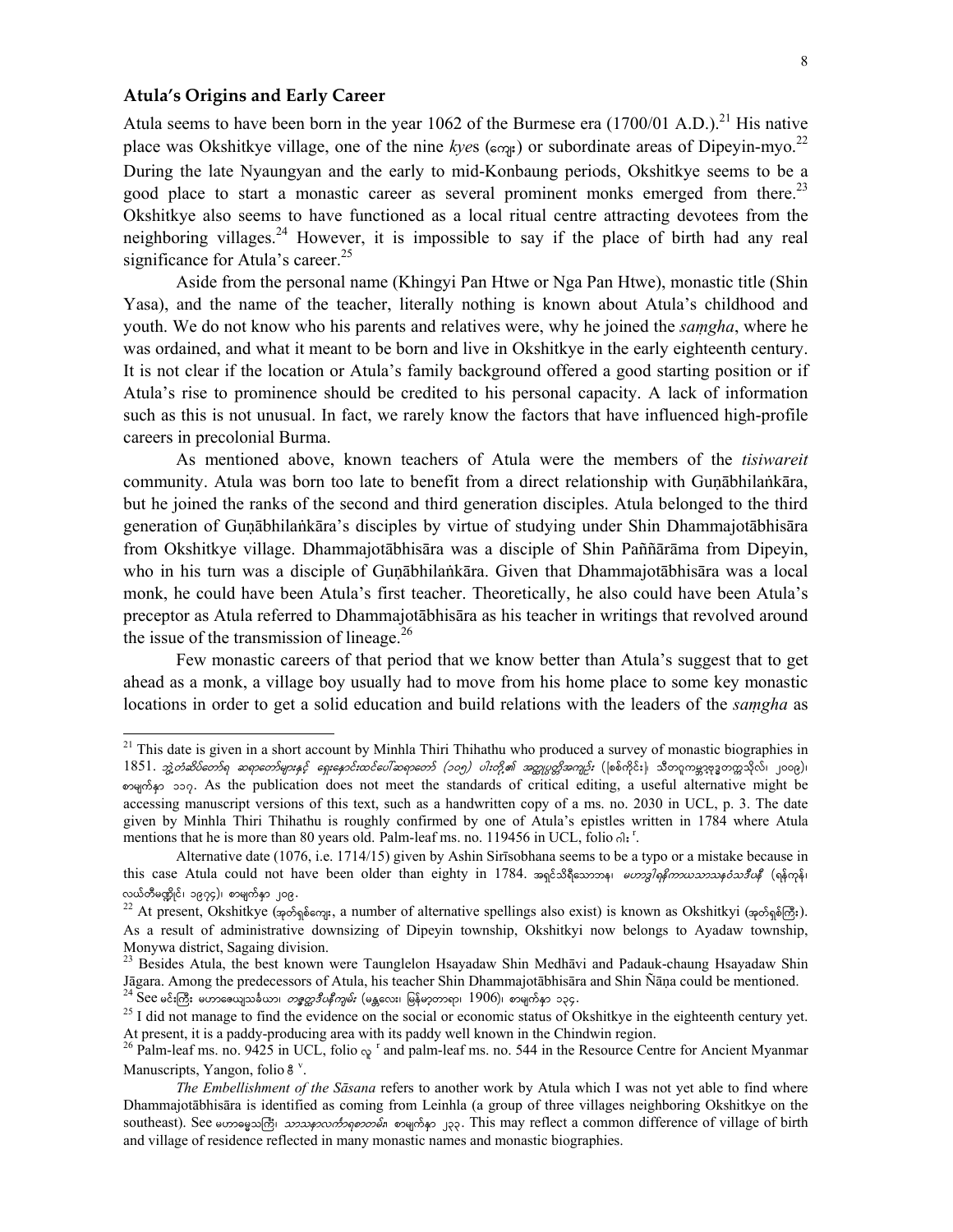well as with powerful lay patrons. Perhaps Atula career also followed that pattern; at least, the only other known teacher of Atula besides Dhammajotābhisāra was not a local. The monk in question was Taungbalu Hsayadaw Shin Uttamasāra (? after 1660–1733) from Sagaing.<sup>27</sup> Uttamasāra was an important member of the *tisiwareit*/Ton-gaing and a disciple of Guṇābhilaṅkāra. He was regarded as one of the leading scholars of Abhidhamma in the early eighteenth century and made a lasting impact on Abhidhammic studies and literature in Burma.<sup>28</sup> Many important monks of the early Konbaung period, such as Kyetthungin Hsayadaw Shin Pāsaṃsa (1693–1775), Zayit Hsayadaw Shin Candāvara (1699–c. 1772), Htantabin Hsayadaw Shin Nandamedhā (c. 1708 – ? after 1782), and Halin Hsayadaw Shin Ukkaṃsa, studied under him.

To become Uttamasāra's disciple, Atula must have travelled to Sagaing at least several years before 1095 (1733/34) because Taungbalu Hsayadaw is known to have died that year.<sup>29</sup> Theoretically, that means that Atula had moved from Okshitkye to Sagaing at least around the age of thirty. In fact, an earlier date seems more likely: at least, for monks in nineteenth- and early twentieth-century Burma the thirties was the age for advanced studies and for starting one's own teaching career. If that is true, Atula should have made his first leg out of Okshitkye before the early 1730s and could have changed several teachers and locations prior to arriving to Sagaing.

Atula might have stayed in Sagaing after the demise of Uttamasāra, for in 1106 (1744/45) he is mentioned again in relation to that city. By that time Sagaing hosted one of the parallel courts established by king Mahādhammarājādhipati (1733–1752) to avert the collapse of his dynasty. According to one source, in 1744/45, Bayin Naung, the new "lord" of Sagaing, bestowed titles on Kaunghmudaw Shin Indalāra, Palaing Shin Sujāta, Okshitkye Shin Ñāṇa, and Okshitkye Shin Yasa and built monasteries for all of them except Shin Sujāta.<sup>30</sup> Okshitkye Shin Yasa was none other than Atula and the title granted to him, most likely, was Atulayasa Dhammarājaguru.<sup>31</sup>

Again, it is not clear what exactly helped Atula to become the lord's teacher and an abbot in Sagaing. The only thing that we know is his affiliation with Uttamasāra and the *tisiwareit*s some ten years earlier. That might have been a factor, yet Bayin Naung's patronage of Palaing

 $\overline{a}$ 

 At this point I am unable to suggest which date is more likely, though I think that 1111 is much too late. <sup>31</sup> In a later document Atula mentioned that the lord of Sagaing conferred on him the title consisting of 11 syllables and Alaungmintaya later prefixed it with Mahā- thus extending the title to 13 syllables (and Atula's title under Alaungmintaya was Mahā Atulayasa Dhammarājaguru). A typewritten copy of palm-leaf ms. no. 16594 in the library of the Department of Historical Research (hereafter referred to as DHR), folio  $\epsilon \infty$  <sup>r</sup>. Original manuscript seemingly comes from Yasauk and thus I also refer to it as Yasauk ms.

<sup>&</sup>lt;sup>27</sup> Palm-leaf ms. no. 123369 in UCL, folio  $\frac{1}{2}$  <sup>v</sup>. The identification of Atula as a disciple of Uttamasāra is supported by  $\frac{1}{2}$   $\frac{1}{2}$   $\frac{1}{2}$   $\frac{1}{2}$   $\frac{1}{2}$   $\frac{1}{2}$   $\frac{1}{2}$   $\frac{1}{2}$   $\frac{1}{2}$   $\frac{1}{2}$   $\frac{1}{2}$   $\frac{1}{2}$   $\frac{1}{2}$   $\frac{1}{2}$   $\frac{1}{2}$   $\frac{1}{2}$   $\frac{1}{2}$   $\frac{1}{2}$   $\frac{1}{2}$   $\frac{1}{2}$   $\frac{1}{2}$   $\frac{1}{2}$ 

The works of his disciple Htantabin Hsayadaw Shin Nandamedhā (who claims he is using Uttamasāra's method) remain the key texts used by Burmese monks in Abhidhamma studies.

<sup>&</sup>lt;sup>29</sup> Palm-leaf ms. no. 123369 in UCL, folio  $\dot{\mathsf{s}}$ <sup>v</sup>.

<sup>. 30</sup> See *The Royal Orders of Burma, A.D. 1598-1885,* ed. Than Tun, vol. III (Kyoto: The Center for Southeast Asian Studies, Kyoto University, 1985), 118. There is some ambiguity about the date: though the quoted document (pp. 117-8) claims that Bayin Naung was ordered to rebuild Sagaing in the year 1105 (1743/44) and was installed as a lord there a year later (1744/45), the *Celebrated Great Chronicle* by the Second Monywe Zetawun Hsayadaw Shin Ariyāvaṃsa Ādiccaraṃsī (1766–1834) dated both the reconstruction of Sagaing and the investiture of Bayin Naung to 1107 (1745/46). ဣန္န၀ဧီရာဘီလင်္ကာရ သီရိဓမေဟာဓမ္မရာဇာဓိရာ၅ေရ (မုံရွေးဆရာတော်သျှင်အာဒိစ္စ)၊ *ရာဇိန္နရာဇဝရမဏ္ဌနီခေါ် မဟာရာဇဝင်ကျော်*၊ အတွဲ ၄ (လက်နိပ်စက်မှု၊ ၁၉၆၈)၊ စာမျက်နှာ ၁၆၆. Thiriuzana in his *Arrangement of the World (Lawkabyuha-kyan*) gave two conflicting dates for this event, namely 1108 (1746/47) and 1111 (1749/50).  $\Im \S$ pesi  $\frac{\partial \mathcal{L}}{\partial x}$ ဦးဖိုးလတ်တည်ဖြတ်သည်၊ ဒုတိယအကြိမ် (ရန်ကုန်၊ အစိုးရ၊ ၁၉၆၂)၊ စာမျက်နှာ ၄၊ ၁၉၉. The year  $1108$  is also mentioned in a document that seems to be either influenced by Thiriuzana or perhaps was used by him in compiling the *Arrangement of the World. The Royal Orders of Burma,* vol. III, 186.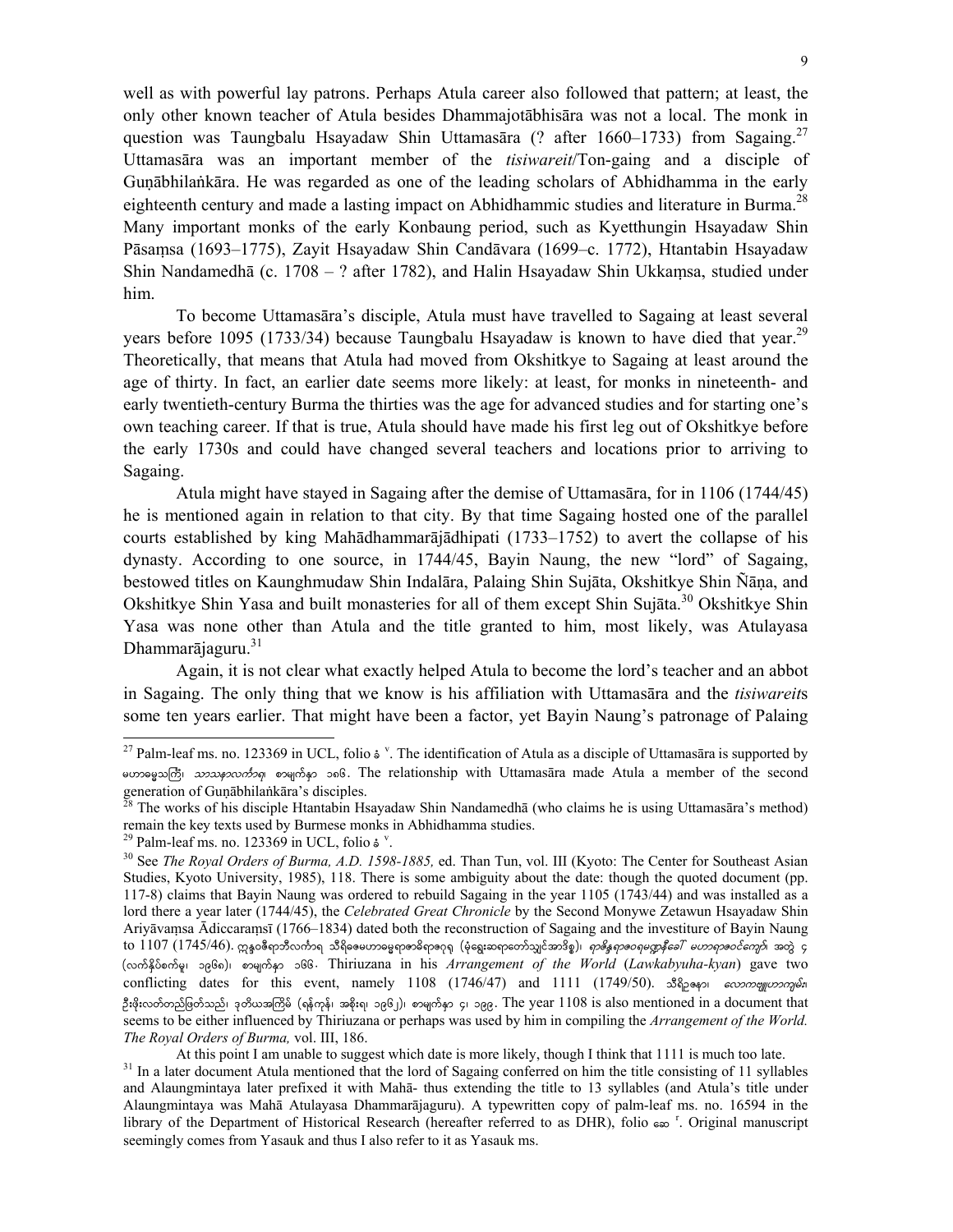Shin Sujāta (a proponent of the "two-shoulder" practice) indicates that the preferences of this patron were not narrowly sectarian.<sup>32</sup> At the same time, the patronage of another monk from Okshitkye (besides Atula) might indicate that regional connections were more important than the sectarian ones.

It is also not clear how long Atula stayed in Bayin Naung's monastery in Sagaing and what exactly happened to that property. Most likely, the monastery was destroyed when Sagaing was captured by the troops from Lower Burma in early 1752, as several sources mention the large-scale destruction of monasteries in the capital area as a result of the siege.<sup>33</sup> However, by that time Atula was no longer in Sagaing: a document in which Atula briefly described his life during the dynastic crisis mentions that almost a year before the fall of Sagaing and Ava Atula was in another place, namely in an encampment of Kyungyaung-bo or a military leader of Kyungyaung.<sup>34</sup> As there is a village called Kyungyaung to the south of Okshitkye, most likely, by early 1751 (or even earlier)<sup>35</sup> Atula had moved back to his native area.

Atula's residence in a military encampment was due to the fact that since the 1740s the country had been ravaged by bandits, rebellions, and incursions. To resist the brigands and invaders, a number of fortified encampments were established in various towns and villages. These encampments were controlled by military commanders called *asiyin*, some of whom were invested with various attributes of sovereignty. Major rebel leaders and invading troops also maintained their own fortified encampments. By 1750 or even earlier a significant share of the population seems to have moved to such camps to get a degree of protection or were brought there to strengthen the defense. Monks also abandoned their monasteries and moved to encampments where they lived in temporary structures built for them or dwelled on the carts.<sup>36</sup>

While staying in Kyungyaung, Atula still seems to have retained his relationship with Bayin Naung or to at least have had some inclination to be connected to him. That might be implied from the same document: there Atula claimed that he had a dream which he interpreted as an omen signifying that he would become an advisor to a king who takes care of the *sāsana*. At this point Atula wanted to join the lord of Sagaing, but this proved to be impossible due to war conditions. $37$ 

The dream allegedly seen by Atula marked his transition to a new role, that of monastic policy-maker. Though he failed to join his earlier patron, the lord of Sagaing, that turned to his advantage, because he could find himself a better one. Several months later he joined Letya Zeya Gyaw, a leader of Mokhsobo and a contender for power who in five to six years would overcome his competitors and establish a new dynasty.

Again, we do not know what allowed Atula to become a successful monastic councilor to a contender for the throne. The paucity of information concerning Atula's early career precludes

<sup>&</sup>lt;sup>32</sup> I have no information on the background and affiliation of Kaunghmudaw Shin Indalāra and Okshitkye Shin Ñāṇa, two other recipients of monastic titles conferred by the lord of Sagaing.<br><sup>33</sup> ဆရာတော် ဦးသမ္မောမိ၊ *မဟာငှက်ပစ်တောင်ရာဇဝင်သမိုင်းကျမ်း*၊ (မန္တလေး၊ သုခဝတီ၊ ၁၃၁၇)၊ စာမျက်နှာ ၆၂; ဦးမောင်မောင်တင်၊

 $\sigma$ န်းဘောင်ဆက်မဟာ*ရာဇဝင်တော်ကြီး*၊ ပထမတွဲ (ရန်ကုန်၊ တက္ကသိုလ်များ သမိုင်းသုတေသနဦးစီးဌာန၊ ၂၀၀၄)၊ စာမျက်နှာ ၅၁ .<br><sup>34</sup> A typewritten copy of ms. no. 16594 in the library of DHR, folio ဆိ<sup>ု</sup>.

A typewritten copy of ms. no. 16594 in the library of DHR, folio  $\mathcal{S}^1$ .

<sup>35</sup> According to the Second Monywe Zetawun Hsayadaw, the encampment in Kyungyaung was constructed about 1743. προσέφησιακός αδιαστικός της διαφορεύος του τρόφος της της της του τρόφος της της της του τρόφος της της του τρ

<sup>&</sup>lt;sup>36</sup> For example, in Bagan the Hngetpittaung monastery was abandoned after the early 1744. The *samgha* did not return to the site until mid-1754 and survived either by staying in a military encampment in Nyaung U (whenever possible) or by fleeing to more secure locations outside of Bagan. *The History of Hngetpittaung* documents the whereabouts of several senior monks and their followers. ဆရာတော် ဦးသမ္ဓောဓိ၊ *မဟာငှက်ပစ်တောင်*၊ စာမျက်နှာ ၅၁-၉၀. Monasteries located upriver and further inland from Ayeyarwaddy should have survived a bit longer; by 1748 or 1749, however, the cumulative effect of incursions from Lower Burma, the Gwe rebellion, and the general disorder and infighting might have caused a similar catastrophe.

<sup>&</sup>lt;sup>37</sup> A typewritten copy of ms. no. 16594 in the library of DHR, folio  $\mathcal{L}^r$ .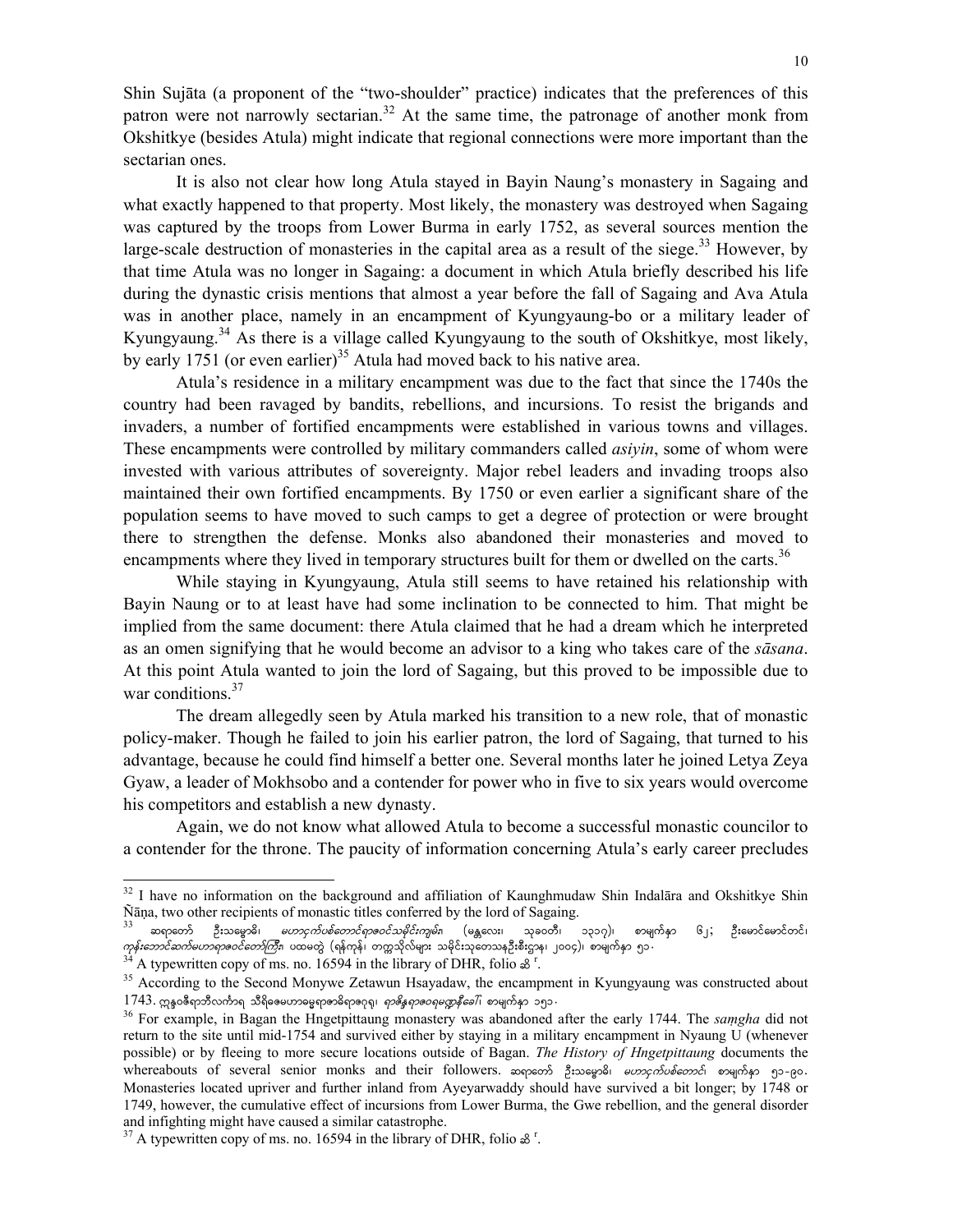stayed in Kyungyaung not only as a refugee, but as a councilor as well). Just like the surviving documents on the robe-wearing dispute cast Atula in a particular role (a principal perpetuator of the "one-shoulder" manner and a hardliner), the evidence postdating 1752, i.e. documents produced when Atula already was a policy-maker, make his transition from relative obscurity to being a top policy-maker somewhat unproblematic. Considering this evidence, one may argue that Atula possibly was an untypical disciple of Uttamasāra. As mentioned above, Uttamasāra's expertise was Abhidhamma, and the Abhidhammic bias is very clear in the specialization of Uttamasāra's disciple Htantabin Hsayadaw Shin Nandamedhā. Abhidhamma was also the subject of Uttamasāra's disciple Shin Puññārambha who resided in Myauk-taik in Hsalingyi and of Puññārambha's disciple Dhammābhighosa Mahārājaguru.<sup>39</sup> Zayit Hsayadaw Shin Candāvara, another prominent disciple of Uttamasāra, seems to fit the pattern of "mainstream" scriptural expertise (which in the early Konbaung period was focused more on Pāli grammar and Abhidhamma) as he became the laureate at the exams for schoolboys and novices in about 1720 and was appointed to supervise such exams in  $1756<sup>40</sup>$  No works written by him are known. Kyetthungin Hsayadaw Shin Pāsaṃsa earned a reputation for asceticism and practical excellence while the only text compiled by him that I know of is a *nissaya* (or word-by-word translation from Pāli into the vernacular) of *Ekakkharakhosa-tīkā*, a sub-commentary on a work on Pāli grammar.<sup>41</sup> Htantabin, Zayit, and Kyetthungin were also quite active in community-building and training of new generations of disciples, something Uttamasāra himself was very much up to.

the leader of Mokhsobo was the first contender with whom Atula allied himself (he might have

Atula seems to have had a different vocation. His available writings cover a wide range of subjects including monastic discipline, moral education, royal and monastic lineages, legal and administrative issues, construction of royal cities, etc. Most writings on secular issues tend to be explanations of earlier norms, precedents, and traditions. There are also a few *nissaya*s of Vinaya texts.<sup>42</sup>

In terms of traditional monastic specializations, Atula's writings display a marked bias toward the Vinaya, catering to the needs of donors, and instructing the laity. In my analysis, the "activist" nature of Atula's literary legacy, with its focus on contemporary concerns and issues, defining or influencing "the big picture" of religious practice, moral behavior, and historical precedent, reflects that, above all, Atula was a monastic policy-maker. The bias in Atula's

<sup>&</sup>lt;sup>38</sup> For instance, other disciples of Uttamasāra such as Taungbalu Hsayadaw Shin Guṇamañjū and Kyetthungin Hsayadaw Shin Pāsaṃsa apparently stayed in the capital area until Ava was captured and were deported to Hanthawady. In 1756 they were used by Binnya Dala to transmit a message to Alaungmintaya. esTococos

<sup>(</sup>တည်းဖြတ်သူ)။ *အလောင်းမင်းတရားအမိန့်တော်များ* (ရန်ကုန်၊ မြန်မာသမိုင်းကော်မရှင်၊ ၁၉၆၄)၊ စာမျက်နှာ ၅၆.<br><sup>39</sup> Palm-leaf manuscript no. 1081 in the library of the Shwedagon stupa, Yangon, Myanmar, folios 8 <sup>v</sup> and <sub>Y</sub> '

 $^{40}$ ဦးမောင်မောင်တင်၊ *ကုန်းဘောင်ဆက်*၊ ပထမတွဲ၊ စာမျက်နှာ ၁၉၂–၃<br><sup>41</sup> တတိယနံမော်ဆရာတော်၊ *သီလဝိသောဓနိ*၊ စာမျက်နာ ၈၀–၁; အရင်သိရီသောဘန၊ *မဟာဒ္ဒါရနိကာယ*၊ စာမျက်နှာ ၂၀၆–၇; palm-leaf ms. no. 5594 in UCL.

 $42$  See for example palm-leaf mss. nos. 4668, 6303, 6520, 9425, 10370, 10487, and 10602 in UCL, προγραφισθού  $\frac{1}{2}$   $\frac{1}{2}$   $\frac{1}{2}$   $\frac{1}{2}$   $\frac{1}{2}$   $\frac{1}{2}$   $\frac{1}{2}$   $\frac{1}{2}$   $\frac{1}{2}$   $\frac{1}{2}$   $\frac{1}{2}$   $\frac{1}{2}$   $\frac{1}{2}$   $\frac{1}{2}$   $\frac{1}{2}$   $\frac{1}{2}$   $\frac{1}{2}$   $\frac{1}{2}$   $\frac{1}{2}$   $\frac{1}{2}$   $\frac{1}{2}$   $\frac{1}{2}$  no. 497 in the same library, palm-leaf ms. no. 4058 in the research library of MORA, and palm-leaf ms. no. 656 in the library of the Shwedagon stupa. [NB: In the paper published in JBS ms. no. 656 in Shwedagon Pitakat-taik was wrongly identified as no. 756.]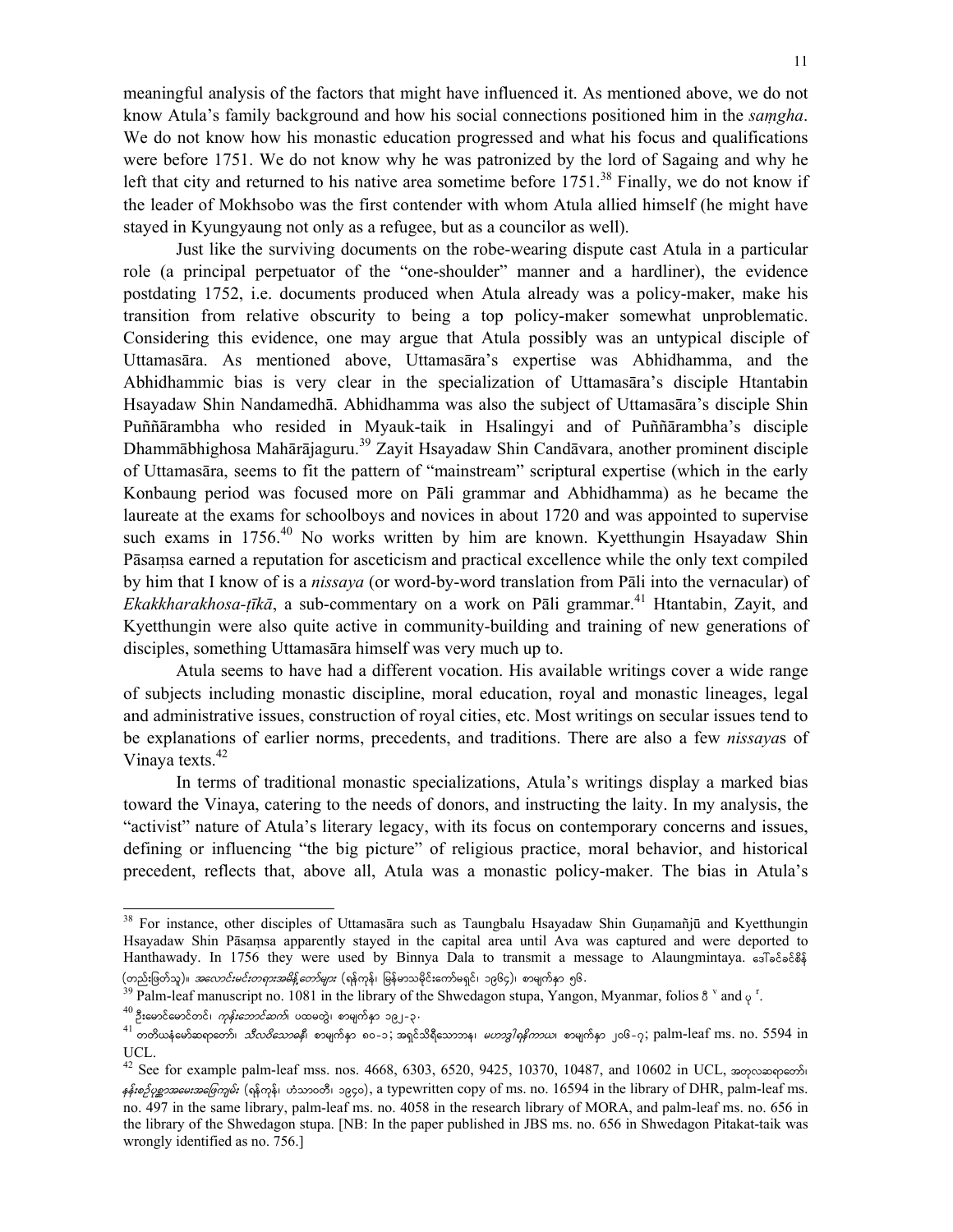textual production is highlighted by a virtual absence of works on Pāli grammar and Abhidhamma; so far I have been able to find only three Abhidhamma-related shortlists compiled by Atula, which is quite telling, given his origins in an Abhidhamma-oriented community.<sup>43</sup> If I am not wrong in my understanding of how exegetical works and *nissaya* translations were produced in eighteenth-century Burma, this means Atula was not an educator and that personal engagement in training new generations of scholar monks was not among his primary concerns.

A typical text compiled by Atula tends to be concise, clear, and easily accessible. Regardless of the subject, the writing often embeds aphorism-like allegories and vivid everyday examples. Atula was also quite fond of poetry and employed it to write short historical narratives, compose brief exhortations to his disciples, and summarize the preceding sections of prose text in some of his works. If, again, I understand the styles of Burmese monastic discourse, and if it is possible to draw valid analogies from twentieth-century materials, these features resemble some of the techniques used in preaching. Perhaps the outspokenness and accessibility of Atula's style together with his readiness for consultancy were among of his core assets in dealing with the donors and contributed to his clout.

However, it might be misleading to interpret the early career of Atula in the light of the expertise which he displayed between the 1750s and 1770s. On the contrary, the nature of his literary production could reflect Atula's adaptation to dynastic change and the demand that the emerging claimants to the throne had for monks able to counsel, make sense out of things, and assist in policy-making.

At least theoretically, the lack of information on Atula's early career might be due to the fact that his career effectively started anew with the collapse of Nyaungyan dynasty. Here I'm not trying to say that Atula had to start from scratch in about 1750–51. I rather suggest that a dynastic crisis could have given Atula a chance to revamp himself and become a policy-maker, or offered him an opportunity to realize his inherent interest in policy-making. To put it in other way, Atula could either have sought the role of policy-maker and so joined Letya Zeya Gyaw, or the turbulent times he lived in and the likely demand for monastic policy-makers able to suggest an ambitious program of religious action allowed Atula to move in that direction. Again, as with the reasons of Atula's joining the *saṃgha* and the *tisiwareit* network or with the reasons of his being supported by the lord of Sagaing, we do not know which of the two scenarios is more likely.

### **Atula as a Monastic Policy‐Maker**

 $\overline{a}$ 

Atula's rise to a position of policy-maker amidst the dynastic crisis was described by him in the already quoted document that seems to date to the reign of Dipeyin-min (Naungdawgyi, 1760– 1763). The copy I worked with is incomplete (the beginning is missing) so it is not clear how the story started. What is clear is that at some point Atula had a dream. In a dream he ate grilled beef and when he finished half of it a man came and said that, in fact, it was not beef but the flesh of the heart of the Lord Buddha.

Atula interpreted the dream to mean that though at present the settlements had been destroyed, he would later on join a king who would take care of the *sāsana*. First he wanted to join the lord of Sagaing. However, as the encampment of Kyungyaung-bo (where Atula seems to have stayed) was destroyed by the troops from Lower Burma on the seventh day of the waxing

<sup>43</sup> Identified in the manuscript as *Notes on Ultimate Reality* (υ<sub>9θ</sub>ωδερδε), *Classification of 62 Wrong Views* (ခြောက်ဆယ်နစ်ပါးဒိဋ္ဌိနဲ့ဝှဲ), and *Classification of Consciousness by Different Types of Individuals* (၄၅ိုလ်စိတ်နဲ့ဝှဲ), this collection provides listings of several Abhidhamma-related categories (a typewritten copy of ms. no. 16594 in the library of DHR, folios  $\oint_0^{\overline{y}} - \epsilon \oint$  v).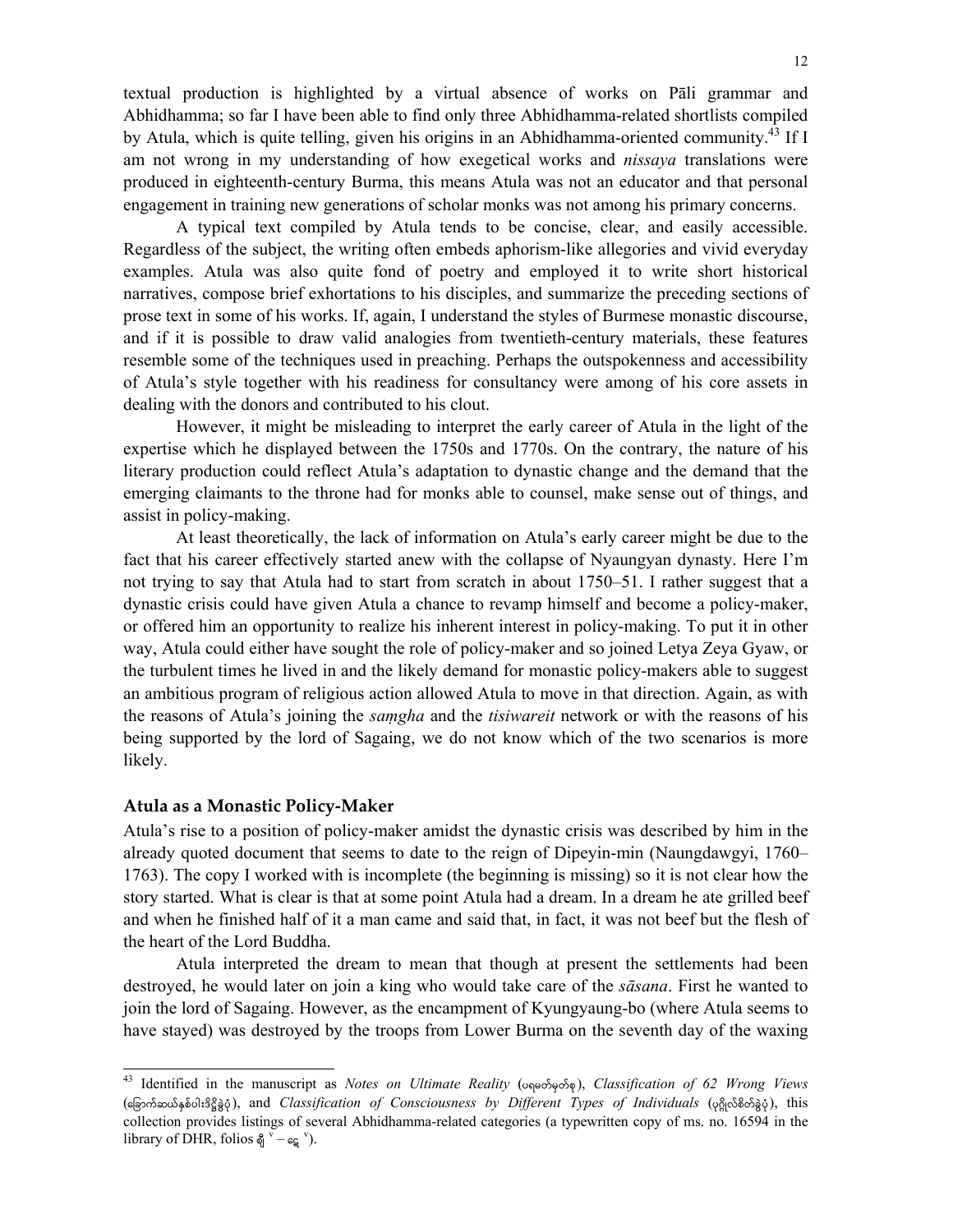moon of *Tabotwe* of 1112 (February, 1751), Atula together with another monk had to flee to Thanwin of the Northern Side. After spending several months there, Atula returned to Okshitkye and then moved to Mokhsobo.<sup>44</sup>

Mokhsobo village was the base of Letya Zeya Gyaw, a member of the Yebaw-myin cavalry unit who became an *asiyin*, a military commander of an area either appointed or recognized by Mahādhammarājādhipati or some of his satellite "lords."45 In the ensuing power struggle Letya Zeya Gyaw turned out to be the most successful of various *asiyin*s, *bo*s, and other military leaders as he managed to conquer the territory previously subject to the Nyaungyan overlords and became the founder of the Konbaung dynasty.

Atula arrived in Mokhsobo in the waxing moon of *Wagaung*, 1113 (August, 1751), i.e. at a quite early stage of Letya Zeya Gyaw's contest for power. Mahādhammarājādhipati was still on the throne, and Ava was still trying to repulse the attacking armies from Lower Burma or, at least, to inhibit their advance. Thus, Atula joined Letya Zeya Gyaw's camp at the perfect time to accompany his patron all the way through redefining himself as a "future overlord."

The reason Atula chose to cooperate with Letya Zeya Gyaw and not any other military commander is one of the many things we do not know about him. By 1751 moving to the capital zone, the Southern Side (Kyaukhse area), the Eastern Side (Mattaya, Kyawzin-taik, and Mandalay areas), or downriver to Bagan, Pakhangyi, etc., was most likely impossible, and Atula's choice was naturally limited to the Northern Side and parts of the Western Side on the left bank of the Chindwin. Even there (at least theoretically) he had a roster of figures to choose from. Thinking in terms of accessibility and ease of travel, Mokhsobo was perhaps more accessible from Okshitkye than, say, Khin-U (the base of one of the key competitors of Letya Zeya Gyaw), but in pure geographical terms Thazi and Kyaukka (two villages turned into encampments approximately thirty miles to the south of Okshitkye) seem a viable alternative.

Perhaps, Letya Zeya Gyaw already had a connection with either the *tisiwareit*s or, more narrowly, the disciples of Uttamasāra. At least one phrase in Binnya Dala's message delivered to Letya Zeya Gyaw (Alaungmintaya) by Taungbalu Hsayadaw Shin Guṇamañjū and Kyetthungin Hsayadaw Shin Pāsaṃsa in 1756 during the siege of Thanlyin hints at that. Binnya Dala mentioned that he had sent "original" or "prime" teachers (proprophetally of "his relative" (Binnya Dala's form of reference to Alaungmintaya) to convince the latter to negotiate peace.<sup>46</sup> This appellation is meaningful only if Alaungmintaya had earlier acquaintance with at least one of the two monks. However, such evidence is too limited and indirect to build an argument that Atula's travel to Mokhsobo was motivated by some existing relationship.

What was Atula's role at the emergent court of Letya Zeya Gyaw? The available evidence suggests that, first, Atula advised the ruler of Mokhsobo on navigating the right course during the period of dynastic collapse. Such consultancy was primarily based on the interpretation of omens and predictions. I have not found detailed evidence on this aspect of

<sup>&</sup>lt;sup>44</sup> The document in question does not mention any other locations between Thanwin and Mokhsobo, but in palmleaf ms. no. 11424 in UCL, folio  $\phi^T$  Atula mentioned that he came to Mokhsobo from Okshitkye.

<sup>&</sup>lt;sup>45</sup> My interpretation of Letya Zeya Gyaw is based on documents compiled by Atula and *The History of Hngetpittaung*. These sources, which are among the earliest Burmese documents that comment on the dynastic change, appeared outside of official Konbaung historiography and thus were less affected by its heavy retouch aimed at legitimizing Alaungmintaya (as Letya Zeya Gyaw was referred to later). The data of Atula and *The History of Hngetpittaung* are supplemented with the chronicle of the Second Monywe Zetawun Hsayadaw, an unofficial source which was less censored than *The Glass Palace Chronicle* to which the Second Monywe had also contributed.

Though I quote *The History of Hngetpittaung* from a twentieth-century edition which incorporates this chronicle as a separate chapter, I also have a handwritten copy of a palm-leaf ms. (dated 1909) containing the original text which seems to date to about 1778.

 $^{46}$  ဒေါ် ခင်ခင်စိန် (တည်းဖြတ်သူ)။ *အလောင်းမင်းတရားအမိန့် တော်များ*၊ စာမျက်နှာ ၅၆.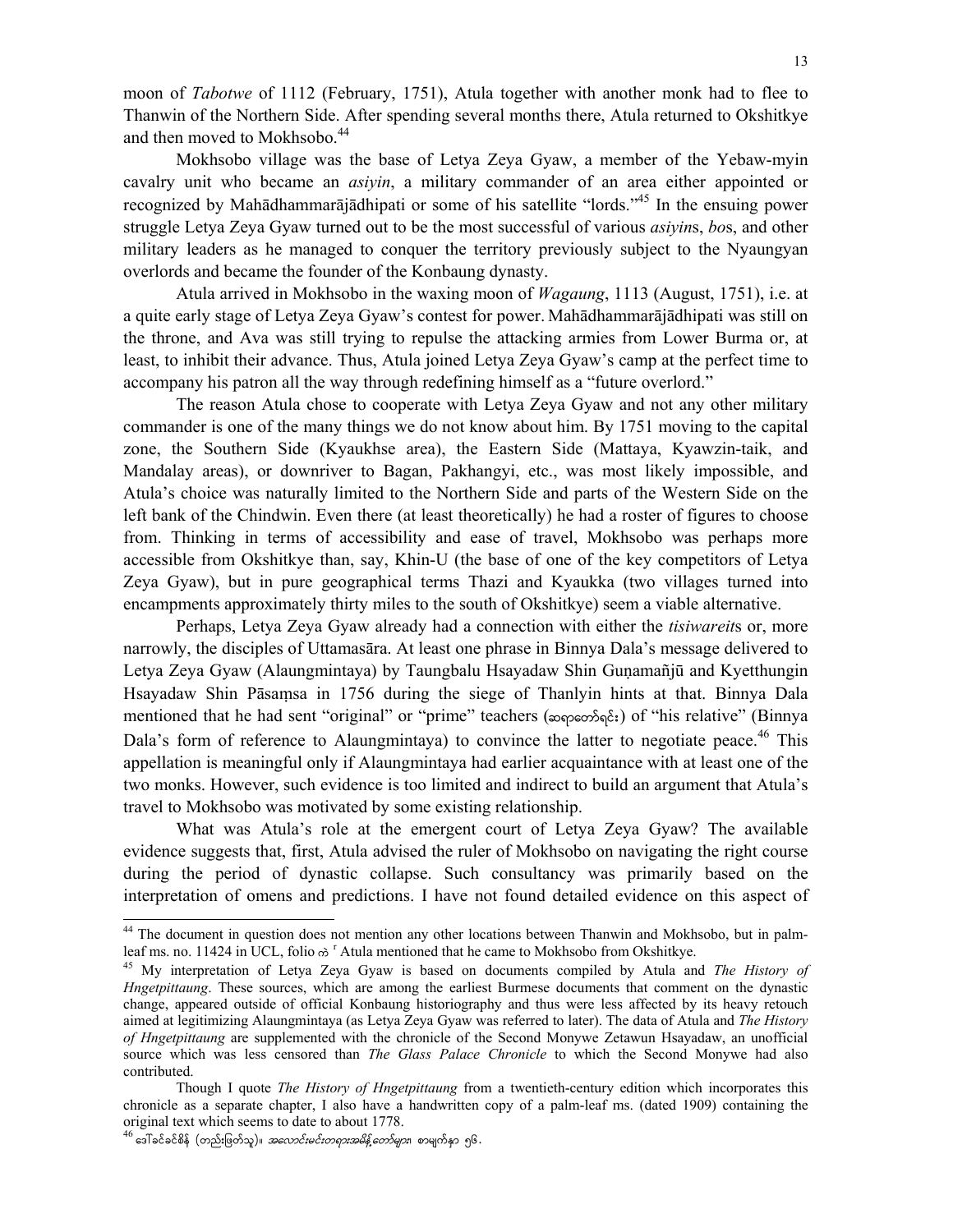Atula's activities; however, there is enough to argue that Atula provided such expertise. According to the above-quoted document which described how Atula joined Alaungmintaya, Atula wrote numerous memos explaining the meaning of various predictions related to the rise of a new overlord, the way new dynasties emerge and assured Letya Zeya Gyaw that he was destined for greatness. The only thing Atula refused to comment on was the lifespan allotted to Letya Zeya Gyaw in predictions.<sup>47</sup>

We do not know if Atula participated in the construction of "the royal city of Yadanatheinga" (Shwebo) at the site of Mokhsobo in 1753 and its expansion in 1757–58 (Both these occasions must have been very important in legitimizing Alaungmintaya's bid for power and establishing him as a sovereign). It is reasonable to presume that Atula might have participated in the construction as these undertakings apparently required the sort of expertise he displayed in interpreting why the predictions envisioned Letya Zeya Gyaw as a new overlord. However, I do not have any evidence concerning such participation.

Much more might be said about Atula's engagement in the religious policy of Letya Zeya Gyaw/Alaungmintaya. At least in hindsight, Atula interpreted his cooperation with Letya Zeya Gyaw as a realization of his dream in Kyungyaung and described himself to his patron as a "partner in caring for the *sāsana*" (သာသနာပြုဘက်မိတ်). He also compared himself to Bame Hsayadaw, who advised Nyaungyan-min, the founder of the previous dynasty.<sup>48</sup>

The position of a "partner in caring for the *sāsana*" requires some explanation. Konbaung overlords used to appoint a single *thathanapyu* or *thathanabaing* monk, i.e. a teacher who was considered a supreme authority in the matters of the *sāsana* and so guided the king in meritmaking and religious policy, helped to purify the *sāsana* (if necessary), and supervised the hierarchy of monastic leaders supported by the crown. Usually, a monk already patronized by an overlord prior to his ascension to the throne was chosen as *thathanapyu* or *thathanabaing hsayadaw*. The status of a "royal teacher" which such monks enjoyed was signified by a donation of a monastery complex constructed by the king for them. The existence of such position during the Nyaungyan dynasty is not supported by the evidence (though often implied in secondary literature); moreover, Nyaungyan overlords normally built several monasteries during their reign and thus patronized multiple "royal teachers."<sup>49</sup>

As a result, it is possible that Atula's relationship with Alaungmintaya might have led to a restructuring of the system of court monasticism, now accommodated to a dyadic relationship between the sovereign and his primary teacher, and an establishment of a single head of court monastic hierarchy. However, while it is clear that this arrangement existed under Alaungmintaya's successors, it is not clear how everything worked during Alaungmintaya's reign and what Atula's position was precisely.

It is beyond doubt that Alaungmintaya made Atula his teacher and granted him a title (Mahā-atulayasa Dhammarājaguru). As the teacher-donor relationship usually implied a donation of a monastery, it is reasonable to expect that Alaungmintaya donated a monastery to Atula. The monastery should have been located in Yadanatheinga, a new royal city, but no such monastery is known.<sup>50</sup>

<sup>&</sup>lt;sup>47</sup> A typewritten copy of a manuscript no. 16594 in the library of DHR, folios  $\delta$ <sup>r</sup> –  $\epsilon \infty$ <sup>r</sup>

<sup>&</sup>lt;sup>4/</sup> A typewritten copy of a manuscript no. 16594 in the library of DHR, folios  $\delta^r - \epsilon \infty^r$ .<br><sup>48</sup> Ibid., folio  $\epsilon \infty$ <sup>'</sup>. Bame Hsayadaw is believed to have predicted the rise of Nyaungyan-min (1597–1606) and to have calculated the auspicious time for starting all the major undertakings of Nyaungyan-min's reign such as military campaigns and the reestablishment of royal city at Ava in 1599.

<sup>&</sup>lt;sup>49</sup> On the position of the *thathanabaing* and its workings during the Konbaung period, see Alexey Kirichenko, "Taunggwin Hsayadaw and the Transformation of Monastic Hierarchies in Colonial Burma," forthcoming.

<sup>50</sup> Both *The History of Hngetpittaung* and the royal order on Atula's disrobing dated 1784 make it clear that he had a monastery at Yadanatheinga but it is not named in either document.  $\infty$ ppeos 3: $\infty$ egs *umprofordo meggia*; *The Royal Orders of Burma, A.D. 1598*–*1885,* ed. Than Tun, vol. IV (Kyoto: The Center for Southeast Asian Studies,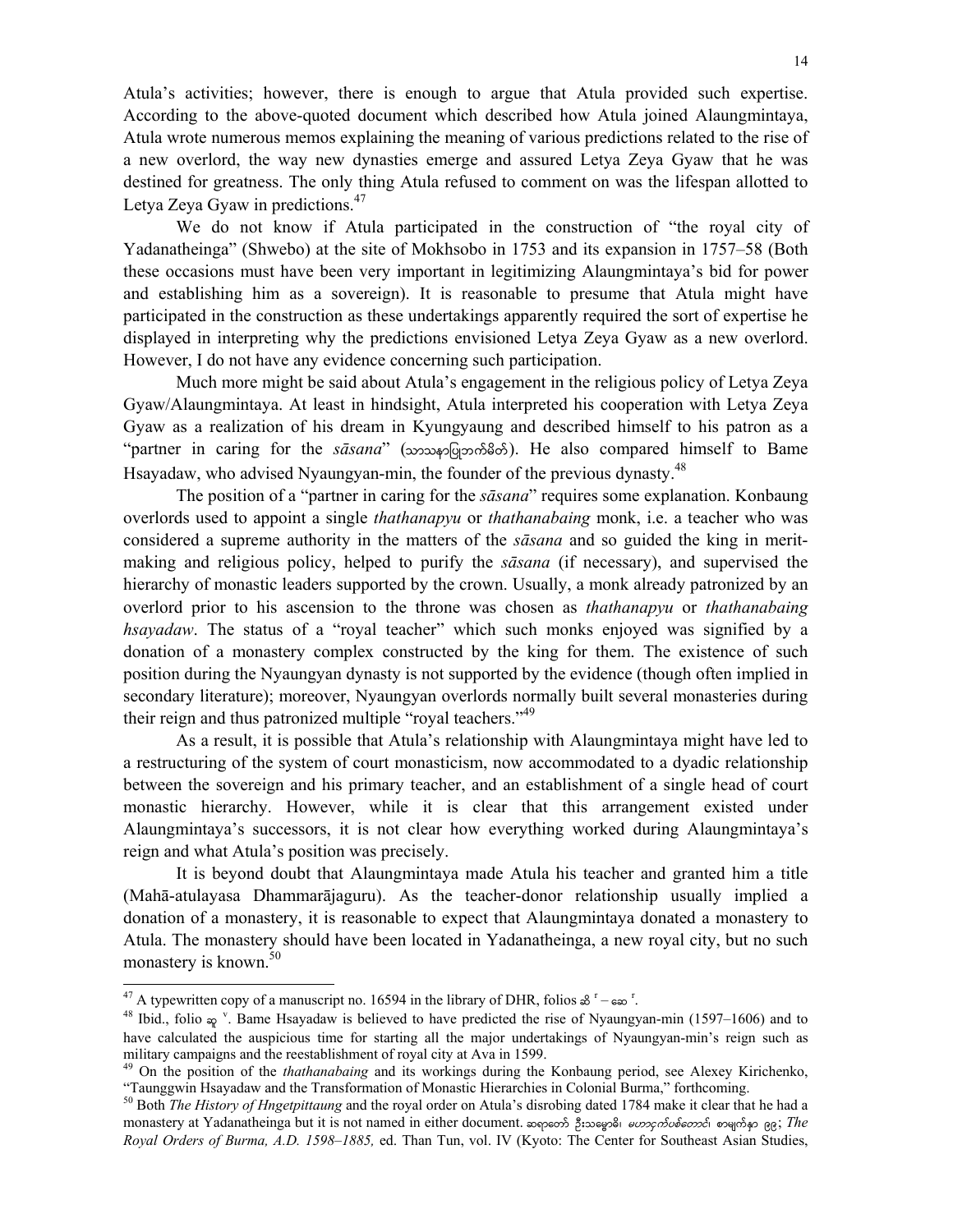Later documents and secondary literature identify Atula either as *thathanapyu* or as *thathanabaing*. 51 However, Atula's order published in Than Tun's collection employ a synonymic, but different term *thathana-pyu thathana-saung hsayadaw* ("royal teacher taking care (or custody) of the  $s\bar{a}sana$ ").<sup>52</sup> This term is rare; in fact, I've never seen it used anywhere except this document.

Finally, it seems that Atula was not the only monk who enjoyed the status of Alaungmintaya's teacher. For example, Atula himself used this appellation to refer to Halin Shin Khemā (another disciple of Ton Hpongyi).53 Zayit Hsayadaw Shin Candāvara is also known to receive a monastery constructed by Alaungmintaya.<sup>54</sup> The royal order dated June 3, 1782 referred to Atula as a monk venerated by Alaungmintaya "in the capacity of a senior teacher" (ဆရာအကြီးပြု၍ ကိုးကွယ်တော်မူသည်). This phrase may reflect the fact that Alaungmintaya venerated several monks giving certain precedence to Atula.<sup>55</sup>

In my analysis, this ambiguity concerning the monastery and its exact designation as well as the likely multiplicity of monks patronized by Alaungmintaya indicate that court monastic hierarchy during this reign was only in the making and Atula's status was somewhat fluid. What he enjoyed was perhaps not a well-defined status or capacity, but a personal relationship with Alaungmintaya and the latter's trust.

As for the nature of Atula's caring for the *sāsana*, it is clear, that, contrary to the claims of some later religious chronicles, it was not limited to the issue of the novices' dress code and included other *tisiwareit* concerns. Atula's writings and other sources sympathetic to him show that the reforms effected during Alaungmintaya's reign were quite ambitious. They covered both lay and monastic behavior and included imposing stricter moral and disciplinary standards, disrobing monks guilty of *pārājika* offenses, promoting what was considered a "forest-dwelling" monastic practice, reforming earlier lineages of "village-dwelling" (*gāmavāsī*) monks who used various types of hats and fans considered inappropriate by the *tisiwareit*s, as well as sidelining

Kyoto University, 1986), 329. It is also known that Atula occupied Tulutbontha monastery in Yadanatheinga built by Sirīmahāmaṅgalādevī, a daughter of Alaungmintaya. Thus, the monastery implied in *The History of Hngetpittaung* and the royal order could be Tulutbontha; however, the arrangement under which Alaungmintaya would have relegated the support of his primary teacher to his daughter seems unusual. Perhaps Atula might have been the abbot of Aungmyebontha-kyaungdaw built by Alaungmintaya and Mibayagaunggyi Mahāmaṅgalāratanādhipati Sīrirājācandādevī. The recipient of this monastery is not known. 3. 1906 *မြန်မာမဟာမင်္ဂလာမင်းခမ်းတော်* (ရန်ကုန်၊ ပုညစာအုပ်တိုက်၊ ၁၉၆၈)၊ စာမျက်နှာ ၂၀၈၊ ၂၁၁․

About 1758 Atula also built a four-storey monastery in Leinhla village, and its construction was supported (at least partially) by Alaungmintaya (*The Royal Orders of Burma,* vol. III, 209 [the name of the village is miscopied]).

<sup>51</sup> ဦးမောင်မောင်တင်၊ *ကုန်းဘောင်ဆက်*၊ ပထမတွဲ၊ စာမျက်နှာ ၈၄; တတိယနံမော်ဆရာတော်၊ *သီလဝိသောဓနိ*၊ စာမျက်နှာ ၉၃; Niharranjan Ray, *An Introduction to the Study*, 226; Mendelson, *Sangha and State in Burma*, 59–60; Ferguson, "The Symbolic Dimensions," 185–6; Charney, *Powerful Learning*, 95.<br><sup>52</sup> *The Royal Orders of Burma*, vol. III, 95. This order belongs to a set of three documents (two dated 1755 and one

dated 1759, ibid., 94, 217) of unclear origin. Than Tun noted that the original orders are no longer extant and so it seems that he extracted them from some other publication which he has not properly identified. The title of Atula in these orders is followed in parenthesis by the name of Hsonda Thathanapyu Hsayadaw (a different, later monk). As parenthesis was never used in its modern sense in pre-colonial Burmese documents (in palm-leaf manuscripts it marked the text that was the copyist error and was not supposed to be read), this looks like an arbitrary insertion by an editor of the source publication.

 $53$  See palm-leaf ms. no. 544 in RCAMM, folio  $\mathcal{B}^{\text{r}}$ .

<sup>&</sup>lt;sup>54</sup> This monastery was located in a temporary city of Zetuwati built by Alaungmintaya to the south of Bago when besieging it in 1756–57. ဦးမောင်မောင်တင်၊ *ကုန်းဘောင်ဆက်*၊ ပထမတွဲ၊ စာမျက်နှာ ၁၉၃. Zayit's monastery in Yadanatheinga (Bonzantulut) was sponsored by Alaungmintaya's son, the future king Myedu-min (Hsinbyushin, 1763–1776). 55 *The Royal Orders of Burma,* vol. IV, 235.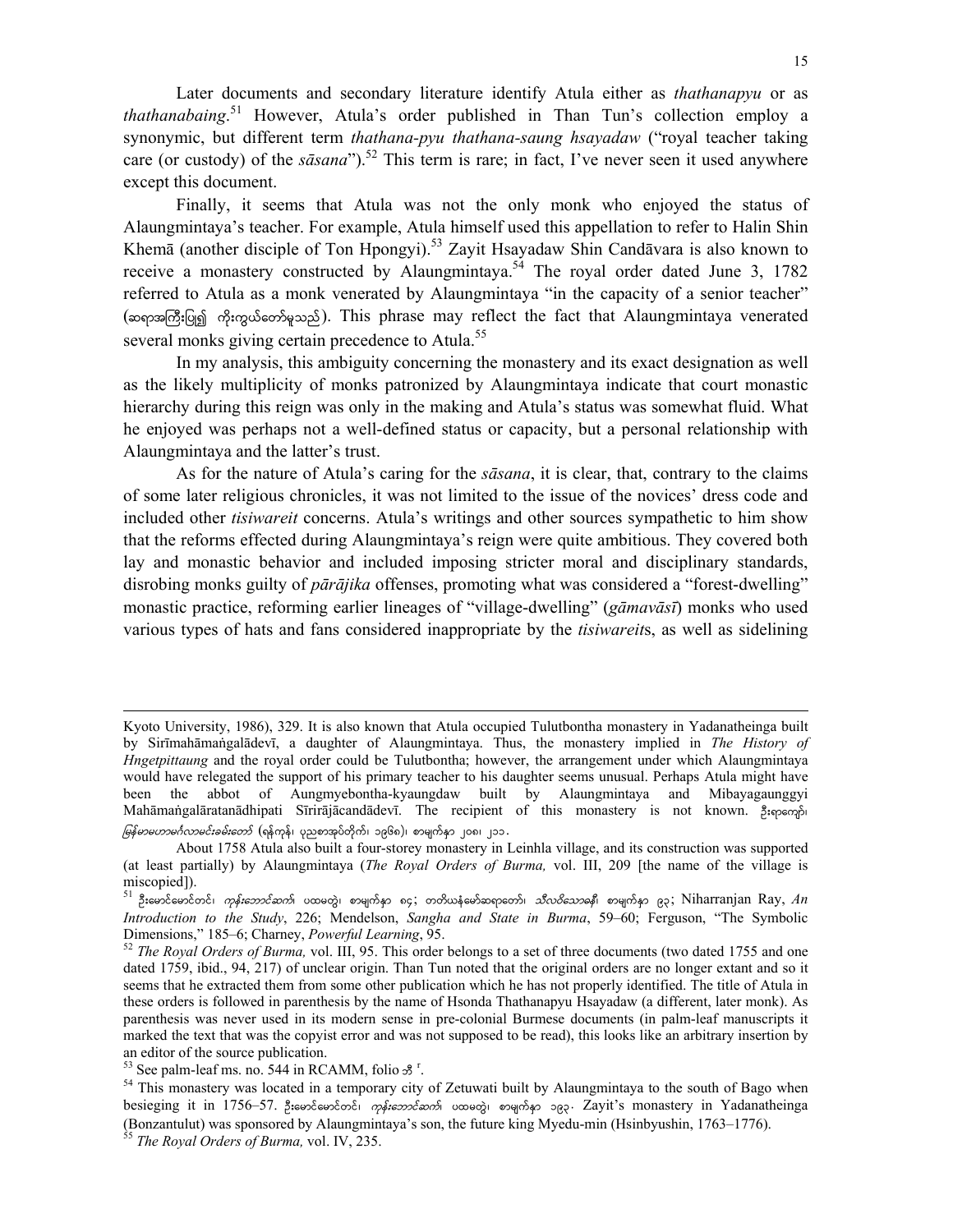other competing reformist factions such as the *thingan-yon-gaing* and the Zawti-gaing (followers of Shin Varajoti, another breakaway disciple of Ton Hpongyi).<sup>56</sup>

In the summer of 1753, soon after the establishment of the new royal city of Yadanatheinga, Alaungmintaya "required monks having differing observances due to different beliefs—*gāmavāsī*, monks wearing round, flat, and mitre-like  $(\frac{1}{2} \delta_1 \delta_2)$ ; hats, using red and white *tharapa* fans—to discard their beliefs and practices and follow the beliefs and practices of the Great Lord Guṇālaṅkāra from Ton village." Alaungmintaya also ordered "ending the differentiation into the *dukot-tin* and the *thingan-yon* lines by prescribing a single community of the *dukot-tin* lineage and entrusting taking care of the *sāsana* to Atulayasa Mahādhammarājādhirājaguru Hsayadaw."

The quote given here appears in *The Glass Palace Chronicle* and its later part incorporated into *The Great Extensive Royal Chronicle of the Konbaung Dynasty*. 57 Though the former chronicle dates to 1829–31, the passage is likely to be earlier. The reverential form of address used for Guṇābhilaṅkāra (The Great Lord, ရှင်ပင်ဘုရားကြီး) indicates that this passage was probably written prior to the debates of the 1780s (that thoroughly discredited this monk and his followers) and so it should reflect Atula's ambitions fairly well. For example, unlike *The Glass Palace*, *The Purified Great Extensive Chronicle* dating to the early twentieth century changes that phrase and calls Guṇābhilaṅkāra simply "Ashin Guṇābhi from Ton village."<sup>58</sup> The strange variant of Atula's title in the second sentence suggests it was composed or edited during the reign of Myedu-min (Hsinbyushin, 1763–1776) at the earliest as the titles ending in Mahādhammarājādhirājaguru were bestowed only after that time.<sup>59</sup> The order itself, which is implied in the quoted passage, is unavailable (at least I have not been able to find it yet), but its likely existence and the prescribed unification are confirmed by other independent sources.<sup>60</sup>

Other measures attributed to Alaungmintaya in the sources also display similarities with the *tisiwareit* concerns described above, so Atula might have been instrumental in their adoption. Measures applicable to the laity included prohibitions on the use of intoxicants, animal sacrifices, slaughter of chicken and pigs for harvest offerings, taking bribes, holding boxing matches and cock-fights (perhaps, in order to curb betting), and constrains on Muslim sacrificial practices. Measures aimed at the *saṃgha* included the appointment of *mahadan-wun* and subordinate clerks to purge monks not observing the Vinaya and the prohibition that such monks

<sup>56</sup> The extent of these measures is described by Atula in his epistle to Arakanese monks sent in 1761. *Parabaik* photocopied by Toshikatsu Ito and uploaded at http://taweb.aichi-u.ac.jp/DMSEH/vol\_5/vol5/Itoh0225-36.jpg, http://taweb.aichi-u.ac.jp/DMSEH/vol\_5/vol5/Itoh0226-02.jpg, http://taweb.aichiu.ac.jp/DMSEH/vol\_5/vol5/Itoh0226-03.jpg, and http://taweb.aichi-u.ac.jp/DMSEH/vol\_5/vol5/Itoh0226-04.jpg. See also မင်းကြီး မဟာဧေယျသင်္ခယာ၊ *တစ္ဖတ္တဒီပနီ* (မန္တလေး၊ မြန်မာ့တာရာ၊  $1906$ )၊ စာမျက်နာ ၁၃၃ ;ဦးပုည၊ *သာဿနာလျှောက်နှင့် ဆွမ်းတော်ကြီးစာတမ်း* 

<sup>(</sup>ရန်ကုန်၊ ဟံသာ၀တီ၊ ၁၉၅၉)၊ စာမျက်နှာ ၃၅-၆.<br><sup>57</sup> ဦးမောင်မောင်တင်၊ *ကုန်းဘောင်ဆက်*၊ ပထမတွဲ၊ စာမျက်နှာ ၈၃-၄.<br><sup>58</sup> *သုသောဓိတမဟာရာဇဝင်ကြီး*၊ စတုတ္ထတွဲ (ရန်ကုန်၊ သုဓမ္မဝတီ၊ ၁၉၂၂)၊ စာမျက်နှာ ၄၁.<br><sup>59</sup> The sentence mentioning Atul (palm-leaf manuscript from Taungpaw-kyaung, Hsalingyi, folio  $\frac{1}{\infty}$ <sup>r</sup>). This may or may not be a coincident. I have not yet been able to check with other copies to compare.

 $60$  For example, the undated but comparatively early *History of the City of Yadanathikha* claimed that the unification of four types of monks—*tisiwareit*, arguing for covering of both shoulders, *gāmavāsī,* and hat-wearing—into a single tisiwareit lineage is one of the attributes of this royal city (pompo of appoint) and an appoint *ရတနာသီခမြို့သမိုင်း၊ အမရပူရမြို့တည်စာတမ်း* (ရန်ကုန်၊ စာပေဗိမာန်၊ ၁၉၇၆)၊ စာမျက်နှာ ၅၉)*. The History of Hngetpittaung* mentioned that under Alaungmintaya all monks had to practice emulating the *araññavāsī* lineage of Ton Hpondawgyi.  $\infty$ peos B: <sub>Φε</sub>ρδι *θυρος που δεσρε*δι *φοησίες ης* Badon-min's order dated June 3, 1782, mentioned that on the basis of Atula's submission, Alaungmintaya ordered putting an end to the division into *thingan-yon*, *dukot-tin,* and *gāmavāsī* and that the "one-shoulder" practice should be followed. *The Royal Orders of Burma,* vol. IV, 235–6. The suppression of the *gamavasi* and the prescription of the *dukot-tin* is also summarized in  $\frac{1}{2}$  and  $\frac{1}{2}$   $\frac{1}{2}$   $\frac{1}{2}$   $\frac{1}{2}$   $\frac{1}{2}$   $\frac{1}{2}$   $\frac{1}{2}$   $\frac{1}{2}$   $\frac{1}{2}$   $\frac{1}{2}$   $\frac{1}{2}$   $\frac{1}{2}$   $\frac{1}{2}$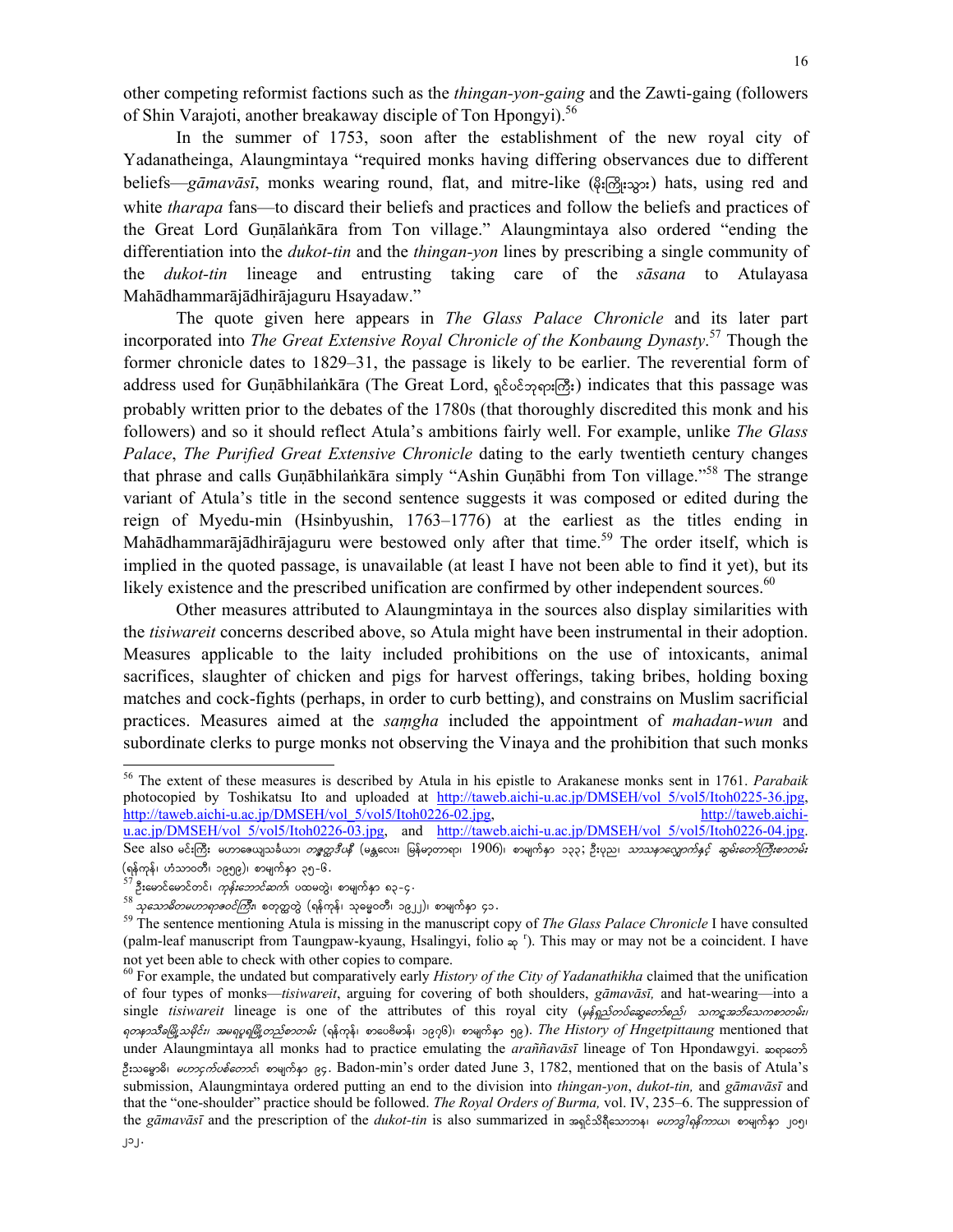presided over separate monasteries owned by them (to implement this requirement, the "incapable" monks were supposed to move to the monasteries of eligible abbots and accept their guidance).<sup>61</sup> Also, somewhere around 1753 Atula blocked renewed attempts of the "twoshoulder" monks to have novices conform to the same dress code as monks by presenting the case as already settled under the Nyaungyan dynasty.<sup>62</sup>

Atula also contributed to more routine court merit-making in the form of donations and pilgrimages. For instance, in 1759 he visited Yangon and compiled a brief history (*thamaing*) of Dagon Hsandawshin (Shwedagon) stupa. The text was completed on the seventh day of the waxing moon of *Thadingyut* of the year 1121 (September 29, 1759).<sup>63</sup> As Atula mentions Alaungmintaya's recent merit-making at this stupa, it might be safely concluded that he should have followed Alaungmintaya and the court to Yangon throughout their journey down the Ayeyarwaddy. The journey commenced on the tenth day of the waxing moon of *Wazo* (July 19, 1759), which means that Atula must have observed the rainy season on one of the barges and completed it in Yangon in the seven days after the writing of *thamaing*. 64 Atula must have also participated in Alaungmintaya's pilgrimages to Kyaikkhauk stupa in Thanlyin and Shwemawdaw in Bago; however, it is unlikely he followed Alaungmintaya to Ayutthaya. More probably, he returned to Yadanatheinga together with the courtiers.

The above mentioned activities cast a different light on the role of Atula during the reign of Alaungmintaya. Besides sidelining the "two-shoulder" monks, Atula's job had many other aspects, which seem to be guided by more general *tisiwareit* concerns. The key characteristic was the focus on both monastic and lay behavior, which allows us to qualify this as a religious, not merely a monastic reform. The primary objective was to ensure that the *sāsana* functioned as an effective and efficient vehicle for securing good births. To that end, the *saṃgha* was reconstituted to be a worthy recipient of donations, and donors were instructed to behave in a way conductive to making kammatic progress. The unification of the *saṃgha* effected by Atula

<sup>&</sup>lt;sup>61</sup> ဦးမောင်မောင်တင်၊ *ကုန်းဘောင်ဆက်*၊ ပထမတွဲ၊ စာမျက်နှာ ၈၄ ဆရာတော် ဦးသမ္ဓောဓိ၊ *မဟာငှက်ပစ်တောင်*၊ စာမျက်နှာ ၉၄.

<sup>&</sup>lt;sup>62</sup> Available documents on the issue date from the 1780s. They reflect slightly different lines of interpretation. According to the sources written from the "two-shoulder" perspective, Shin Sujāta from Palaing tried to initiate the hearing, but Atula blocked this attempt. *The Royal Orders of Burma*, vol. IV, 235–6;  $\omega$ messasher  $\omega$ pmrsufESm 187; Bode, ed., *Sāsanavaṃsa,* 124; Law, tran., *The History of the Buddha's Religion*, 128.

Atula himself explains that Alaungmintaya had asked him to hold a hearing, but he replied that the issue had been already settled under Taninganwe-min and Mahādhammarājādhipati so holding a new debate would contradict the established legal practice (settled cases should not be reconsidered) and would spoil the reputation of both the king and his advisor. Alaungmintaya supposedly responded that he had not been aware that the issue was settled, promised to uphold the decisions passed earlier, and required novices who covered both shoulders to follow the *dukot-tin* practice. Ms. no. 11424 in UCL, folio  $\epsilon \infty$ <sup>r, v</sup>.

Another line based on the information provided by a disciple of Sujāta and documented in *The Purification of Moral Conduct* argues that Alaungmintaya has convened the debaters in Thetkenan and informed Sujāta that he favors the "one-shoulder" manner and wants the entire *saṃgha* to follow it. Sujāta refused to comply, saying that this practice was not favored by the Buddha and the king is not the Buddha. Alaungmintaya supposedly replied that even the Buddha could not oppose the entire *samgha*, so the matter should be finished. တတိယနဲမော်ဆရာတော်၊ *သီလဝိသောဓနိ*၊ စာမျက်နှာ ၈၄-၅, also reproduced in အရှင်သိရီသောဘန၊ *မဟာဒ္ဒါရနိကာယ*၊ စာမျက်နှာ ၂၁၁.

Theoretically all three versions may reflect the same situation, i.e. that Alaungmintaya convened the hearing but did not allow a debate, simply passing the decision instead. In this case the difference between the sources reflects the degree to which they are ready to admit Alaungmintaya's personal support of the "one-shoulder" practice.

 $63$  Palm-leaf ms. no. 13138 in UCL, folio  $_{\leq q}$ <sup>v</sup>. Incidentally this seems to be the earliest dated Burmese *thamaing* of this important Buddhist site.

<sup>&</sup>lt;sup>64</sup> ဦးမောင်မောင်တင်၊ *ကုန်းဘောင်ဆက်*၊ ပထမတွဲ၊ စာမျက်နှာ ၂၃၄. Such observance doesn't look exceptional; for example, the First Maungdaung made a similar journey during the rainy season of 1793 accompanied by more than a thousand royal teachers, monks, laymen, *ārāmika*s, and *kappiyakāraka*s (he, however, went without the king). Palm-leaf ms. no.  $8910$  in the research library of MORA, folio ကော  $\,$  ပထမမောင်းထောင်ဆရာတော်၊ ''တိဂုမ္ဘစေတိယထောမနာကျမ်း''။ *ဟောပဏာမကျမ်း* (ရန်ကုန်၊ ပိဋကဗျူဟာအဖွဲ့၊ ၁၉၈၀)၊ စာမျက်နှာ ၁၁၇၊ ၁၇၆.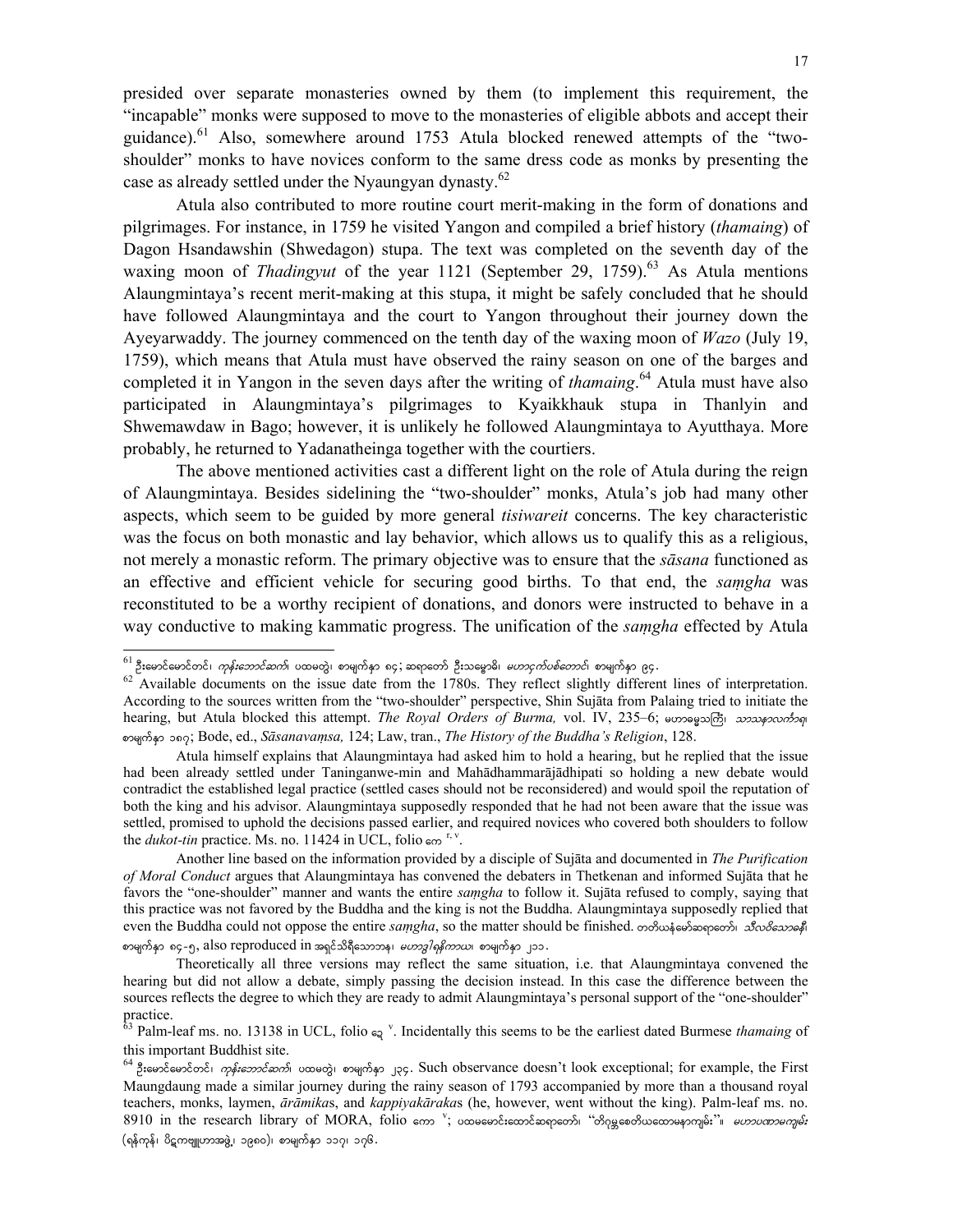was at least partially successful as the influence of earlier lineages of court monks (now branded as *gāmavāsī*) was greatly reduced, and after that time they do not appear in the sources as an independent entity. As for the followers of the "two-shoulder" practice, Atula did not manage to convert them. If there was any break in their activities (the status of the movement between 1753 and the 1770s needs further investigation), it was only temporary, and in the 1770s, members of the *ayon-gaing* resumed arguing their point.

The failure of the *tisiwareit*/Ton-gaing attempts to marginalize the "two-shoulder" monks highlights the issue of the outreach that the monastic reform under Alaungmintaya could have. In my analysis, initiatives emanating from Yadanatheinga between its foundation in 1753 and the death of Alaungmintaya in 1760 could have had an impact on the *saṃgha* in the areas other than the vicinity of the royal city only if there was local support for these initiatives. Given that Alaungmintaya's hold over the Upper Burma was more or less consolidated only between 1755 and 1758 and that Alaungmintaya was absent from Upper Burma for about six months in 1755, for most of 1756, for about eight months in 1757, and after mid-1759, a thorough and consistent reform was hardly possible. The unsettled conditions and unrest continued even during the reign of Alaungmintaya's successor Dipeyin-min.

The case of Hngetpittaung monastery in Bagan might be illustrative. According to a local chronicle, the monks returned to the monastery in mid-1754 but did not seek recognition until late 1757. Only in November or December 1757 did the incumbent abbot Shin Varadhamma go to Yadanatheinga to seek the help of Atula in petitioning Alaungmintaya so that the latter would recognize him as the abbot and confirm the monastery as a forest hermitage banning to set up residential buildings and monasteries within a radius of one kilometer. Alaungmintaya issued an order recognizing Varadhamma in which he instructed the Hngetpittaung *saṃgha* to follow the discipline of the lineage of the lord of Ton and to study the texts, confirmed the monastery status as a sanctuary prohibiting hunting and killing of creatures as well as the sale and consumption of intoxicants within the requested radius. This order was delivered to Varadhamma in Atula's monastery, and *mahadan-wun* Zeya Yan Aung was sent to escort Varadhamma to Bagan and install him as the abbot. On January 26 and 27, 1758, Zeya Yan Aung produced a lithic inscription identifying Hngetpittaung as a sanctuary and held a dedication ceremony handing over to Varadhamma the abbot's seal and the inscription.<sup>65</sup>

This example is interesting in two regards. First, there is a significant interval between the reestablishment of the monastery and the local *saṃgha*'s attempt to secure royal recognition. I presume that this might have been due to the monks' waiting to see if Alaungmintaya would last as a sovereign in 1754 and 1755 and then to Alaungmintaya's absence from Upper Burma in 1756 and early 1757. Another interesting aspect is that royal recognition with a concomitant instruction to follow the Ton monastic discipline occurs here in response to local initiative, not as a result of royal intervention.<sup>66</sup>

Accordingly, one may note that a prominent monastery in Bagan could have avoided communicating with the royal monastic hierarchy and probably remained outside of its control till as late as December 1757 (i.e. four and a half years after the unification of the *saṃgha* prescribed in 1753). Also, it might be noted that Atula's orders on the recognition of monastic leaders in the border areas with Yakhaing (Rakhine) date to 1755 and 1759,<sup>67</sup> that the only

 $^{65}$  ဆရာတော် ဦးသမ္ဓောဓိ၊ *မဟာငှက်ပစ်တောင်*၊ စာမျက်နာ ၉၆-၉; ဦးမောင်မောင်တင်၊ *ကုန်းဘောင်ဆက်*၊ ပထမတွဲ၊ စာမျက်နှာ ၂၁၁; the lithic inscription at Bagan Hngetpittaung, lines 16–17.

<sup>66</sup> As far as I understand, the recognition of local monastic leaders by the overlord and the *thathanabaing* resembled the way in which the crown recognized local hereditary leaders such as *myothugyi*s, *tangaung*s, etc. Basically, such leaders applied for the recognition, promised to perform their duties, and were confirmed in their offices.

<sup>67</sup> *The Royal Orders of Burma,* vol. III, 94–5, 217.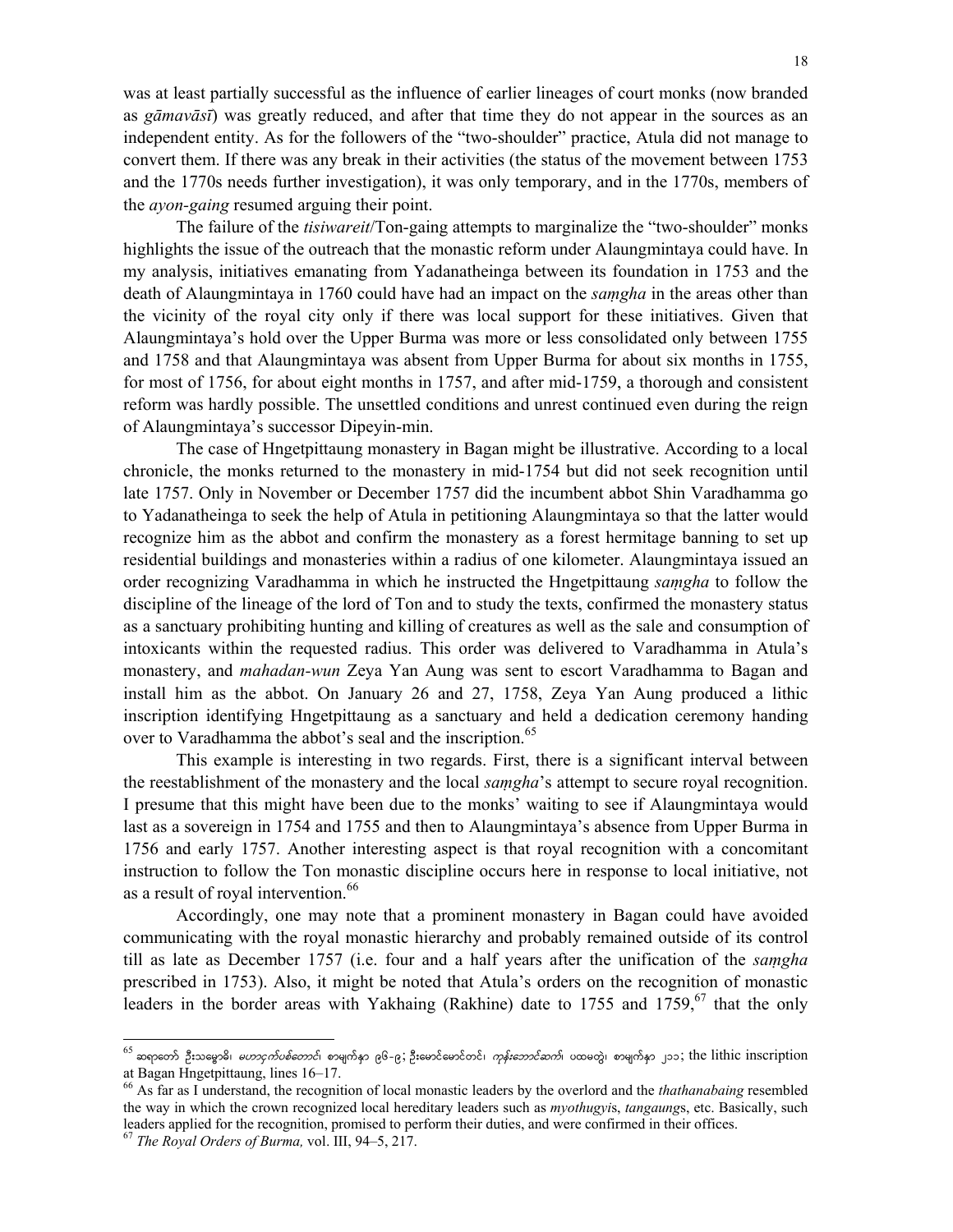example of Alaungmintaya's order on religious policy (specifying how the monks should be summoned to the royal city if there are disputes between them and mentioning the confiscation of monastic utensils and requisites by *mahadan-wun*'s servicemen) in Than Tun's collection dates to 1757,  $68$  and that the majority of Atula's decisions on cases involving monks submitted to his adjudication and included in the collection of his rulings (*Atula-pyathton*) date between 1756 and  $1761<sup>69</sup>$  To me, all this suggests that prior to 1755 the religious initiatives sponsored by Alaungmintaya and Atula (despite their likely "universal" rhetoric) were hardly effective outside of Yadanatheinga and that even later their outreach was most likely constrained to the areas of the Northern Side and parts of the Western Side of the Upper Burma (i.e. the areas located more or less close to the royal city). Beyond these areas the cooperation and initiative of local monks was perhaps the key factor allowing the penetration of reform. As a result, I believe that the adherents of the "two-shoulder" manner in many places might have survived the 1750s pretty much undisturbed.

Most likely, this situation continued also during the reigns of Dipeyin-min and Myedumin. After Alaungmintaya's death Atula ceased to be the principal teacher of the overlord as Alaungmintaya's successors venerated other monks.<sup>70</sup> He however remained influential under Dipeyin-min and probably during the early years of the reign of Myedu-min.<sup>71</sup> Atula also seems to receive a new (14 syllable) title from Dipeyin-min as his epistle dated October 1761 brandished the title Mahā-atulayasa Saddhammarājaguru.<sup>72</sup> Up to 1765 he remained active in literary production, consultancy, and promoting the proper conduct among monks.<sup>73</sup>

It is believed that Atula's visit to Myedu-min upon the latter's ascension to the throne in 1763 was interpreted as an omen signifying that Myedu-min should reestablish the royal city at Ava.<sup>74</sup> This led to rebuilding of the city and relocation of the court to Ava in 1765. According to the already quoted collection of Atula's works in the Yasauk ms, in 1128 (1766/67) he received a new monastery in Ava.75 In late 1768 (*Nattaw* of 1130) he seems to submit to Myedu-min a collection of replies to 57 questions which were addressed to him starting in 1753.<sup>76</sup> However, after 1765 there is no indication that Atula continued to have a say in policy matters. Instead it seems that he was gradually marginalized and then, at some unknown point, publicly disgraced.

<sup>68</sup> Ibid., 192.

<sup>69</sup> Palm-leaf ms. no. 208 at RCAMM.

 $70$  Teacher-donor relationships were usually established long before the ascension to the throne. Dipeyin-min venerated Taungdwingyi Hsayadaw Shin Ñāṇavara (1722–1762) while Myedu-min supported Zayit Hsayadaw and, after the demise of the latter, Mingala-kyaung Hsayadaw Shin Ñāṇadīpa (c. 1733–1778) who was Zayit's nephew. <sup>71</sup> Royal order dated April 25, 1784, which prescribed the disrobing of Atula claimed that the latter obstructe

kammatic progress of monks, novices, and laity and plunged them in the woeful states during the reigns of Alaungmintaya and Dipeyin-min. No such accusation was put forward as regards the reign of Myedu-min. *The Royal Orders of Burma, vol. IV, 326.*<br><sup>72</sup> http://taweb.aichi-u.ac.jp/DMSEH/vol\_5/vol5/Itoh0225-36.jpg. http://taweb.aichi-u.ac.jp/DMSEH/vol\_5/vol5/Itoh0225-36.jpg, http://taweb.aichi-

u.ac.jp/DMSEH/vol\_5/vol5/Itoh0226-02.jpg, http://taweb.aichi-u.ac.jp/DMSEH/vol\_5/vol5/Itoh0226-03.jpg, http://taweb.aichi-u.ac.jp/DMSEH/vol\_5/vol5/Itoh0226-04.jpg; palm-leaf ms. no. 9425 in UCL. http://taweb.aichi-u.ac.jp/DMSEH/vol\_5/vol5/Itoh0226-04.jpg; palm-leaf ms. no. 9425 in UCL.<br><sup>74</sup> ဦးမောင်မောင်တင်၊ *ကုန်းဘောင်ဆက်*၊ ပထမတွဲ၊ စာမျက်နှာ ၂၆၅.<br><sup>75</sup> See typewritten ms. no. 16594 in the library of DHR, folio ရွေ

questions submitted on the first day of the waxing moon of *Nattaw* of 1130 (late 1768) mentions only a donation of a temporary monastery ( $\phi \circ \phi \circ \phi \circ \phi$ ) built at the site of the Mahamyatmuni Lehtat monastery in Ava (palm-leaf ms. from Taungpaw-kyaung, Hsalingyi, folio  $\varphi$ <sup>r</sup>). The word "temporary monastery" is missing in the published version of the text, see အတုလဆရာတော်၊ *နန်းစဉ်ပုစ္ဆာ*၊ စာမျက်နှာ [၁၇၀].<br><sup>76</sup> အတုလဆရာတော်၊ *နန်းစဉ်ပုစ္ဆာ*၊ စာမျက်နှာ ၁၆၀, palm-leaf ms. of this text from Taungpaw-kyaung, folio စာ <sup>v</sup>.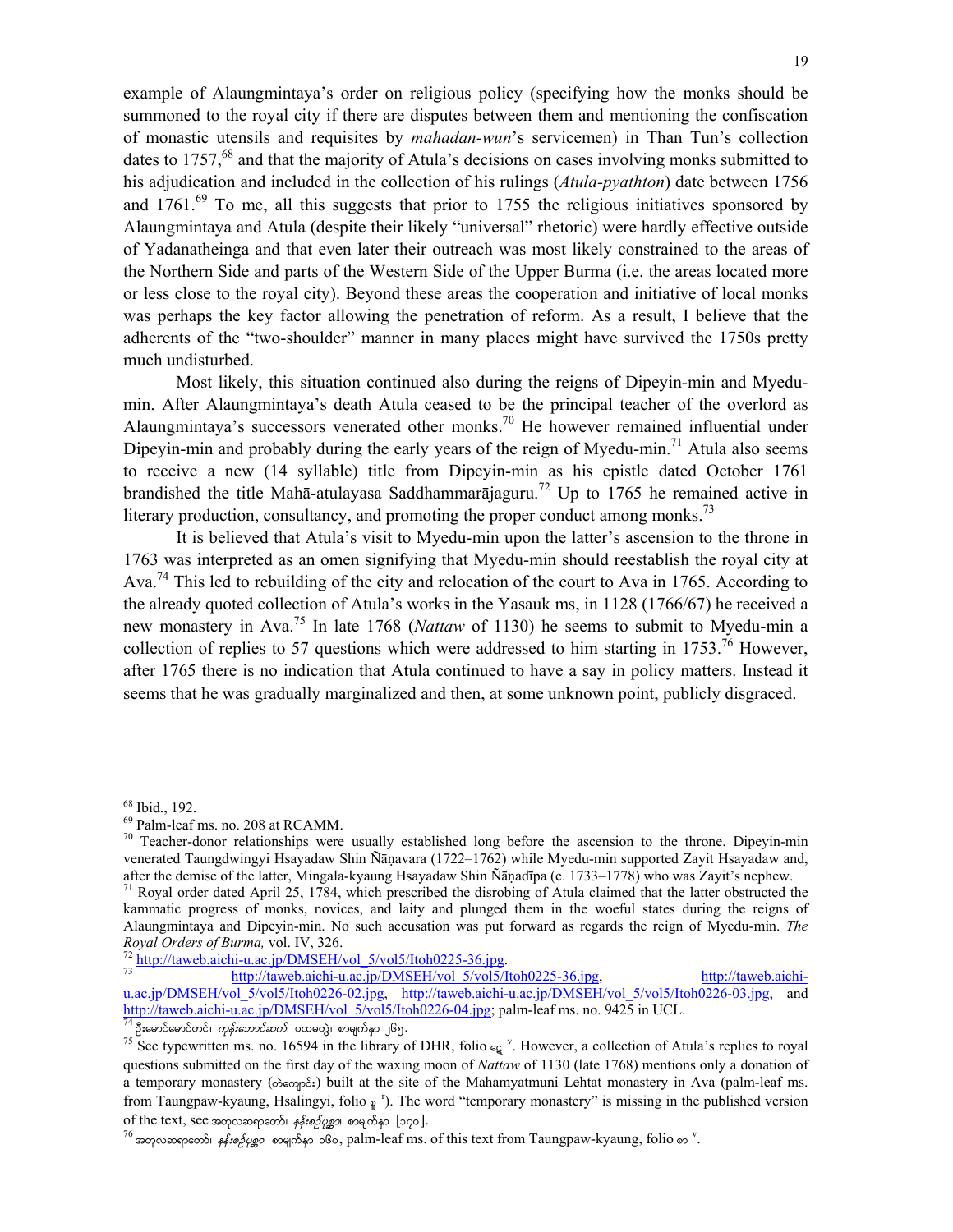## **Atula's Exile and Activities Prior to 1784**

A royal order related to Atula's trial in 1784 claims that he had to relocate from a monastery in Ava to some unidentified forest (or rural) locale (တောတွင်းအရပ်) because Kyetthungin, Zayit, Ingyinbin, and other royal teachers submitted an epistle arguing that Atula committed a *pārājika* offense.77 The *Treatise on the Lineage of the Elders* corroborates this by mentioning that other members of the *dukot-tin* community refused to perform *saṃghakamma*s (monastic ceremonies) together with Atula.<sup>78</sup>

The same source suggests that a *pārājika* offense was related to Atula's earlier legal decisions. His adjudication on cases involving both monks and laity allegedly resulted in expenses (it is not clear who exactly incurred these expenses, perhaps the litigants) and his close association with criminal justice.<sup>79</sup> Two tentative interpretations are possible here. One is that Atula fell victim to the *tisiwareit* belief (which he himself helped to establish) that no support should be given to immoral monks. Another is that there was some conflict within the monastic hierarchy at the court and Atula lost.

According to the same royal order mentioned above, in the reign of Nga Singu-min (1776–1782) the latter's mother Sīriatulamahāratanāpadumādevī constructed the Mingalashwebon monastery complex in Sagaing and wanted to donate it to Atula. Ingyin Hsayadaw and Bongyaw-kyaung U Pon submitted an epistle arguing that Atula was unfit to receive the donation.<sup>80</sup> As a result, in March 1777 this complex was donated to another monk, Min-o Hsayadaw Shin Gunābhi.<sup>81</sup>

The exile must have occurred between 1768 (when Atula is known to have submitted one of his last works composed in Ava) and 1772 (because Zayit Hsayadaw, one of his denunciators, died that year, followed by Kyetthungin three years later). Yasauk ms. claims that in the year 1130 (1768/69) Atula moved from Ava to Hsaukpinaing Tawya, forest monastery the location of which I have failed to identify so far. Perhaps that move was due to an exile. According to the same source, Atula lived in forest monasteries at least until 1132 (1770/71).<sup>82</sup> His subsequent whereabouts are not clear to me up to roughly 1780.

The banishment from Ava was important not just because it implied serious damage to Atula's image. It also must have affected Atula's influence and ability to accumulate the resources necessary to further his lineage in the capital area.<sup>83</sup> Alaungminataya's court was located in Yadanatheinga, northwest of the long established capital area of Ava, Sagaing, and

<sup>77</sup> *The Royal Orders of Burma*, vol. IV, 323.<br><sup>78</sup> မဲထီးဆရာတော်၊ *ဝံသဒီပနီ*၊ စာမျက်နှာ ၁၅၈.<br><sup>79</sup> Ibid. Kyakhatwaing-kyaungtaik Hsayadaw discusses several of Atula's controversial decisions found in a collection of his legal rulings, yet it is not clear if this reflects actual arguments made against Atula or is a modern attempt to pinpoint what was wrong with him. ပဲခူးမြို့ ကြခတ်ဝိုင်းကျောင်းတိုက်ဆရာတော်၊ *သာသနိကရာဇဝံသဝိဘာဝနီကျမ်း*၊ စာမျက်နှာ ၆၈-

<sup>71</sup>. 80 *The Royal Orders of Burma*, vol. IV, 323. Ingyin Hsayadaw must be the same as Ingyinbin Hsayadaw. Bongyawkyaung U Pon is likely the abbot of Bongyawsanlut-kyaungdaw, a monastery of Zayit Hsayadaw, and the latter's successor. Zayit monastery is sometimes abbreviated as Bongyaw-kyaung, e.g. အရင်သိရီသောဘန၊ *မဟာဒ္ဒါရနိကာယ*၊ စာမျက်နာ

ဦးမောင်မောင်တင်၊ *ကုန်းဘောင်ဆက်*၊ ပထမတွဲ၊ စာမျက်နှာ ၃၇၁;ဦးရာကျော်၊ *မြန်မာမဟာမင်္ဂလာမင်းခမ်းတော်*၊ စာမျက်နှာ ၂၁၄;ဦးသုဒဿန၊ anmifuefordkif;jzpfpOfomoem0if (&efukef? ppfonfawmf? 2002)? pmrsufESm 53-4. According to *The Views of King-Grandfather* (*Hpodaw ayuwada sadan*), a document allegedly compiled by Badon-min during the final days of his reign, this donation was preceded by a discussion about whether it was appropriate to donate this monastery to Min-o or not and whether such a donation was legitimate or not. See *The Royal Orders of Burma, A.D. 1598*–*1885,* ed. Than Tun, vol. VI (Kyoto: The Center for Southeast Asian Studies, Kyoto University, 1987), 390.<br><sup>82</sup> Ms. no. 16594 in the library of DHR, folios  $_{\mathbf{c} \mathbf{g}}^{\mathbf{r}, \mathbf{v}}$ .

<sup>&</sup>lt;sup>83</sup> Jacques Leider was the first to stress that Atula was long absent from the capital area before the trial. See Leider, "Text, Lineage and Tradition," 112. In the paper published in the *Journal of Burma Studies* I've wrongly claimed that Leider questioned Atula's continuing influence in the 1780s on that basis. I'd like to correct that mistake here.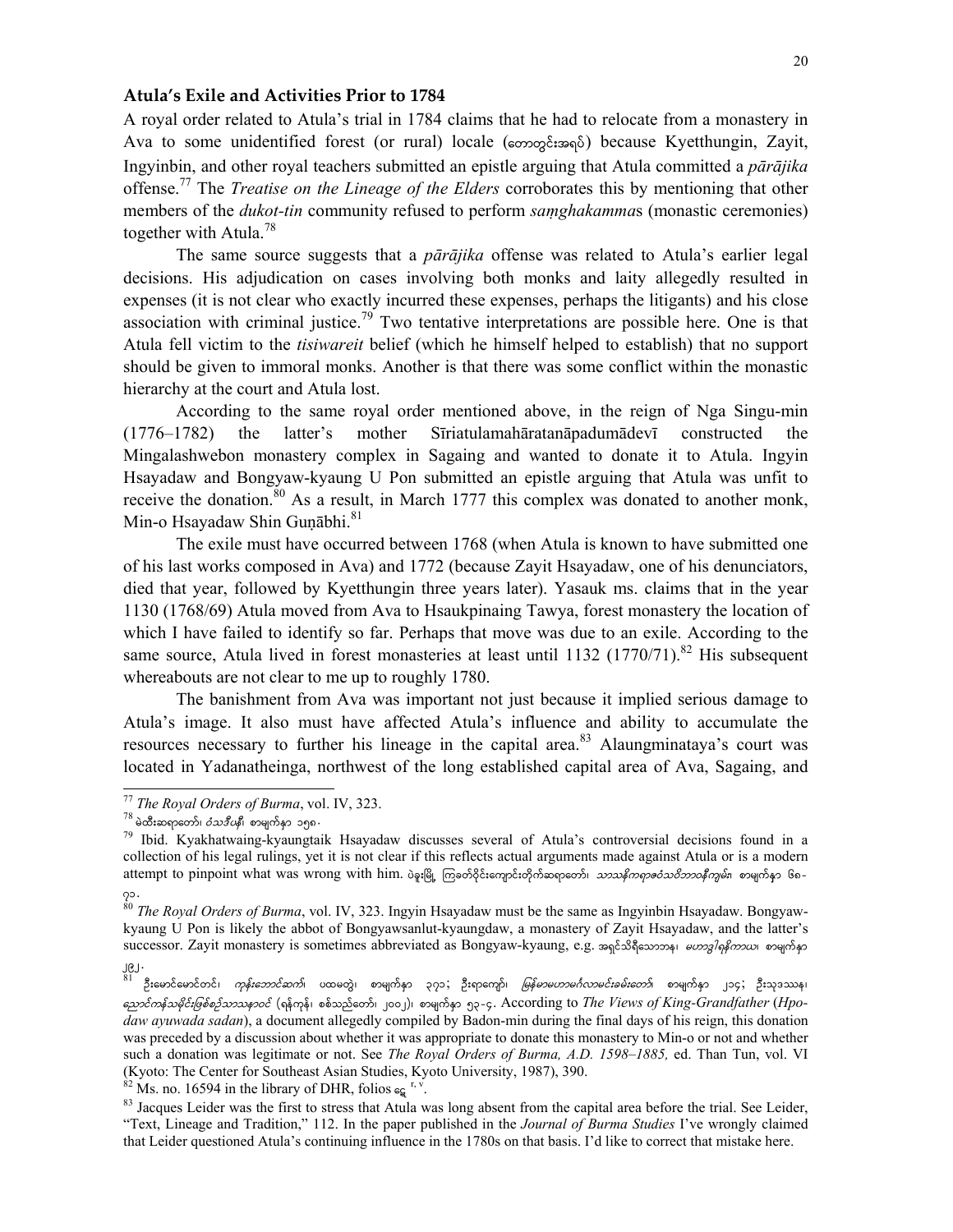Pinya. Atula's royal monastery was located there, and one more monastery was constructed for him in Leinhla village near his native place. In 1765 Myedu-min relocated the court to Ava, rebuilding this city for the third time in its history. The relatively short interval between the relocation of the court and Atula's exile did not allow him enough time to establish himself in a new area. According to a colophon of his text submitted in the late 1768, at that moment he still resided in a temporary monastery (oscopes) built on the site of the famous Mahamyatmuni Lehtat-kyaungdaw in Ava. $84$  Even if the permanent monastery was completed before Atula's exile, there is no evidence he retained it in his possession. As a result, it might be concluded that the only followers Atula might have had in the capital area after the 1770s were a few of his immediate disciples. That was offset by Atula's strained relations with (at least) a few influential members of the Ton community who opposed to his presence in Ava.

During Atula's absence at the court the fortune of the *tisiwareit*s changed dramatically. In 1780 members of the Ton-gaing, headed by Htantabin Hsayadaw Shin Nandamedhā and Taungbalu Hsayadaw Shin Paññārāma, two successors of Taungbalu Hsayadaw Shin Uttamasāra, initiated a series of hearings concerning the proper attire of novices in a reaction to pamphlets compiled and distributed by Hsonda Hsayadaw Shin Nandāmāla (1718– ? c. 1784), who at that time was residing in Salin. Members of the Ton-gaing brought the issue to Nga Singu-min, causing the latter to summon Hsonda to Ava in order to debate the scriptural support for the "two-shoulder" practice. Though the initiators perhaps expected the outcome of the event to be the same as during the preceding fifty years, the hearing ended with the defeat of the initiating side and the prescription of uniform ("two-shoulder") robe-wearing manner for both monks and novices in May  $1781$ .<sup>85</sup>

Atula apparently did not attend the hearing. The *Treatise on the Lineage of the Elders* claims that other members of the initiating side did not want to associate with him due to his earlier transgression of monastic discipline.<sup>86</sup> Relying on another monk from the Dipeyin area, the author of *Purification of Moral Conduct* (1837) explains that Atula was not invited due to his earlier role as the *thathanabaing* (this seems to be a weak argument)*.* 87 Also, Atula's involvement in the debate is never acknowledged in the "two-shoulder" sources such as Varatejo's *Account of a Dispute between the Ayon and Atin Monks* (*Ayon-atin-sadan*), Hsonda's *Illumination of Purification of the Sāsana* (*Sāsanasuddhīdīpaka*), *Treatise on the Lineage of the Elders* or *The Embellishment of the Sāsana*.

However, several epistles written at the time of the hearing testify to Atula's lobbying for the *dukot-tin* practice.<sup>88</sup> One of the documents is addressed to the king, while others do not

 $84$  Palm-leaf ms. from the Taungpaw-kyaung, Hsalingyi, folio  $\varphi$ <sup>r</sup>

<sup>. 85</sup> Summary accounts of these hearings written from the point of view of the *ayon-gaing* are given in *Treatise on the Lineage of the Elders* and *The Embellishment of the Sāsana*. There exist several slightly different versions of a more complete account attributed to Shin Varatejo, a disciple of the First Bagaya Hsayadaw Shin Nandābhidhaja. They also represent the point of view of the *ayon-gaing* and seem to provide the basis for the descriptions in *Treatise on the Lineage of the Elders* and *The Embellishment of the Sāsana.* Only one of them is published. Hsonda Hsayadaw also described the course of the hearings in a separate work. See မဲထီးဆရာတော်၊ *ဝံသဒီပနီ*၊ စာမျက်နှာ ၁၄၇-၅၂; မဟာဓမ္မသကြီ၊ *သာသနာလင်္ကာရ*၊ စာမျက်နှာ ၁၈၉-၉၀; ''အတင်အရုံစာတမ်း၊<sup>''</sup> မြန်အောင်မြို့ ဂူကိုးလုံတောရဆရာတော်၊ *ဆပဉ္စက္ကမဆေကနီကျမ်း* (ရန်ကုန်၊ ဦးဧဋိလနှင့် တပည့်များဓမ္မဒါန၊ ၁၃၅၈)၊ စာမျက်နှာ ၃၄၃–၄၁၃;ဆုံထားဆရာတော်၊ *သာသနသုဒ္ဓီဒီပကပါဌ်နှင့် သာသနသုဒ္ဓိဒီပကနိဿယ* (ရန်ကုန်၊ သာသနာရေးဦးစီးဌာန၊ 1980). Other related documents, including those written from the point of view of the *dukot-tin* show that none of the above-mentioned accounts is complete or fully representative.<br>  $86$  မဲထီးဆရာတော်၊ *ဝံသဒီပနီ*၊ စာမျက်နှာ ၁၄၇.

<sup>&</sup>lt;sup>86</sup> မဲထီးဆရာတော်၊ *ဝံသဒီပနီ*၊ စာမျက်နှာ ၁၄၇.<br><sup>87</sup> တတိယနံမော်ဆရာတော်၊ *သီလဝိသောဓနီ*၊ စာမျက်နှာ ၉၂-၃.<br><sup>88</sup> See palm-leaf mss. no. 11424 in UCL and no. 6598 in UCL, folios <sub>က</sub> <sup>v</sup> – ကီ <sup>v</sup>. Besides the submissions of Atula, both collections contain other documents related to the hearings. Only one of the four texts written by Atula is dated; however, given that the collections are clearly focused on the debate of 1780–81, it seems possible that the other three belong to the same time-frame.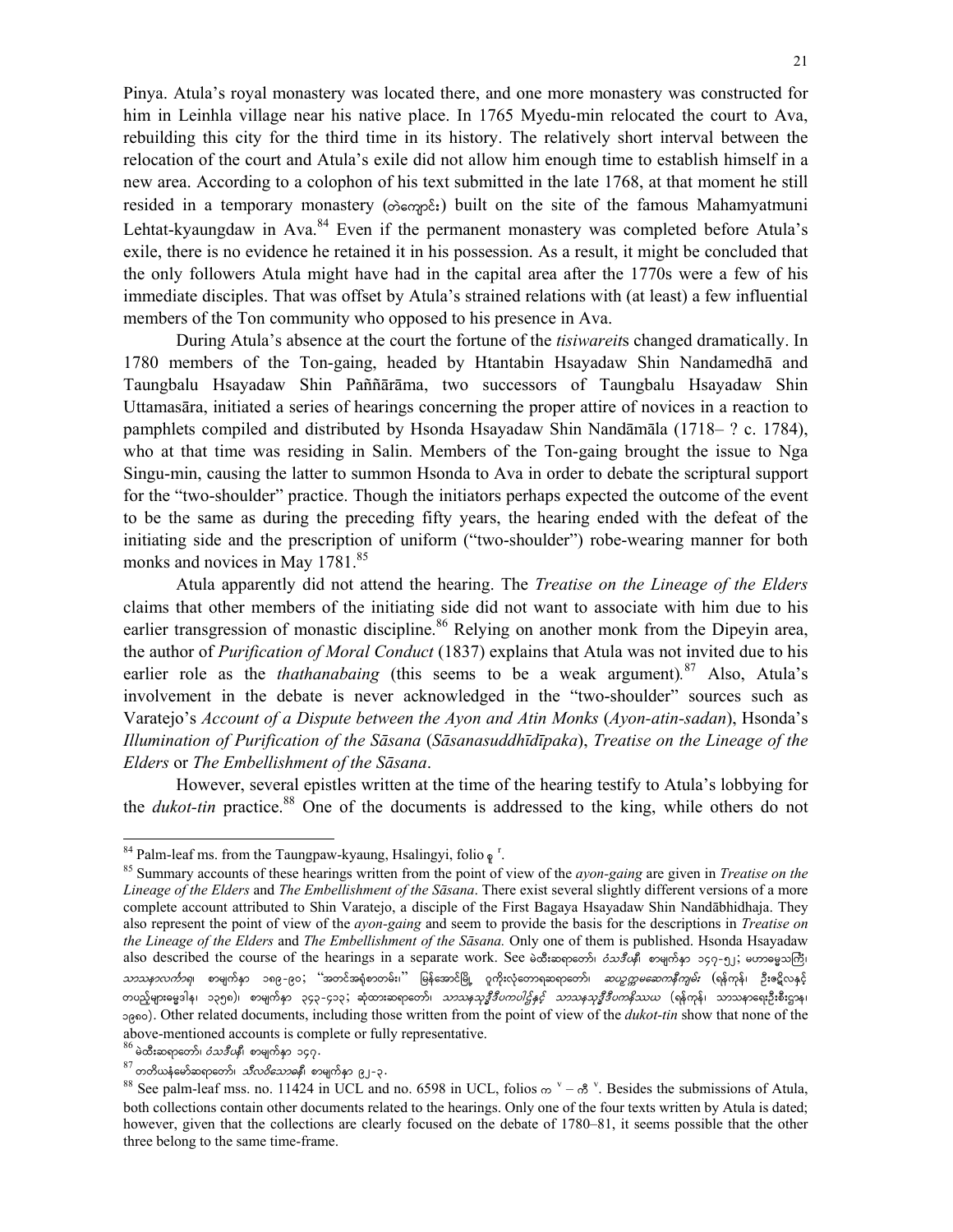specify an audience. Atula's epistle to Nga Singu-min was sent at a critical point in the process when a hearing in the royal presence was scheduled (previously, Nga Singu-min did not attend the debate in person, but was informed by the ministers and posed questions to the debating parties). It was an attempt to convince the overlord that it was correct to rely on the *Cūlagaṇṭhi* (a Vinaya handbook on which members of the *dukot-tin* based some of their beliefs) and of the general illegitimacy of the *ayon*'s position. Some of Atula's phrasing suggests his awareness of the current stage of the hearing. However, there is no evidence that his epistles were considered during the debate.

The culmination of the hearing with the proscription of the "one-shoulder" manner in May 1781 apparently was not followed by any practical measures to implement it. However, Badon-min, a new king who assumed the throne as a result of a palace coup, was eager to effect the unification of the monks and issued several new orders in favor of the "two-shoulder" practice in May and June  $1782$ <sup>89</sup> Prior to the promulgation of a key order on June 3, 1782, the majority of the abbots who supported the *dukot-tin* practice in the capital area (Ava, Sagaing, and Pinya) publicly declared their willingness to "follow the requirements of canonical and commentarial texts" and instruct novices to cover both shoulders with the upper robe. Another order promulgated on June 6, 1782, directed that monks living outside of the capital area should be informed of the uncanonical status of the *dukot-tin* and demanded the laity to make donations only to moral and disciplined monks and novices.<sup>90</sup>

The order dated June 3, 1782, held Atula personally responsible for the prevalence of the scripturally incorrect practice between 1753 and 1780. The order claimed that the wrong views appeared in the *saṃgha* periodically but earlier they were suppressed by the three Buddhist Councils. Under the last three kings of the Nyaungyan dynasty similar rallying of the *saṃgha* to hold the right views could not be effected, and in the reign of Alaungmintaya, Atula blocked the debate initiated by Shin Sujāta. As a result, the *dukot-tin* practice was uniformly prescribed during the first three Konbaung reigns.<sup>91</sup> However, there is no evidence that these accusations led to any practical moves against Atula before 1784.

According to the sketchy available evidence, the reform inaugurated by the orders dated June 1782 was a bumpy ride. The division of authority in the matters of the *sāsana* between four senior monks (Minywa, Min-o, Male, and Hsonda), which Badon-min supported by his order of June 3, 1782, apparently did not work very well. The monks tended to encroach upon each other's sphere of responsibility and subordinate monks seem to listen to those teachers with whom they had personal links rather than those who were their formal superiors. As a result, Badon-min had to find the ways to achieve greater cohesion in the reform faction that won the debate of  $1780 - 81^{92}$ 

Some initiatives could not be completed. For instance, a failure occurred in the summer of 1783 when Badon-min initiated a search for the remaining followers of Shin Varajoti, a breakaway disciple of Guṇābhilaṅkāra who was famous for his radical attitude with regard to immoral monks and who established a separate community in the early eighteenth century. Followers of Varajoti (who became known as the Zawti-gaing and refused to venerate any monks other than their own) were suppressed in the reigns of Mahādhammarājādhipati and

<sup>&</sup>lt;sup>89</sup> The majority of these documents are missing in Than Tun's edition of royal orders. The most complete available collection of relevant documents known to me is palm-leaf ms. no. 3978 in UCL. Other available collections are palm-leaf mss. no. 116 in NL, no. 351 in the library of the Department of Archaeology, Naypyidaw, no. 119456 in UCL, no. 332 in the library of DHR, and no. WMS.Burmese 10 in the Wellcome Library, London.

<sup>&</sup>lt;sup>90</sup> Palm-leaf ms. no. 3978 in UCL, folios  $\delta^{r} - \delta^{r}$ 

<sup>&</sup>lt;sup>91</sup> *The Royal Orders of Burma*, vol. IV, 235–6 (document no. 1 in the Appendix to this biography).<br><sup>92</sup> Ibid., 252 (document no. 3 in the Appendix to this biography).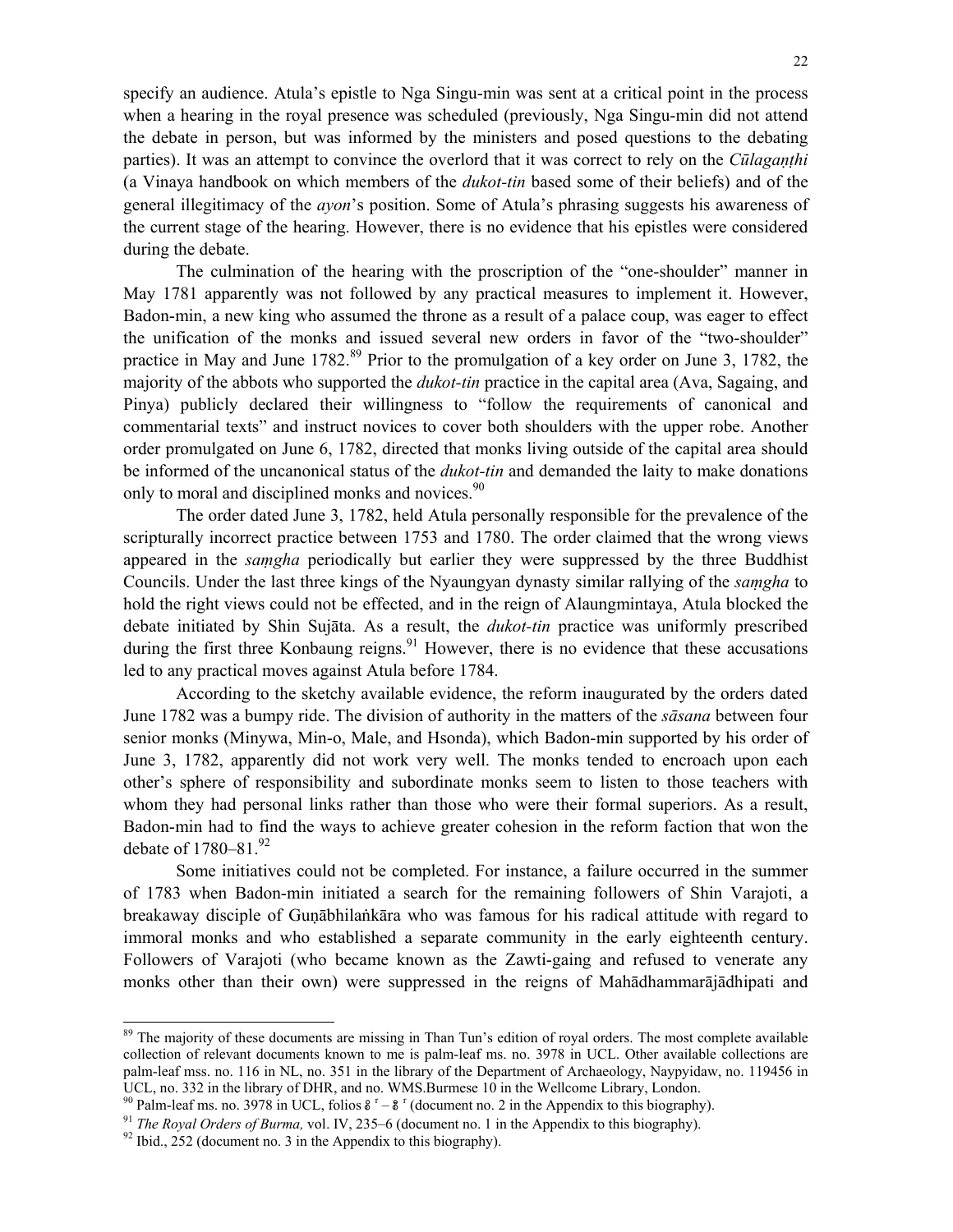Myedu-min. Badon-min, in his drive to unify the monks, wished to eradicate the dissident Zawti movement completely. However, when some followers of Varajoti were found near Hsinbyugyun, they could not be delivered to the new royal city of Amarapura because the servicemen sent to arrest them were allegedly bribed and ignored their duty.<sup>93</sup>

Moreover, there was widespread passive resistance to the reform in the capital area. In 1783–84 royally supported monks performed a check for Vinaya compliance aimed at disrobing those who were guilty of a *pārājika* offense and reforming those who followed the Vinaya incorrectly. According to a royal order dated March 12, 1784, royal teachers could not get conclusive answers about the way the Vinaya was understood and practiced in some monastery complexes (*kyaung-taik*s). In addition, many complexes were not checked at all. The order specified that sabotage would not be tolerated; it instructed the *mahadan-wun* to compile a list of monasteries that failed to provide answers, and stated that monks whose disciplinary status and approach was not clear would not be allowed to reside in their own *kyaung-taik*s. Instead, they were supposed to be transferred to complexes headed by royal teachers and subjected to their guidance.<sup>94</sup> It is in this heated atmosphere that Atula's name again appears in the spotlight.

#### **The Trial of Atula**

Coincidentally, at this critical moment in the reform process, Atula (who then resided in Okshitkye, his native village) sent two letters to his disciple Shin Viriyārambha from the Lawkatharahpu monastery complex. These messages, both being short pieces of poetry, were either written on, or delivered to Ava on March 27,  $1784<sup>95</sup>$  One was very simple and boiled down to the point that monks and novices should dress differently, just as the king should not dress like a merchant.<sup>96</sup> Another message suggested two points: first, that the addressees should not harbor ill-will because they reside near the overlord and should avoid diminishing their merit in future lives, and second, that *gaṇṭhipada* (a reference to the *Cūlagaṇṭhi*) explains the points that were left unexplained in the three *piṭaka*s.97 All in all, the messages show Atula defending key points on which the *dukot-tin* side was defeated in 1781. Namely, he remained confident in the radically different disciplinary status of monks and novices and the correctness of separate dressing conventions for them, as well as the authority of the *Cūlagaṇṭhi*. At the same time, Atula suggested his disciples should maintain a low profile as the reform took place without actually abandoning their convictions.

Theoretically, messages sent by Atula amounted to an insult and an act of subversion. They showed that the author had not heeded the royal quest for unifying the *saṃgha* and suppressing wrong views. Two years before, Atula had already been framed as a chief perpetrator of the wrong "one-shoulder" practice. Now the messages found their way to Hsonda Hsayadaw, whose writings provided a pretext for the hearing in 1780 and who used this

 $\frac{93}{94}$  Ibid., 268.<br><sup>94</sup> Ibid., 316 (document no. 4 in the Appendix to this biography).

<sup>94</sup> Ibid., 316 (document no. 4 in the Appendix to this biography).<br><sup>95</sup> Palm-leaf ms. no. 119456 in UCL, folio <sup>3</sup>; *The Illumination of the Lineage of the Sāsana* and hereafter Bode and Ray wrongly claim that the messages were sent to Badon-min. Bode, ed., *Sāsanavaṃsa*, 135; Law, tran., *The History of the Buddha's Religion*, 138; Bode, *The Pali Literature of Burma*, 75; Ray, *An Introduction to the Study,*  235.

As for the identity of Viriyārambha, no information is available concerning him except that he clearly was Atula's disciple. My working identification is that he might be Viriyārambhasaddhamma Mahādhammarājaguru, who was venerated by Thirisithu Kyawhtin Nawyahta, the minister of Alaungmintaya, and who compiled *Thatdashit-saung yot-pon* (palm-leaf ms. from the Kanbya monastery, Okshitkyi village, Ayadaw township). Further research is needed.

<sup>&</sup>lt;sup>96</sup> Palm-leaf ms. no. 119456 in UCL, folios  $\theta$ <sub>i</sub>  $r - \theta$ <sub>i</sub>,  $\theta$  (document no. 6 in the Appendix to this biography).

 $^{97}$  Ibid., folio  $\Omega$ : <sup>r</sup> (document no. 5 in the Appendix to this biography). The latter point was previously made in 1780, see palm-leaf ms. no. 6598 in UCL, folios  $\omega^v - \omega^r$ .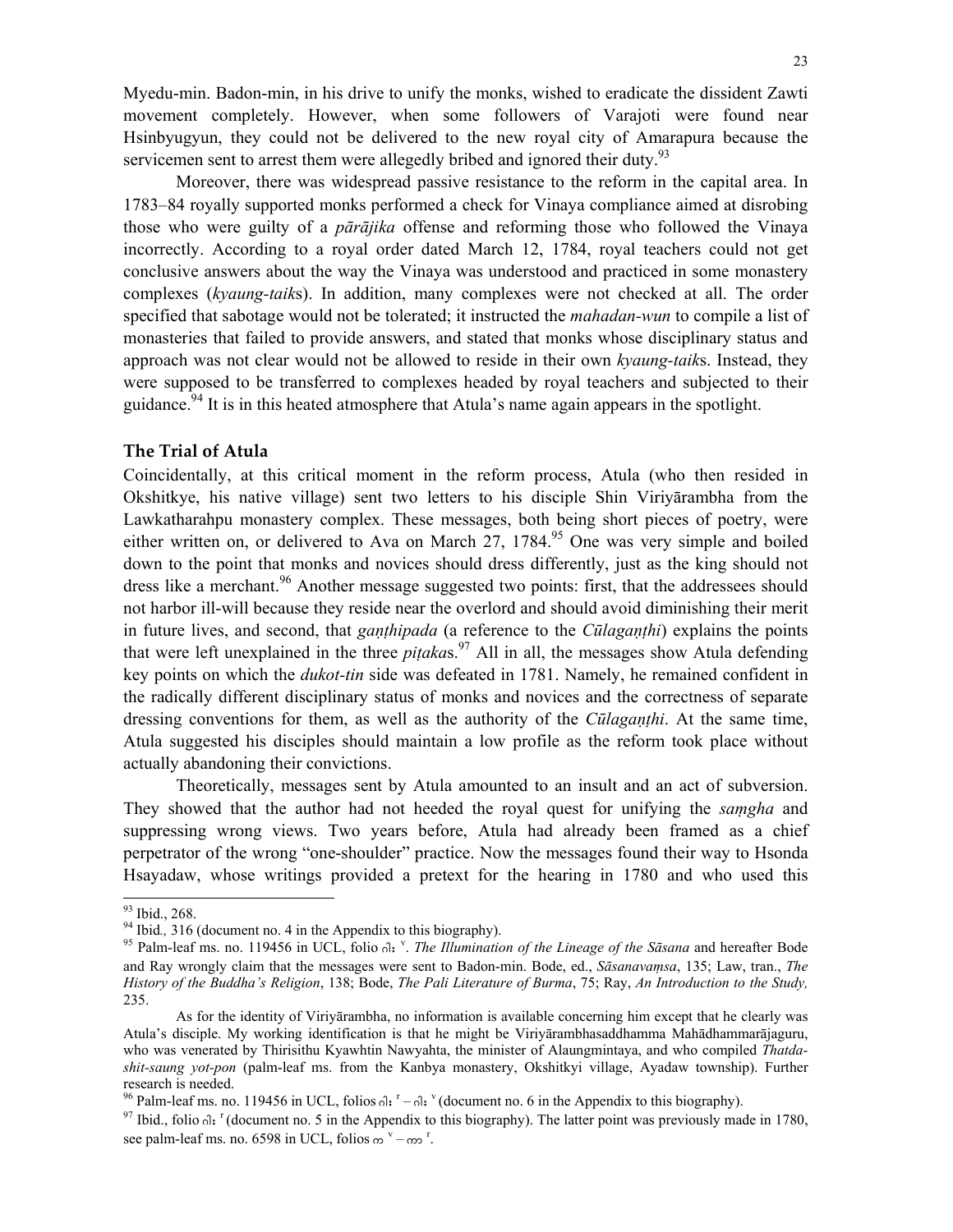opportunity to move against Atula. Badon-min was informed about the issue, and on April 1, 1784, he ordered that Atula be quickly summoned to Amarapura.<sup>98</sup> Atula tried to avoid going on the pretext he was not feeling well, but in the end was escorted to the capital.<sup>99</sup>

#### The Hearing on Scriptural Matters

l

Atula's trial is said to have consisted of two parts.<sup>100</sup> The first dealt with the correct manner of dress for novices and the authority of the *Cūlagaṇṭhi.* Scriptural issues were investigated by monks appointed to supervise royal exams for schoolboys and novices (their identities, except for one, are not known to me).<sup>101</sup> Institutionally, such monks were perhaps the most important members of the court monastic hierarchy as they effectively controlled the recruitment process of the court *saṃgha* and were occasionally appointed to try important cases instead of the *vinayadharas*.<sup>102</sup> In addition to Atula, the disciples to whom he addressed his messages were also called in as defendants. The documents identify them as Shin Viriyārambha, U Tot Hpyu, and Pindale Hsaya. The trial held on April 19, 1784, at the Thudama-zayat in the royal library was public, and all abbots of monastery complexes in the royal city, all ministers and court officials were required to attend.<sup>103</sup>

If the available trial report is accurate, the hearing did not reveal anything new as compared to earlier debates. Atula's testimony repeated almost verbatim what he claimed in 1780 concerning the scriptural support for the *dukot-tin* practice and the origins of the

 The confusion of roles is also apparent in Than Tun's annotation of the royal orders. *The Royal Orders of Burma,* vol. IV, 47–9. The description of the trial by Michael Charney (*Powerful Learning*, 97–8) confuses several key details. Relying on Than Tun's annotation instead of the original documents, Charney declares Obhāsa, Kalyāṇacakka, and Parama "Sudhamma" and "Ayon" (i.e. supporters of the *ayon* practice instead of being its opponents). Confusing the place of the hearing with the identity of interrogators, he claims that the interrogation was made by "the membership of the Religious Texts Library." Besides that, he wrongly identifies minister U Htun Nyo as a stakeholder in the hearing.

<sup>&</sup>lt;sup>98</sup> Palm-leaf ms. no. 119456 in UCL, folio  $\delta$ <sub>c</sub>; <sup>v</sup> (document no. 7 in the Appendix to this biography).<br><sup>99</sup> Palm-leaf ms. no. 119456 in UCL, folio  $\delta$ <sub>c</sub>; v –  $\infty$  <sup>r</sup> (document no. 8 in the Appendix to this biogr

<sup>&</sup>lt;sup>100</sup> The trial has been repeatedly described in the literature. Jacques Leider provides an overview of the trial on the basis of *Treatise on the Lineage of the Elders*, *The Embellishment of the Sāsana, The Illumination of the Lineage of the Sāsana*, and documents included in *The Royal Orders of Burma* (Leider, "Text, Lineage and Tradition," 112–5). He notes the discrepancy between the accounts of the trial in chronicles and a more complex process revealed in the royal orders and lists a number of points that seem puzzling. However, he does not distinguish the roles of participants of the second part of the trial, namely, monks called in as Atula's denunciators (those who have earlier accused him of a *pārājika* offense; the royal orders identify Bongyaw-kyaung Hsaya Khingyi Pon, Shin Janinda from Lehtat-myauktaik, Yindaw Hsaya, Ywanan Hsaya, Kabe Hsaya, and Dawe Hsaya), monks called in to adjudicate (other members of the Ton community, such as Minbu Shin Kalyāṇa from Yadanasanlut monastery, Maungdaung Shin Obhāsa, Nga-ywa Shin Kalyāṇacakka, Hsalingyi Shin Parama, and Hsalingyi Shin Dīpa), and monks who monitored the trial (members of the *ayon-gaing* who supervised the royal exams of whom only the First Bagaya is known), thus failing to explain why some of them were sentenced to disrobing right after the trial.

The accounts given by Bode and Ray are a garbled retelling of *The Illumination of the Lineage of the*  Sāsana. Bode, *The Pali Literature of Burma*, 75–6; Ray, *An Introduction to the Study*, 235–6.<br><sup>101</sup> A royal order postdating the trial by roughly a month specified the appointment of Male Hsayadaw, Palaing

Hsayadaw, Mondaw Hsayadaw, Mede Hsayadaw, Halin Hsayadaw, Hsonda Hsayadaw, Taunglelon Hsayadaw, Shwedaung Hsayadaw, Maungdaung Hsayadaw, Hsinde Hsayadaw, and Gado Hsayadaw as supervisors of exams. *The Royal Orders of Burma,* vol. IV, 338. Though some of the listed persons might have performed this function before, we can not automatically assume that these are the monks who orchestrated the trial of Atula. Unfortunately, I did not manage to find earlier appointment orders of monastic examiners. At the same time, the trial report once uses unusual term "royal teachers who will supervise the emams" (proses) approposes), see palm-leaf ms. no. 119456 in UCL, folio  $\delta^v$ . That might suggest the superisors in question have not yet controlled the exams and so the later order might be fairly relevant in establishing their identity. The issue needs further investigation.<br><sup>102</sup> Kirichenko, "Monasheskaya stratifikatsiya i pridvornoe monashestvo," 11.

<sup>&</sup>lt;sup>102</sup> Kirichenko, "Monasheskaya stratifikatsiya i pridvornoe monashestvo," 11.<br><sup>103</sup> Palm-leaf ms. no. 119456 in UCL, folios <sub>60</sub> <sup>v</sup> – <sub>60</sub> °; *The Royal Orders of Burma*, vol. IV, 323 (documents no. 11 and 12 in the Appendix to this biography);  $\frac{\partial \mathcal{S}}{\partial s} \frac{\partial \mathcal{S}}{\partial s}$   $\frac{\partial \mathcal{S}}{\partial s}$   $\frac{\partial \mathcal{S}}{\partial s}$   $\frac{\partial \mathcal{S}}{\partial s}$ . For an investigation preceding the trial on April 19, 1784, see documents no. 10 and 11 in the Appendix.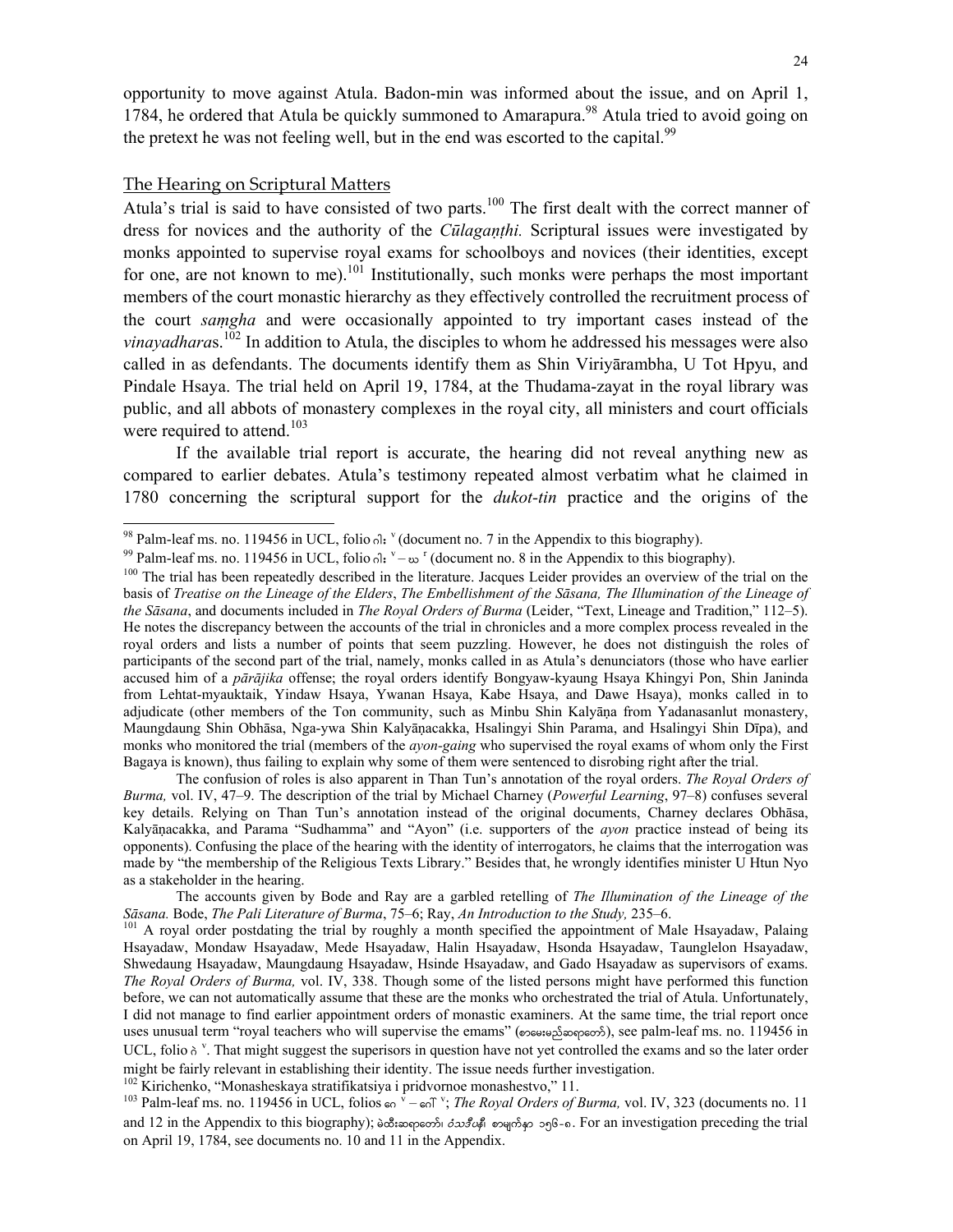*Cūlagaṇṭhi*. As the first point was already settled in 1781, the only new development was the demonstration that Atula's claims about the origins of the *Cūlagaṇṭhi* are unfounded and that this text also supported the two-shoulder practice.<sup>104</sup>

However, in the general context of the debate about the correct practice for novices, this achievement of those who questioned Atula was in fact a relatively minor point. As early as 1780 the discussion of true bases of authority (*mahāpadesa*) for identifying correct practice led to a ruling that only canonical and commentarial texts (i.e. not even the sub-commentaries, let alone the *Cūlaganthi*) would be taken into account.<sup>105</sup> Accordingly, if one analyzes the trial as a genuine judicial contestation, the only effect of proving Atula wrong about the *Cūlagaṇṭhi* would perhaps be psychological, as Atula was publicly made to backtrack on one of his principal claims and exposed as someone who had insufficient command of the texts. This might be further highlighted by the fact that Shin Viriyārambha, U Tot Hpyu, and Pindale Hsaya allegedly testified that they could not provide support for the practice of covering and chest-binding due to a lack of scriptural training.<sup>106</sup>

At the same time, the report positions the trial not so much as a contestation, but rather as a public ceremony or carefully scripted performance. The report looks like a skillfully phrased piece of rhetoric that has no feeling of being a faithful record of some unfolding live event. It is formulated much in the same way as the royal orders related to Atula (i.e. as documents intended to be public proclamations by definition). It serves the single purpose of exposing Atula and his accomplices as the enemies of the *sāsana* (*sāsanapaccatthika*). By employing the Vinaya commentary's definition of *sāsanapaccatthika* as a person who presents something that is against the Buddha's teaching as being the Buddha's teaching (Sp 874,8–12), the trial report thus manages to portray Atula not merely as a person who is wrong but as a false monk who poses a threat to the *sāsana*. 107 Such powerful rhetoric, perhaps unnecessary or redundant for persecuting a single or several erring monks, makes better sense if used to inaugurate a major corrective action affecting the *saṃgha* in general. Accordingly, taken together with the royal orders that later prescribed the disrobing of Atula and other *dukot-tin* monks, the report looks like a diptych: it furnishes a justification for the purge proving that the adherents of the "one-shoulder" practice pose a real threat to the *sāsana* and so should not be tolerated.

# Disciplinary Investigation and Verdict

l

The second part of the trial was necessary to investigate the disciplinary status of Atula. Atula was confronted with his earlier denunciators and the task of trying the case was delegated to the members of the Ton lineage with the royal teachers who supervised the exams appointed to monitor the trial and report to the king.<sup>108</sup> This arrangement was probably aimed at making the

<sup>&</sup>lt;sup>104</sup> Palm-leaf ms. no. 119456 in UCL, folios  $\delta^{r}$  –  $\epsilon$   $\delta$ <sup>v</sup> (document no. 12 in the Appendix). Atula claimed that this text was composed on Lanka and predated the three *ṭīkā*s (sub-commentaries) on the Vinaya while the hearing proved that that was not the case.

<sup>&</sup>lt;sup>05</sup> See, for example, royal orders requiring the members of the *dukot-tin* to prove their point exclusively on the basis of Pāli (canonical texts) and *aṭṭhakathā*s (commentaries). *The Royal Orders of Burma,* vol. III, 285–6. An earlier order allowed the monks to substantiate arguments by references to Pāli, *atthakathās*, and *tīkās* (ibid., 281).

<sup>&</sup>lt;sup>106</sup> Palm-leaf ms. no. 119456 in UCL, folios  $\delta^r - \epsilon \delta V$ .

<sup>&</sup>lt;sup>107</sup> It might be noted that by relating Atula's support of chest-binding and covering one shoulder to the actions of monk Ariṭṭha and novice Kaṇṭaka (mentioned in the Vinaya commentary as the examples of *sāsanapaccatthika*s), the trial report equated the transgression of dressing conventions with Ariṭṭha's and Kaṇṭaka's denial of indulgence in sensual objects being an impediment to the realization of *nibbāna*. In a sense, Atula's position was thus escalated into being a distortion of the purpose of the Buddha's teaching. For Arittha's and Kantaka's "perverted views" see Vin IV 133–5, 138–9 and MN I 130–2.<br><sup>108</sup> *The Royal Orders of Burma*, vol. IV, 323 (document no. 13 in the Appendix).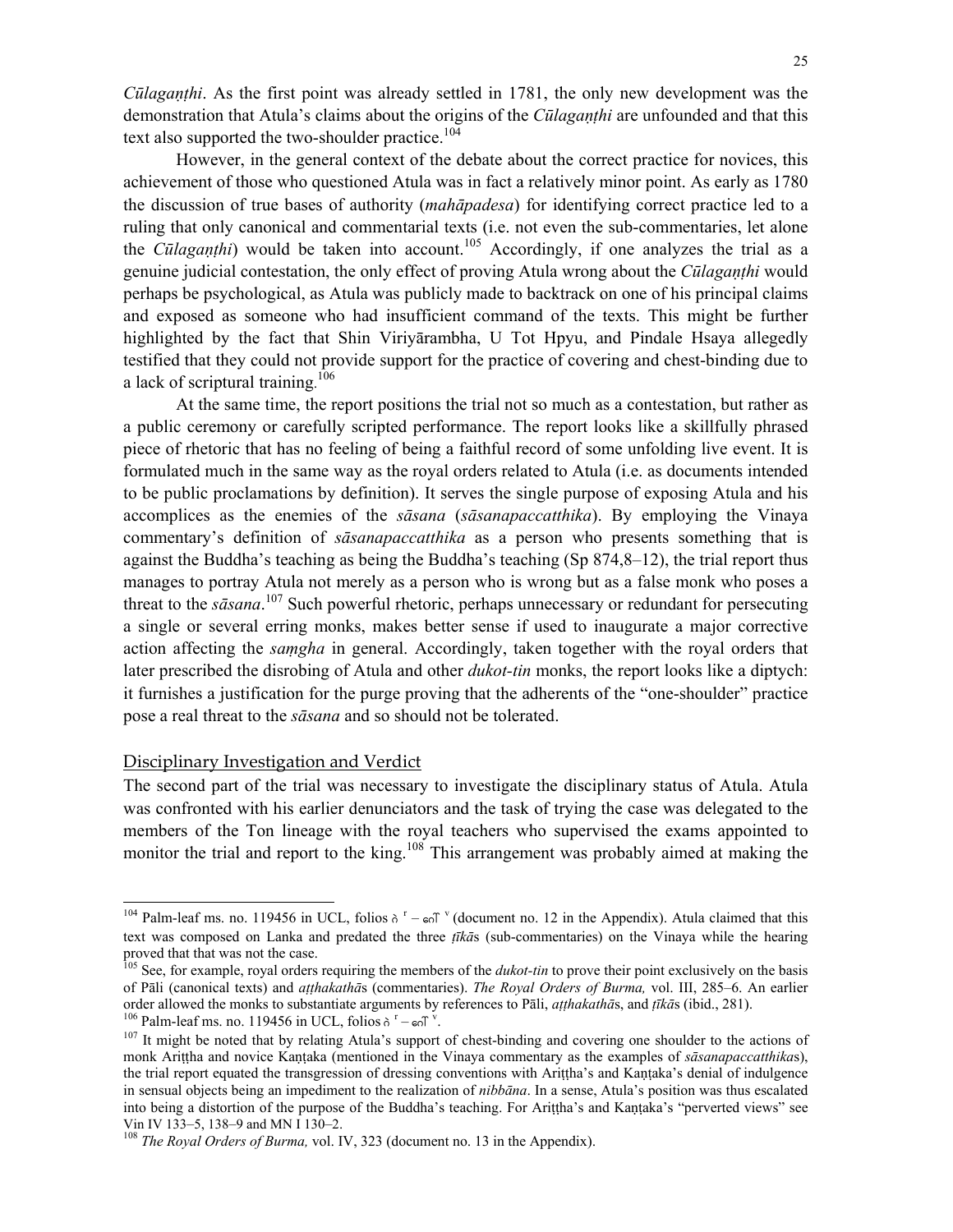members of the same lineage as Atula publicly interrogate him and his opponents and condemn Atula for monastic inconsistency.

This part of the trial consisted of three consecutive hearings held between April 21 and April 24, 1784, with a gradual growth in the number of participants.<sup>109</sup> According to royal orders, that was made necessary by the fact that those who were supposed to testify, try the case, and monitor the adjudication (i.e. all participants regardless of their affiliation) were giving evasive reports. However, already after the first hearing (i.e. when the propriety of Atula's disrobing was not yet officially established) Badon-min ordered that eight immediate disciples of Atula be summoned together with their followers.<sup>110</sup>

As soon as Atula was ruled guilty of the second *pārājika* offense (i.e. of theft) by the appointed judges from the Ton side, Badon-min issued an order (dated April 25, 1784), which required that not only must Atula be disrobed, but extended that measure to other "enemies of the *sāsana*" (*sāsanapaccatthika*). In an interesting development the order seems to have been passed in two versions. The first version specified that in addition to Atula, three of his disciples interrogated during the first part of the trial were to be disrobed and banished to four remote places upriver. Six laymen who supported Atula at the moment of his summoning to Amarapura were also sentenced to exile.<sup>111</sup>

The second version of this order, which must have superseded the earlier one, envisaged that a large group of abbots, monks, and novices belonging to the former core *dukot-tin* and *gāmavāsī* monastery complexes in Ava, Pinya, and Sagaing should also be disrobed and given the job of procuring the fodder for elephants. This provision also applied to eight of Atula's disciples recently summoned to Amarapura.<sup>112</sup> Most likely, the second version appeared right after the first one and was either a result of a lobbying for a more radical purge in the *saṃgha* or a carefully planned ploy.

It seems that in a few hours events unfolded at a breathtaking speed. As follows from the documents issued on the next two days, Atula, his disciples, and at least some of the *dukot-tin* and *gāmavāsī* abbots must have been disrobed on the same day (April 25, 1784). In a very short time after that, Badon-min received one or two petitions from supervisors of the royal exams (i.e. those monks who tried Atula on scriptural matters and monitored the disciplinary trial) asking the overlord to "pardon" the declared "enemies of the *sāsana.*" 113 The "pardon" was promptly given, either in the evening of April 25 or early on April 26, but it did not mean a return to the earlier condition.

As specified in a series of orders issued up to April 27, the sentence of exile and procuring the fodder for elephants was cancelled. Disrobed, Atula was allowed to go to a "place where his relatives reside," those who were disrobed but had not in fact committed *pārājika* offenses were allowed to be reordained, and those who were not yet disrobed were allowed to remain in the *saṃgha* after undergoing a disciplinary reexamination by the royal teachers. However, all those who were readmitted or pardoned were not allowed to reside in separate

<sup>&</sup>lt;sup>109</sup> Documents no. 13–5 in the Appendix.

The Royal Orders of Burma, vol. IV, 324–5 (documents no. 14–5 in the Appendix).<br><sup>110</sup> The Royal Orders of Burma, vol. IV, 324–5 (documents no. 14–5 in the Appendix).<br><sup>111</sup> Parabaik in the collection of *thugaungs* of Sali http://taweb.aichi-u.ac.jp/DMSEH/Vol\_3/STG018-36.jpg and http://taweb.aichi-u.ac.jp/DMSEH/Vol\_3/STG018- $\frac{35 \text{ jpg}}{112}$  (document no. 16 in the Appendix).<br><sup>112</sup> Palm-leaf ms. no. 119456 in UCL, folios  $\epsilon_0$ <sup>v</sup> –  $\delta$ <sup>v</sup>; *parabaik* from the collection of U Maung Maung Tin

photocopied by Toshikatsu Ito and uploaded at http://taweb.aichi-u.ac.jp/DMSEH/vol\_2/vol2/UMMT-0974.jpg; *The Royal Orders of Burma,* ed. Than Tun, vol. IV, 326–7 (document no. 17 in the Appendix).

Assigning the defrocked monks to such low-status occupations was a common punishment in the case of crown-sponsored disrobing.

<sup>&</sup>lt;sup>113</sup> The documents themselves are not available and are known only from the references in royal orders, see documents no. 18–20 in the Appendix.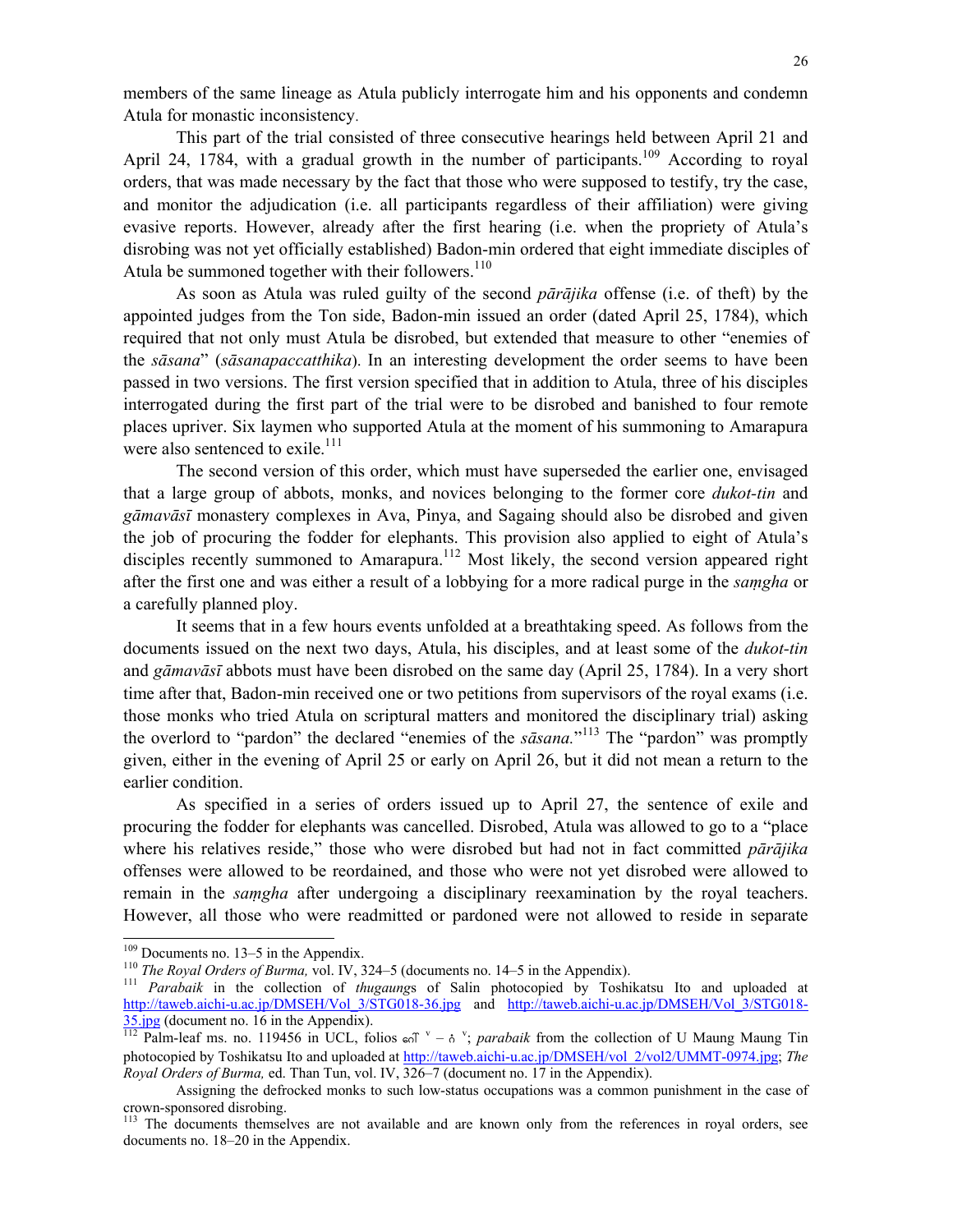monastery complexes. Instead, they were supposed to relocate to monastery complexes of the royal teachers who supervised the scriptural exams and accept dependence on their instruction.<sup>114</sup> Such measures (if they were carried out to the full extent) severely curbed the authority of the abbots of roughly fifty monastery complexes as well as their ability to train disciples and further their lineages. In other words, Atula's trial provided a pretext to implement the steps already contemplated in the order dated March 12, 1784.

All these sanctions were prescribed and executed in just three days from April 25 to April 27, 1784. As far as I understand, April 25 was of particular importance. First, it saw the promulgation of an order targeting Atula, and then this order was amended to cover the *dukot-tin* and *gāmavāsī* abbots. That was followed by the disrobing, which (according to other sources) was public and specifically designed to humiliate "the enemies of the *sāsana.*" 115 As soon as the disrobing occurred, a "pardon" was requested and granted. The swiftness of all these measures and the obvious degree of preparation required to execute them might indicate that Atula's trial was nothing but a pretext for crushing the former "one-shoulder" opposition and that the sentence of exile and procuring fodder was perhaps never intended to be implemented. Both the stigma of "the enemies of the *sāsana*" (partially revoked by a royal order dated April 27, 1784) and a harsh verdict might have been designed to highlight the seriousness of the crime and make the "real" punishment (the disrobing and imposition of dependence on the *dukot-tin* and *gāmavāsī* abbots) look like an act of grace.<sup>116</sup>

## **Issues about the Trial**

l

It remains to be seen what necessitated the trial. Religious chronicles pretend that Atula continued to be relevant, and this claim was taken at face value in earlier modern-day accounts.<sup>117</sup> However, nothing proves that the trial was necessary because Atula was behind the introduction of the "wrong" "one-shoulder" practice. The spuriousness of this claim was demonstrated in the preceding sections. Moreover, a reexamination of available evidence shows that Atula hardly did anything significant or novel during the ten years preceding the trial. There is no evidence that even his attempt to petition Nga Singu-min in 1780 saw any reaction. It could not be argued with any surety that his lobbying was coordinated with other members of the *dukot-tin* faction. For that reason, contemporary researchers such as Patrick Pranke, Jacques Leider, and Michael Charney see Atula's trial mainly as a show trial. But what necessitated that?

The royal order about disrobing accused Atula of continuing to build a following after being banished from Ava. However, the list of Atula's personal disciples looks quite modest when compared to the list of the *dukot-tin* and *gāmavāsī* abbots (many of whom were Atula's opponents by then) sentenced to being disrobed as a result of his trial. Atula's following

<sup>&</sup>lt;sup>114</sup> *The Royal Orders of Burma*, vol. IV, 328–30; http://taweb.aichi-u.ac.jp/DMSEH/vol 2/vol2/UMMT-0974.jpg; palm-leaf ms. no. 119456 in UCL, folios  $\delta^v$  - $\delta$ :  $\delta^v$  (documents no. 18–21 in the Appendix).

The dependence (*nissaya*) on a teacher lasting for five years is a standard training procedure for newly ordained monks. Thus, the re-ordination of the "pardoned" monks resulted in a loss of seniority and status along with concomitant privileges.

<sup>115</sup> *The Royal Orders of Burma*, vol. VI, 390, ba:mopoon  $\delta x \delta \phi$  magoso ogo. The most detailed available description of disrobing appears in the account of Siamese war captive analyzed by Rattanaporn Poungpattana. Rattanaporn Poungpattana, "King Bodawhpaya of Konbaung in a Testimony of Ayudhya War Captives," in *Myanmar Historical Commission Conference Proceedings*, part 3 (Yangon: Myanma Historical Commission, 2005), 17.

<sup>&</sup>lt;sup>116</sup> Jacques Leider sees the pardon as Badon-min's compromise in face of monastic opposition to a supposedly harsh and radical sentence. Leider, "Text, Lineage and Tradition," 115. The context provided here (and also below) does not leave much room for such an argument. Patrick Pranke offers a more cautious account. "Treatise on the Lineage of the Elders," 4–8.

<sup>117</sup> Ray, *An Introduction to the Study,* 235.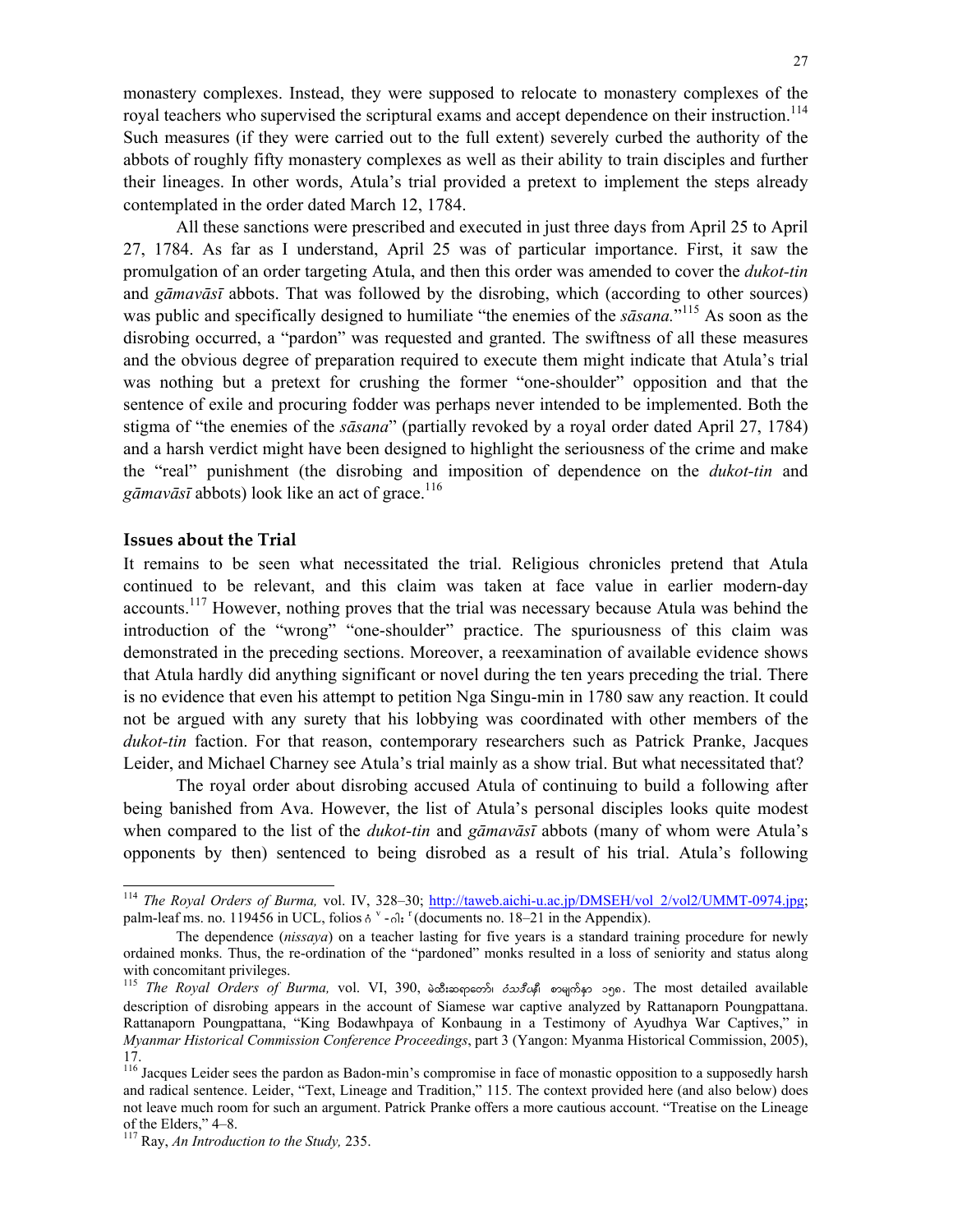consisted of three abbots in the capital area, one in Yadanatheinga, and eight monks and several laymen from his native area.<sup>118</sup> Though this might seem a fairly significant following in some other case, it is not much given Atula's earlier prominence and the attempt by the religious chronicles and royal orders to portray him as the leader of the opposition.<sup>119</sup> If he was a real leader of the *dukot-tin* in 1784, the number of his personal followers who were subjected to interrogation would have been much larger. Accordingly, it looks more probable that instead of having serious influence, Atula was just a convenient victim for persecution, once a prominent figure, now powerless and discredited, but still remembered and thus suitable to provide a pretext for carrying out a more thorough purge of the royal *saṃgha*. 120

# Key Dramatis Personae

 $\overline{a}$ 

The available documents do not make clear the roles of various actors involved in the trial. We do not know exactly who the royal teachers supervising scriptural exams were in April 1784 and who pressed for Atula's disrobing and pardoning and why.<sup>121</sup> We also do not know the attitude of the courtiers or the personal inclinations of Badon-min.

There is an argument that the trial was a joint initiative of some segments of the court and the *ayon* faction. For example, Jacques Leider tends to see the trial and harsh measures suggested by the order of April 25, 1784, as a reflection of Badon-min's forceful and even extreme personality.<sup>122</sup> Michael Charney claims that the masterminds were an important court minister Twinthin-taik-wun U Htun Nyo (who in Charney's opinion had a special grudge against the *dukot-tin* and, as Charney suggests without providing evidence, might have been made to disrobe (when a monk) because of their activities) and the unidentified "Religious Texts Library elders"<sup>123</sup>

The claim about U Htun Nyo is a misunderstanding. Charney relies on Ferguson who misread *The Embellishment of the Sāsana.* The chronicle mentioned that in early 1782 U Htun Nyo was sent to ask the abbots why they resumed instructing the novices to follow the *dukot-tin*

<sup>&</sup>lt;sup>118</sup> This proportion highlights the local nature of Atula's following since the 1770s as well as the importance of Atula's links with his native area. Apparently, he maintained this connection throughout his career. He returned to the Okshitkye area before 1751, then again in 1751, he was active there during the reign of Alaungmintaya (cf. the construction of monastery in Leinhla in 1758), retired to Okshitkye during his banishment from Ava, and seems to have returned there after his disrobing. By the 1760s he must have owned at least two monasteries in the area—one in Okshitkye and another in Leinhla (Inhabitants of Okshitkyi believe that his monastery was located on the site of the present Manaw-lingaya-kyaung. Inhabitants of Leinhla believe that Atula once resided at the site of presentday Manaungyadana-kyaungtaik (personal interviews with the villagers in June 2010). This belief however may confuse Atula with another monk from Leinhla, whose title was Atulavaṃsa Dhammarājaguru and who probably was a disciple of Zayit. On Atulavaṃsa see lithic inscription from Nyaungbingan village, Ayadaw township, dated 1133 (1771). Atulavaṃsa might have been also related to Okshitkye as his seal is now kept at Kanbya monastery in this village).<br><sup>119</sup> Law, tran., *The History of the Buddha's Religion*, 138.

<sup>&</sup>lt;sup>120</sup> In this regard, my argument that Atula was not an educator deserves attention. If it indeed was so, he simply did not have as many disciples as Taungbalu, Kyetthungin, Zayit, Htantabin, or the First Bagaya. At the same time, the fact that the trial and disrobing of Atula was noted by an Ayutthayan war captive brought to Ava after 1767 (i.e. when Atula was about to be banished or already banished) might indicate that he was still remembered and remained a public figure or, at least, that his disrobing drew keen public attention. Poungpattana, "King Bodawhpaya," 16–7.<br><sup>121</sup> The only interrogator of Atula during the first part of the trial identified in the later sources is

Hsayadaw Shin Nandābhidhaja. Apparently, he must have been one of the supervisors of exams. Jacques Leider names the First Maungdaung as one of the supervisors. Leider, "Text, Lineage and Tradition," 113. In fact, there is no evidence that the First Maungdaung had that responsibility prior to receiving such appointment on May 24, 1784. On his arrival in the royal city he was appointed to supervise the royal library and the copying of royal manuscripts. <sup>122</sup> Leider, "Text, Lineage and Tradition," 84–95, 112–5.<br><sup>123</sup> Charney, *Powerful Learning*, 97. The suggestion of the *dukot-tin* complicity in Htun Nyo's disrobing is

unfounded and is basically a stretching of facts to prove Htun Nyo's involvement.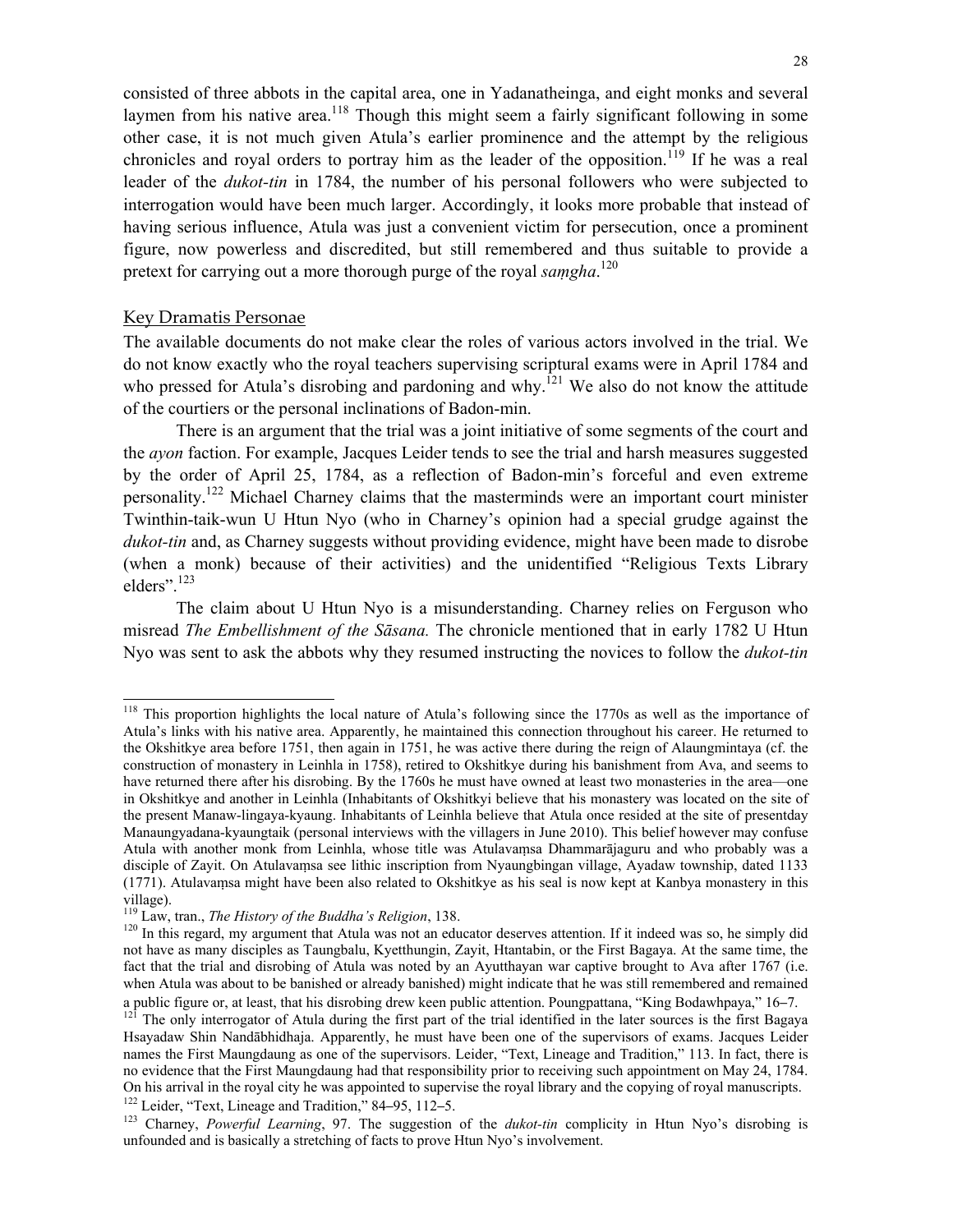practice and record their answers. Ferguson inferred that it meant U Htun Nyo was appointed a judge in Atula's trial, and Charney seems to borrow that claim from him.<sup>124</sup>

Personal determination of Badon-min is also questionable. Though available royal orders show him staying the course, Badon-min's message to the First Maungdaung Hsayadaw Shin Ñāṇa, his new monastic advisor and supervisor of the royal library, sent on April 12, 1784 (at a critical juncture when Atula was already summoned to Amarapura but had not yet arrived), casts a different light on the situation. It reveals the king wavering and requesting a confirmation while the First Maungdaung is confident and firm.<sup>125</sup>

Apart from the unproved involvement of U Htun Nyo, Charney's suggestion that certain monks were the movers behind the trial seems the most probable, though their identity remains to be clarified. At this point it is only possible to state that Atula's messages were allegedly submitted to the court by Hsonda, the idea of purification was supported by the First Maungdaung, and Atula's interrogation involved the First Bagaya.

#### The 'Breathing Space' Given to Atula in 1782–1784

The timing of the trial raises questions as well. As mentioned above, messages sent by Atula and his supposed testimony concerning scriptural issues revealed nothing new–he had already spoken and written about that. It seems that Atula never backtracked on his earlier statements so it was technically possible to sue him on the basis of his existing writings. Moreover, a comparison of messages with their summary in the royal order which initiated the trial shows that the summary expanded the messages based on Atula's earlier submissions. Contrary to a statement in the royal order, the messages dated April 1784 did not claim that the correct conduct for novices is specified only in the *Cūlagaṇṭhi*. 126 This means that those who submitted the report on the contents of Atula's messages to Badon-min as was required by an order dated April 16, 1784, were aware of Atula's ideas, and framed the description to provide a better justification for the trial. Nevertheless, it still seems that if the trial was indeed targeting Atula, it might have occurred earlier, and probably should have done so. At the present stage of my research, the timing looks logical only if the trial is seen as a step towards the implementation of measures envisaged by the order dated March 12, 1784.

### The Validity of Evidence

The discrepancy between the messages and the royal order highlights the issue of the manipulation of data in the interest of the individuals compiling the documents. The problem looms large as one starts comparing the evidence thoroughly. A few such discrepancies have been already mentioned in the footnotes, but there are even more vivid examples. For instance, the record of a trial supposedly made on Badon-min's order by ex-monks Saddhammanandi and Nga Ngyein may well have been fixed. *The Views of King-Grandfather*, itself a problematic document, claims that the First Bagaya interrogated Atula about the textual support for the practice of covering and that the hearing was held in the *zayat* at Hsingyo Shwegu in Amarapura with ex-monks Nga Ngyein from Kanthit and Saddhammanandi from Chaunggauk appointed to

<sup>&</sup>lt;sup>124</sup> Ferguson, "The Symbolic Dimensions," 197.

<sup>&</sup>lt;sup>125</sup> The message questioned the reform saying "I take care of the exalted *sāsana* by rejecting *adhammavādī* and adhering to *dhammavādī*. Is the present purification proper or not?" Citing the precedents from the *Jātaka* and Asoka's example, the monk replied that the purification was proper and would allow the king to mature the perfection of caring for the benefit of the world and the attainment of wisdom as a prerequisite for obtaining *bodhi.* y oge ေက်းေတာင္ ေက်ာက္ရွိတဲ့ ေတာင္းေက်ာက္ ကို ေနျပတာေတာ့ ေက်ာက္ေတာင္း ကားမလိုက္ပါတယ္။ ကို ကို ကို ကို ကို ကို<br>မိုင္ဆိုင္ရာ ေက်ာက္ေတာင္း ကာက္ပဲ *ကားေတာ့ေတြ (*မန္တလေး၊ ဧမ္ဖူမိတိဆွေ၊ ၁၃၂၃)၊ စာမျက်နှာ ၆၅ (document no. 9 in th

Cf. palm-leaf ms. no. 119456 in UCL, folios  $\partial$ :  $r - \partial$ :  $\partial$  and folio  $\omega$  (documents no. 5, 6, and 11 in the Appendix).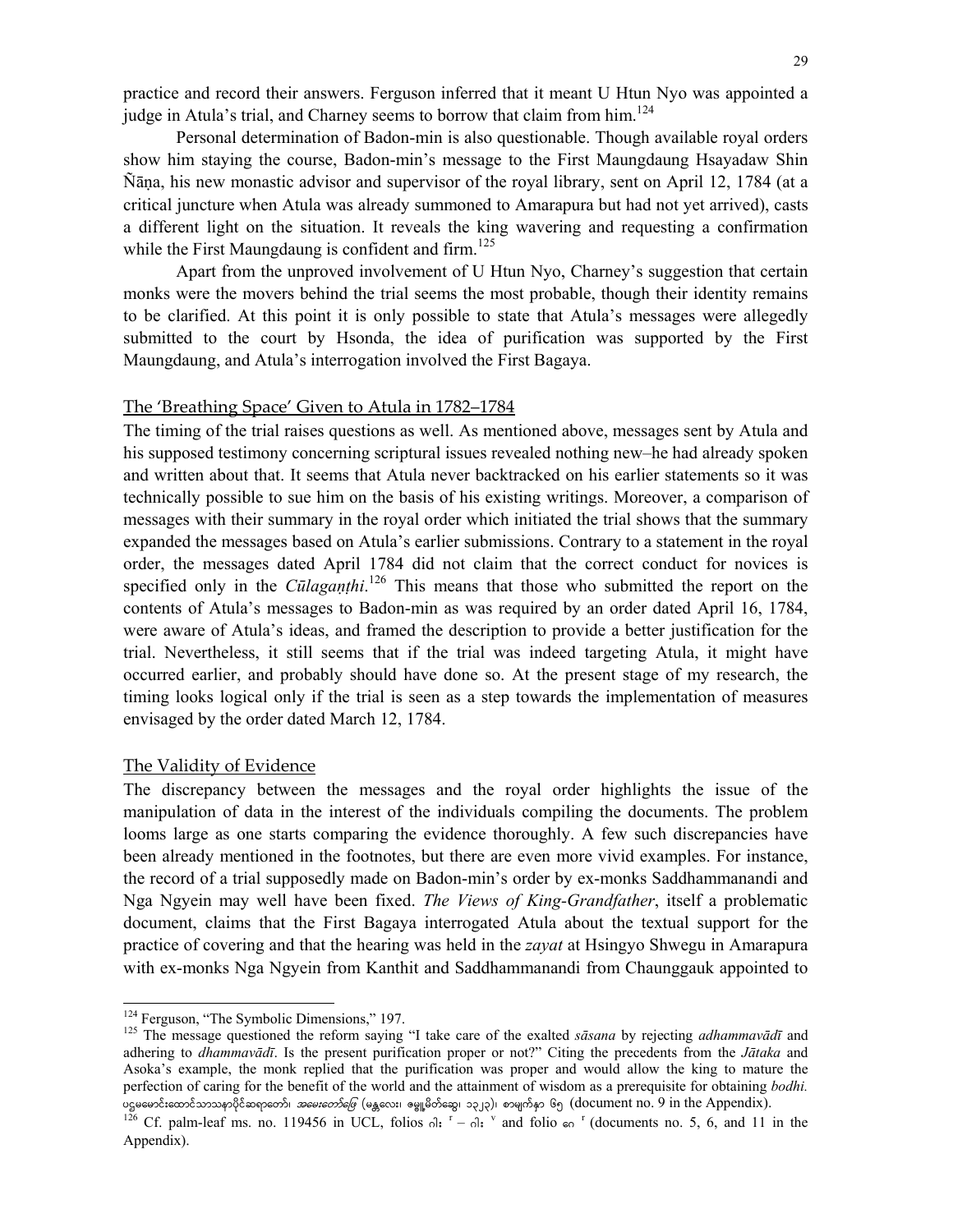take notes.<sup>127</sup> Atula asked to appoint qualified people to keep the record; that was not done and *no record was taken in the end*! As a result of the trial, Atula was escorted around the city to declare that he is "a thorn in the *sāsana* and a thorn in the settlements."128

Regardless of the authenticity of the trial report (or the claims in *The Views of King-Grandfather*), it is clear that the real weight of charges against Atula and the points he was supposedly condemned for do not justify the purge of the *dukot-tin* and the *gāmavāsī* which was triggered by his condemnation. The summoning of Atula's disciples prior to the completion of the hearings, the swift appearance of the list of the enemies of the *sāsana*, and the rapid progress of public disrobing, petitioning, and "pardoning" testify to prior preparation on the part of those who were behind the adjudication.

In this regard I share the opinions of Patrick Pranke, Jacques Leider, and Michael Charney that the trial was basically a show one. There is, however, a further point that could be made here. Atula's messages may not have been just a pretext, and the trial might not just be a cover up of something that was happening at that specific point in time in Amarapura which made such a trial necessary or desirable. The nature of the trial also has a bearing on the documents about it.

In terms of objectivity, the key orders (especially those intended to be proclaimed publicly, such as the ones dated June 3, 1782, and April 25, 1784) and the representations of the trial in these orders are not very different from the religious chronicles authored by the "twoshoulder" monks. In fact, if we compare the orders of June 3, 1782, and April 25, 1784, with the way the events between 1753 and 1782 are presented in *Treatise on the Lineage of the Elders* and in *The Embellishment of the Sāsana* it becomes clear that these documents have a shared agenda, employ similar rhetoric, and present things in similar ways. The key points are (1) the structural division of the *saṃgha* into three communities of *thingan-yon*, *dukot-tin*, and *gāmavāsī* (June 3, 1782, is the first time this notion appears in the documents; further on only these three categories were recognized by the *thingan-yon* reformers when checking the background of other monks and determining if they need to be reordained), (2) the description of the role of Atula, and (3) the accusation that he blocked the attempt of Shin Sujāta to prove the correctness of the *thingan-yon* practice. Given that, it seems probable that the "two-shoulder" monks were involved in formulating the order of June 3, 1782, and later reproduced their claims in the religious chronicles.

Also, the stigma of "the enemies of the *sāsana*" applied to Atula and other monks in the order on disrobing dated April 25, 1784 is a characteristic given to these monks by the supervisors of scriptural exams in the trial report. Thus, here the rhetoric of royal order is derived from monastic discourse and reflects the thinking or presentational techniques of the *thingan-yon* monks.

 $127$  The royal orders identify the location of the trial as the Thudama-zayat in the royal library. This royal library (which was one of the buildings ceremonially established to initiate the construction of Amarapura in December 1782-January 1783) is now inside the external enclosure of the Hsingyo Shwegu complex as Hsingyo Shwegu was constructed in April 1784 incorporating the royal library into its premises. According to the official royal chronicle, Thudama-zayat in the Hsingyo Shwegu complex dates to 1785 (i.e. is later than the trial). Steedseeds of metroscodi ပထမတွဲ၊ စာမျက်နှာ ၃၉၂-၃၊ ၃၉၉; ဦးမောင်မောင်တင်၊ *ကုန်းဘောင်ဆက်*၊ ဒုတိယတွဲ၊ စာမျက်နှာ ၃၄. A sketch of Hsingyo Shwegu complex (referred to as the Kat-kyaw Hpaya at present) made by U Htun Yee is available in Masahiro Kitsudo, "A Survey of the Founders of the Amarapura Nikāya in Burma (Myanmar): Their Journeys and Higher Ordinations," 椙山女学園大学研究論集 : 人文科学篇・社会科学篇・自然科学篇 = *Journal of Sugiyama Jogakuen University. Humanities, Social Sciences, Natural Sciences*. 33 (2002), 167. How the royal library looked like structurally prior to the construction of Hsingyo Shwegu as well as any details about the Thudama-zayat attached to it before 1785 are not known.

<sup>128</sup> *The Royal Orders of Burma,* vol. VI, 390.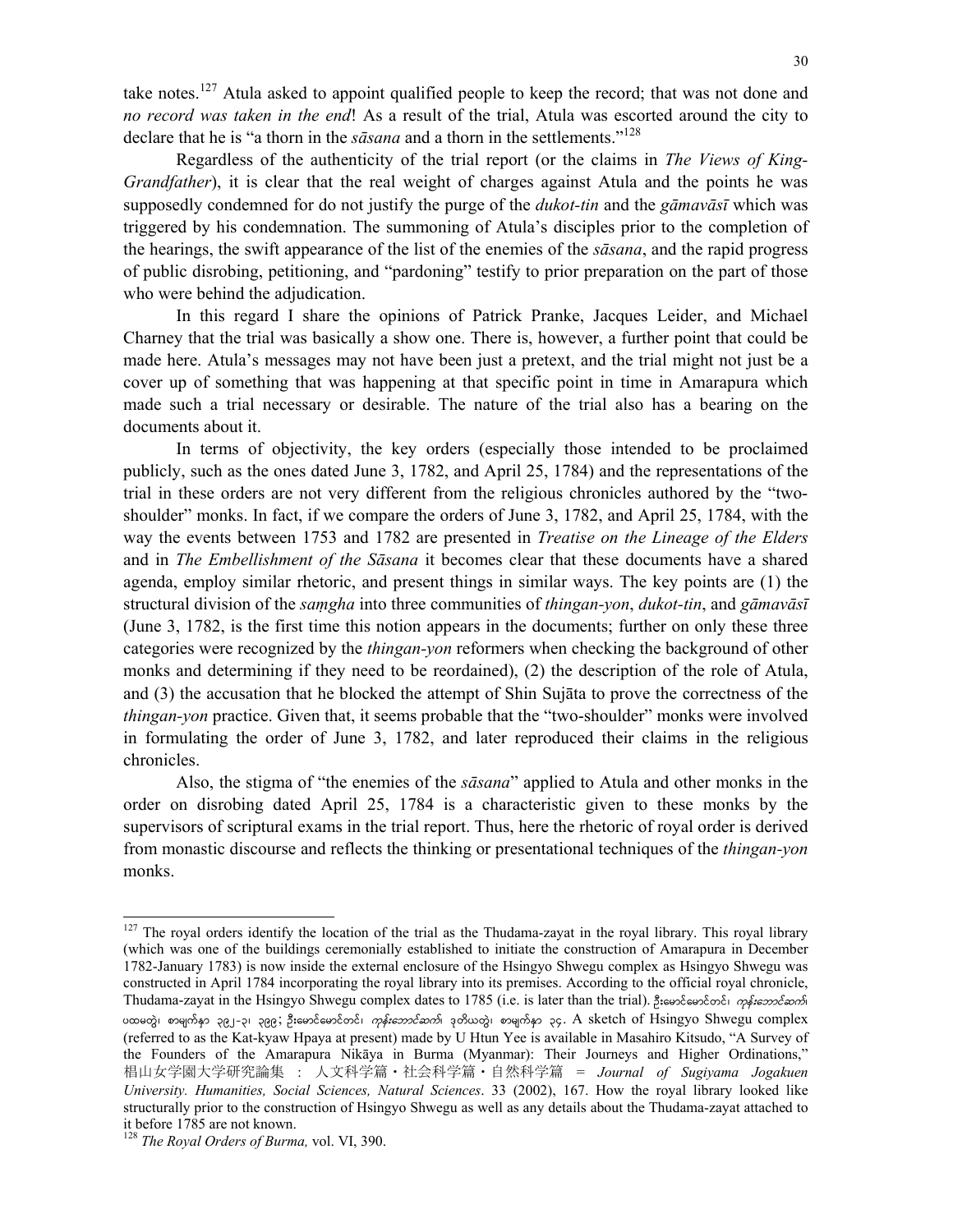# The Aftermath of the Trial

The acceptability of evidence gets stretched to the limit when we arrive at the question of what happened to Atula after the trial. An undated royal order (which I think was issued on April 27, 1784) permitted him to return to his native place.<sup>129</sup> *Wuntha-dipani* also mentions that he was sent there.<sup>130</sup> Minhla Thiyi Thihathu claims that Atula died in Okshitkye in 1148 (1786/87) at the age of 86 and after completing 66 rainy seasons as a monk.<sup>131</sup> This figure is possible only if he was not disrobed or if his disrobing was considered invalid! However improbable that outcome might seem, it is interesting to note that "culprits nos. 2 and 3," i.e. U Gyaw Gale (or Shin Viriyārambha from Lawkathayahpu-taik) and U Tot Hpyu, who were interrogated alongside Atula on April 19, 1784 and disrobed about April 25, 1784, still remained monks in October 1787 as they were required to pass the monastic exams then.<sup>132</sup> For sure, both these monks were not accused of the *pārājika* offence, so the barriers to their readmission into the *saṃgha* were clearly less serious than in the case of Atula, but given the discrepancy between the representations of the events in royal orders and monastic chronicles and the way the things look after more thorough examination, I'd not totally rule out the possibility that after the trial Atula's condemnation might have been recognized as unfair too.

An alternative interpretation to Atula's return to Okshitkye has it that he was floated naked in a cage down the Ayeyarwaddy accompanied by a military escort to demonstrate that he is an unamendable criminal. He was supposedly released near Thayet-myo and died in Mindon few years later. As far as I know, the only evidence for that version is a work called *The Submissions of Ayudaw-mingala* (*Ayudaw-mingala shauk-hton*, SAM). Despite SAM being a fictional account,<sup>133</sup> the floating of Atula became a historiographic fact and was employed by Hpayabyu Hsayadaw, Than Tun, Htin Aung, Noel Singer, and Michael Charney.134

SAM was written by U Aung in  $1910$ .<sup>135</sup> The author claimed that his work was based on a number of earlier texts available on white *parabaik*s, such as *Rājālaṅkāramañjū*, *Sāsanagottakārī*, and *Pañhakkamadīpanī*. 136 However, a comparison of SAM with other documents shows that such *parabaik*s (at least, *Sāsanagottakārī* and *Pañhakkamadīpanī* that are cited as the sources on monastic affairs) most likely never existed or could only be fakes postdating the 1870s (as the text contains terminology specific to this and later time frame). In terms of religious history, SAM conflates the conflict between the *ayon* and the *atin* with a conflict between the Thudama and Sulagandi monks which started in the 1870s. Monks from the *ayon* side are identified as the Thudama and the monks from the *atin* side are identified as the Sulagandis. Furthermore, the author of SAM thought that the *ayon* monks were in favor of covering one shoulder and *atin* monks were in favor of covering both shoulders (i.e. the opinions are reversed).

 $129$  Palm-leaf ms. no. 119456 in UCL, folios  $\phi$ <sup>v</sup>

<sup>130</sup> do&sapeor is designed in the set of the set of the set of the set of the set of the set of Burma, vol. IV, 633.<br>
131 A handwritten copy of a ms. no. 2030 in UCL, p. 3.<br>
132 The Royal Orders of Burma, vol. IV, 633.<br>
133 Sagaing-min's minister U Hpaw U arrives at a similar conclusion that the text is predominantly a fiction.

ဘုရားဖြူဆရာတော်၊ *သာဿနဗဟုဿုတပ္မကာသနီ*၊ စာမျက်နှာ ၁၃၂-၃; Than Tun, "The influence of occultism in Burmese history with special reference to Bodawphaya's reign 1782–1819," *The Bulletin of the Burma Historical Commission* I, 2 (1960), 125–6 = Than Tun, *Essays on the History and Buddhism of Burma* (Arran: Kiscadale, 1988), 139–40; Maung Htin Aung, *A History of Burma* (New York: Columbia University Press, 1967), 187–8; Noel Singer, *The Sorcerer-King and That "Great Abortion" at Mingun* (New Delhi: APH Publishing, 2004), 79–80; Charney, *Powerful Knowledge,* 98.<br><sup>135</sup> ဦးအောင်၊ *အယူတော်မင်္ဂလာလျှော်ထုံး ဖြစ်သော ကဝိသာရမဥ္စူသာကျမ်း* ([? ရန်ကုန်]၊ လယ်တီတရားသတင်းစာတိုက်၊ ၁၂၈၉)၊ စာမျက်နှာ ၆၊ ၁၈၉.<br><sup>136</sup> Ibid., 32, 48, 73. As far as I know, these texts are not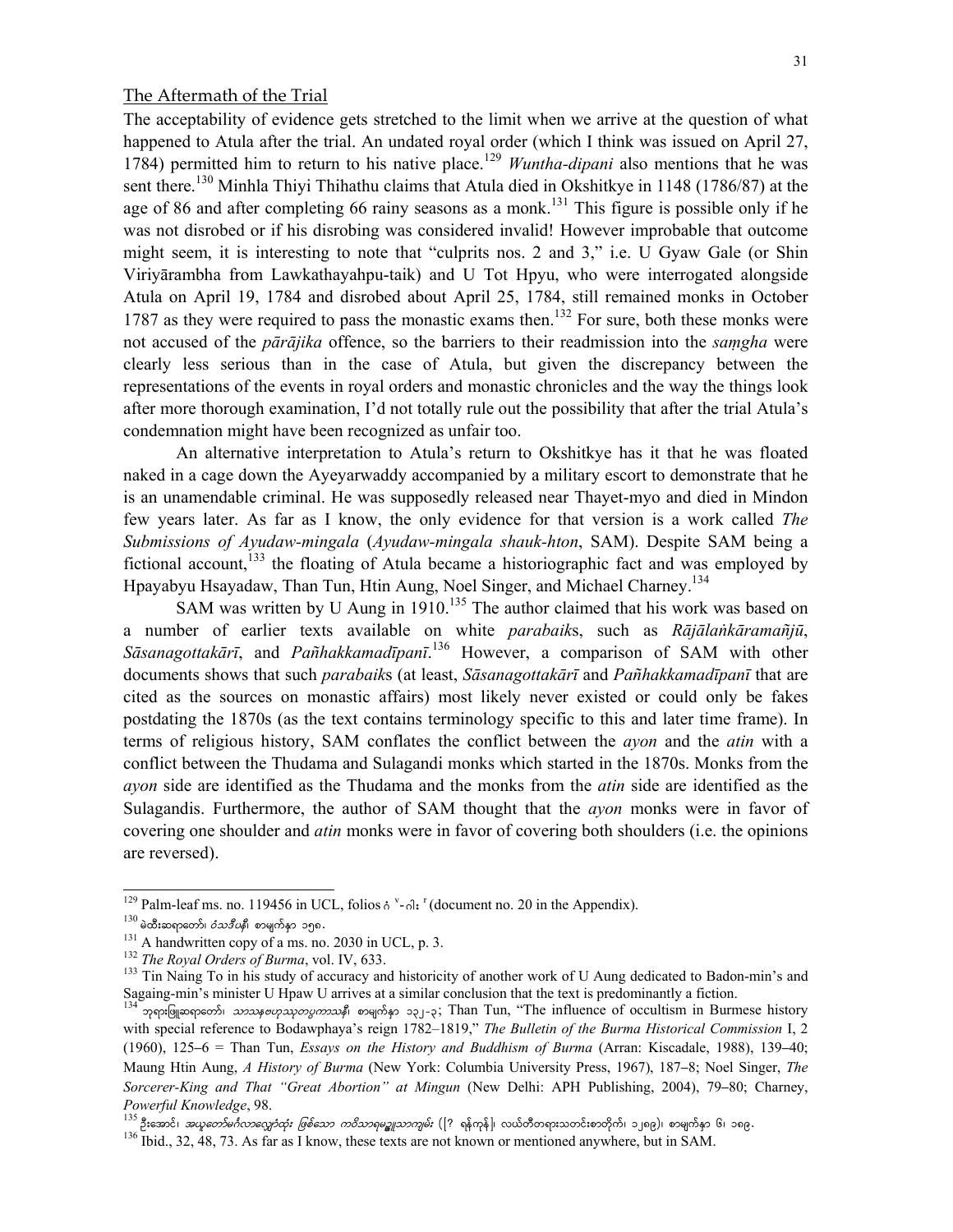SAM attributes the following statement to Badon-min:

Only in the *saṃgha* of the Thudama-gaing there are many persons known and famous as well-versed in the scriptures, as having penetrated [them], as having bright and profound intellect, [as capable of] a lion roar. [My] royal ancestors never appointed monks belonging to the Sulagandi-gaing as the *thathanapyu*. Only in the reign of my father the affairs of the *sāsana* were entrusted to Atula Hsaya which must have infatuated him with pride. That's why it is only because of Atula Hsaya that the affairs of the *sāsana* are in disorder and there are many impurities [in the *sāsana*]. [This thing] did not start just now, in the present reign. The old *thathanabaing* Atula stirred disorder in the *sāsana* and was not denounced, and because of that [the *saṃgha*] was split into the *atin-gaing* of the upper-robe lineage (sic!) and the *ayon-gaing* of the lineage of those who placed *dukot* (sic!). In the reign of my nephew, the ruler of Nga Singu, starting from the year 1141, a debate was held in the Thudama- [zayat] in which that Atula's *ayon-gaing* of the lineage of those who placed *dukot* was presided by Yadanasalwe [most likely, Yadanasanlut] Hsayadaw, Pyogan Hsayadaw, and Taungbalu Hsayadaw, these three [monks] and the *atin-gaing* of the upper robe was presided by Bagaya Hsayadaw, Gado Hsayadaw, and Hsonda Hsayadaw, these three [monks]. The side of the Sulagandis, i.e. Atula's *ayongaing* of the lineage of those who placed *dukot,* suffered a shameful defeat because they could not debate in conformity with the scriptures. [Due to that], starting from this reign let no monks from the Sulagandi-gaing be entrusted with the role of the *thathanapyu* [to supervise] the affairs of the *sāsana*. Let this order be recorded on a white official *parabaik* as a legacy order for all royal successors to  $k$ now.<sup>137</sup>

SAM displays no awareness of the issues discussed in 1780–84, such as the disciplinary status of the novices vs. the monks, the acceptability of chest-binding for novices, the bases of authority in monastic practice, etc. Sectarian identifications of monks are confused and anachronistic (Male, Kyaunggauk, and Shwedaung Hsayadaws from the *ayon* side are made Atula's followers, while Htantabin and Minbu Hsayadaws from the *atin* side become "Thudama").<sup>138</sup> The division of the *samgha* into the *atin* and the *ayon* factions is blamed on Atula, which is a big departure from the argument of religious chronicles that the split was originated by Guṇābhilaṅkāra and the argument of royal orders that claimed that Atula initiated the unification of the *saṃgha* into the *dukot-tin* lineage and prevented the debate on the canonicity of the "one-shoulder" practice.

After the ascension of Badon-min Male Hsayadaw (the *ayon* monk who was appointed to supervise the affairs of the *sāsana* after the debate of 1780–81) is claimed to ally himself with Atula and revive the robe controversy together with the latter. SAM seems to be unaware of Atula's exile and implies his presence in Amarapura before the debate and disrobing, because it is claimed that the arbitrariness of Atula's legal decisions on family and property disputes caused widespread dissatisfaction in the capital area. Having learned about that, Badon-min allegedly decided to stop the subversive activities of Atula and Male and convened a hearing on the issue of robe-wearing and on the mode of intercalation in observing the rainy season (the calendrical issue emerges in the narrative right out of the blue).<sup>139</sup> Thus, the hearings of 1780–81, 1784 and later calendrical debates are conflated and Bagaya Hsayadaw, the chief speaker on the part of the ayon in 1780–81 and 1784 is replaced by a certain Nyaunggan Hsayadaw Khingyi Byaung.<sup>140</sup> All

<sup>&</sup>lt;sup>137</sup> Ibid., 46–7. Reference is to page numbers as they appear in the edition I have. In fact, they are misprinted.<br><sup>138</sup> Ibid., 55–6.<br><sup>139</sup> Ibid., 51–2. Reference is to misprinted page numbers.<br><sup>140</sup> Ibid., 55–6. A monk

known sources, but in SAM. Yet, this Khingyi Byaung bears the monastic title of Nyaunggan Hsayadaw Khingyi Yaung (Kavindābhidhammavaradhaja Mahādhammarājādhirājaguru), so there might be a misprint in the name (Byaung instead of Yaung). However, Khingyi Yaung was only 31 year old in 1784 and thus was too young to play the key role in the trial. Moreover, Khungyi Byaung is identified in SAM as the *dhammasenāpati*, i.e. the *thathanabaing*; however, as far as I know, no monks from Nyaunggan village were ever appointed *thathanabaing*s.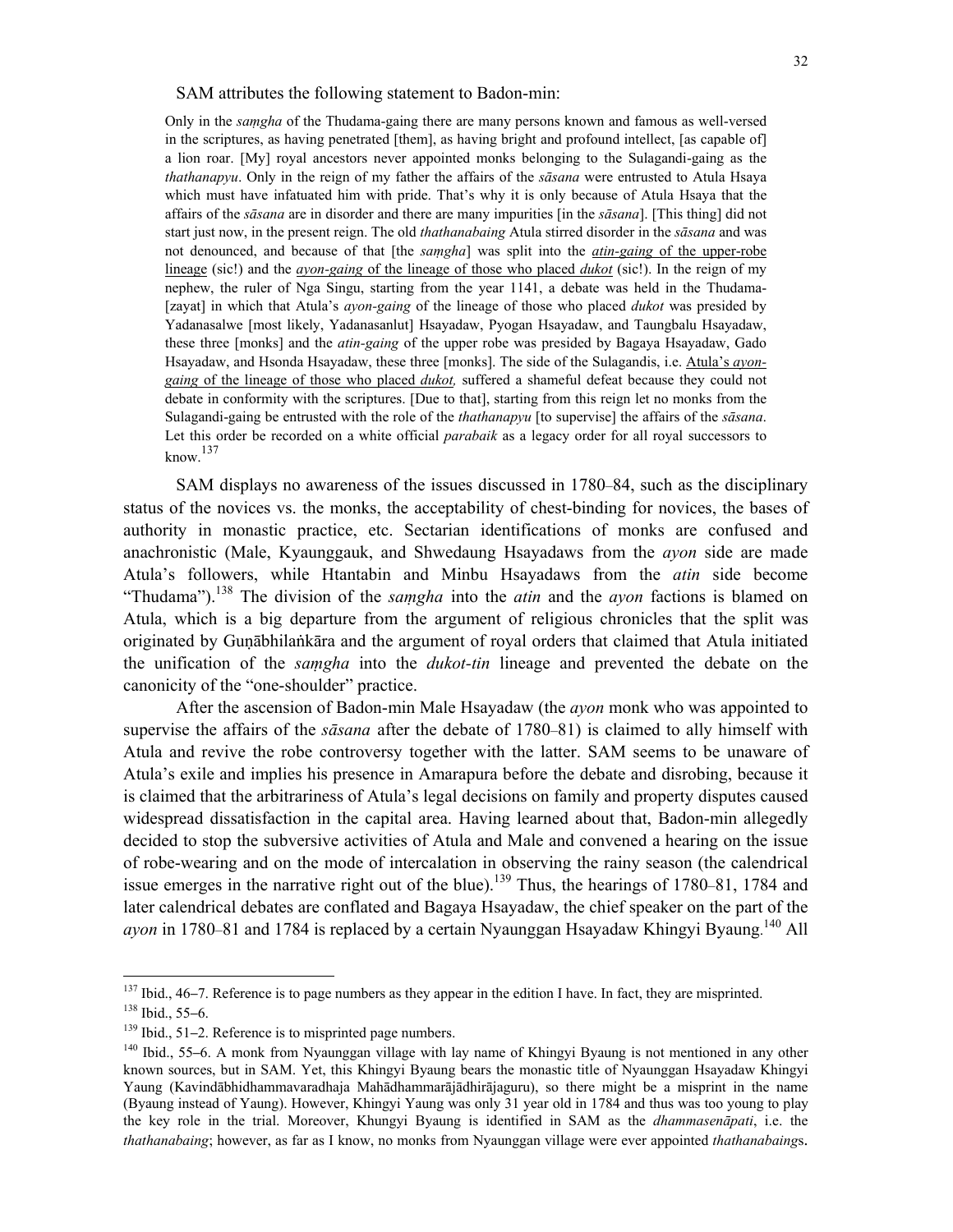these confused details make it very unlikely that SAM's story of Atula's floating down the river is to be trusted. $141$ 

However, it is interesting to note that the account of SAM is not entirely imaginary. It manipulates a number of real events (such as the hearings under Nga Singu-min and Alaungmintaya's veneration of Atula) and even shows knowledge of some textual sources. For instance, it gives the list of monks presiding over the debate of 1780–81 as Hsonda Hsayadaw, Bagaya Hsayadaw, and Gado Hsayadaw (from one party) and Yadanasanlut Hsayadaw, Pyogan Hsayadaw, and Taungbalu Hsayadaw (from the other). This list appears only in *The Glass Palace Chronicle* and is unique as it is at variance with numerous earlier versions of the list of participants in the debate.<sup>142</sup> It is highly probable that U Aung relied on *The Glass Palace Chronicle* for this information.<sup>143</sup>

Though in somewhat modified way, SAM also reflected the tradition set by royal orders and supported by religious chronicles that Atula was personally responsible for the perpetration of the *dukot-tin* from 1753 to 1780. Thus, as far as the account on Atula goes, SAM was a marriage of fantasy and misinterpretation with some real historical propaganda. Given that degree of acquaintance with some post-1782 historiography, it might be possible (at least theoretically) that the story of Atula's floating was not entirely made up by U Aung but reflected some anecdotal accounts of the *ayon-atin* debate current in late nineteenth-century Burma.<sup>144</sup>

 $\overline{a}$ 

 It is interesting to note here that two opponents of Atula, the First Maungdaung and the First Bagaya, were also remembered in controversial ways. Later oral history and written documents testify that both monks were intermittently cast either as victimized scholar-monks or as essentially bad guys. Negative myth-making about the First Maungdaung resulted in a story that he disrobed every evening to spend a night with Badon-min's concubines and then passed re-ordination in the morning. Attempts to acquit the First Maungdaung from disrepute as a result of his disrobing during the latter part of Badon-min's reign resulted in a story that the disrobing was forced and undeserved.

 The acquittal of the First Bagaya was also framed as a myth about forced disrobing. According to it, the First Bagaya disagreed with Badon-min on calendrical issues in 1812 and was undeservedly disrobed. In fact, the First Bagaya was disrobed and banished to his native village in 1794. As shown by a royal order, that happened because he took royal manuscripts from his donor who brought them without getting Badon-min's authorization. Later the manuscripts perished in a fire and the First Bagaya was considered guilty of a *pārājika* offence for knowingly taking and mishandling property which the owner did not intend to give to him. Negative myth-making about the First Bagaya included the claim that his monastic robes miraculously turned into a layman's dress when he was disrobed and that his corpse turned into a snake on the eve of cremation.

142 See ဦးမောင်မောင်တင်၊ *ကုန်းဘောင်ဆက်*၊ ပထမတွဲ၊ စာမျက်နှာ ၃၇၂; ဦးအောင်၊ *အယူတော်မင်္ဂလာ*၊ စာမျက်နှာ ၄၇; other versions in palm leaf ms no. 3978 in UCL, *The Royal Orders of Burma*, vol. VI, 390, မဲထီးဆရာတော်၊ *ဝံသဒီပနီ*၊ စာမျက်နှာ ၁၄၇, တတိယနံမော်ဆရာတော်၊

*သီလဝိသောဓနီ*၊ စာမျက်နှာ ၉၀.<br><sup>143</sup> At least one section of SAM explicitly refers to *The Glass Palace Chronicle*. ဦးအောင်၊ *အယူတော်မင်္ဂလာ*၊ စာမျက်နှာ ၉၃.<br><sup>143</sup> That the story of Atula's floating down the river might have just a possibility. Alternatively, it might have originated in that text. To check the earlier possibility, I've tried to confirm the details provided in SAM about Atula and Ayudaw Mingala by means of field research. As regards Atula, I've conducted a series of interviews in Okshitkyi area in March and June 2010 which showed a diverse set of ideas about Atula's career, all mediated by SAM to a different extent. The reliance on SAM was more often indirect, i.e. the informants referred to more contemporary sources, which, most likely, were derived from SAM. Some of the

The appellation *dhammasenāpati* also seems anachronistic for 1784, it came into use after the appointment of the First Maungdaung Hsayadaw several years later.

<sup>&</sup>lt;sup>141</sup> The currency of the story of Atula's floating down the river highlights the issue of unreliable information in Burmese biographical materials. Another thing that most likely never happened but entered the record on Atula is a manipulated story of two monks from Maungdaung village who were punished for following the "two-shoulder" practice by being assigned to carry earth for the construction of a stupa. In *Sāsanavaṃsappadīpikā* this event was fitted into Alaungmintaya's reign to claim that the royal palace and Atula's monastery were stricken with lightning, apparently as a punishment for such wrongdoing. Law, tr. *The History of the Buddha's Religion*, 129. However, if we give credence to Atula's writings (I'm inclined to do that, as Atula was apparently unaware of accusations that would be leveled against him some eighty years later), the punishment occurred during the reign of Dipeyin-min and the sentence was given by another monk, not by Atula. Palm-leaf ms. no. 11424 in UCL, folio  $\epsilon \infty$  <sup>v</sup>. Accordingly, Atula's monastery was probably not struck by lightning, as Atula was not really involved in the trial.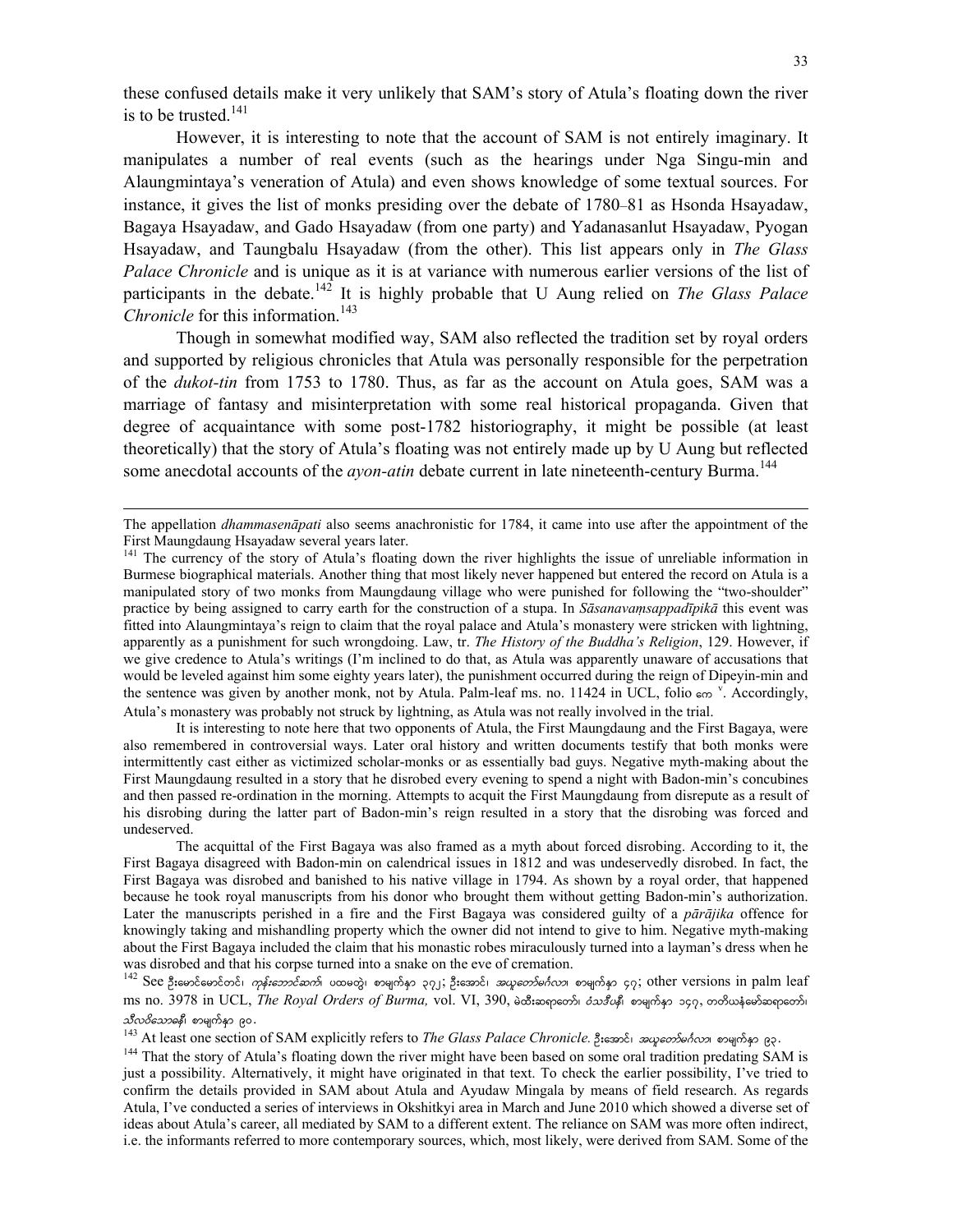A hint at a context in which accounts describing Atula's floating down the river might have appeared is perhaps provided by another work slightly postdating SAM. In 1920, Ashin Tejābhivaṃsa, a monk residing in the Taungngu area, published a pamphlet arguing against the followers of the Dwaya (Sulagandi) movement. To refute the latter's polemic against donations to *alajjī* monks based on the *Cūlagaṇṭhi*, Tejābhivaṃsa explained that the Sulagandi's opinion was shown to be wrong in several Vinaya works of the late nineteenth century (written by Shwegyin Hsayadaw Shin Jāgara, Mahabo Hsayadaw Shin Paduma, Thingaza Hsayadaw Shin Aggadhammālaṅkāra (1815–1886), and the Second Waziyayama Hsayadaw Shin Paññābhi (1830–1909)) and that Shin Indasāra from Sagaing was disrobed for holding that opinion and creating dissent in the *saṃgha* during the reign of Badon-min.145 Perhaps to stress further that the reliance on the *Cūlagaṇṭhi* was deeply problematic historically, Tejābhivaṃsa also summarized the story of what he called the Mahaganthi/Thudama vs. the Sulaganthi debate under Badon-min which led to the disrobing of Atula.<sup>146</sup> This story looks like a faithful reproduction of SAM in an abridged form with a few slight corrections (e.g. Male Hsayadaw is replaced by some Ma-aung Hsayadaw, an unknown, perhaps fabricated person, and the Sulagandi/*Cūlagaṇḍi* is more correctly spelt as the Sulaganthi/*Cūlagaṇṭhi*).

If juxtaposing the floating of Atula with polemic against the Dwaya was a rhetorical tool not invented, but adapted by Tejābhivaṃsa from some earlier works that similarly criticized the Dwaya/Sulagandi's opinion on the donations to *alajjī* monks, it is possible that the narrative of Atula's floating down the river naked was initially a fabrication aimed at discrediting the *Cūlagaṇṭhi* and those relying on that text by presenting the evidence of its problematic background and links. Even if it is not possible to determine the exact origin of that narrative at the present stage of research, it is clear that the usage of Atula's case by Tejābhivaṃsa follows a familiar model of targeting a convenient victim to dishonor a larger (and basically unrelated) monastic group. That is basically the same purpose that Atula's trial in 1784 has served.

### **Conclusion**

 $\overline{a}$ 

The present biography is a balancing act between stating the gaping lack of evidence which precludes conclusive investigation and acknowledging the circumstantial nature of key developments in Atula's career. It seems that this career had two critical moments—first, when

 The trustees of the stupa in Kyauksitpon (it has an alternative name of Shwetheindaw which might be its original designation) showed me handwritten notes on the biography of Ayudaw Mingala and his construction of Kyauksitpon and Mingala Hteit Pan Hpayas copied from SAM. In Mingala-gon I was shown a copy of SAM which belonged to the late abbot of local monastery who identified the temple in this village as Mingala Hteit Pan Hpaya. The monk had thoroughly studied the text marking it on many pages. The passage on construction of Mingala Hteit Pan was underlined and a new paragraph added on the margins describing how "our temple" was renovated. All in all, it is clear that local oral history, if such ever existed, was reconfigured to fit SAM which was apparently understood as a famous and seemingly old (and thus authentic) source.

 (Judging from the architecture of two monuments in Kyauksitpon and Mingala-gon, I'd rather date them to the colonial period. No other stupas or temples which may be alternative prospects survive in Kyauksitpon and Mingala-gon.)

informants went beyond SAM; for example, one of them claimed that Atula was floated down the river, released near Pyi, refused to accept his disrobing and stayed in a forest as a monk. Later he was visited by the future Shwegyin Hsayadaw Shin Jāgara (1822–1894) who studied under Atula and then founded the Shwegyin-gaing on the basis of Atula's instructions.

As regards Ayudaw Mingala, SAM claims that he built two stupas (Kyauksitpon Hpaya and Mingala Hteit Pan Hpaya) to the south of Khothan village. OD;atmif? t,lawmfr\*Fvm? pmrsufESm 179. To check that I visited Khothan, Kyauksitpon, and Mingala-gon villages in Monywa township in March, 2010. There I found two monuments attributed to Ayudaw Mingala, but both were claimed to be Mingala Hteit Pan Hpaya and in both cases the identification was clearly based on a copy of SAM the locals had.

<sup>&</sup>lt;sup>145</sup> အသျှင်သီရိဘဒ္ဒန္တ တေဇာဘိဝံသ၊ *ဗာလောဝါဒနိဂ္ဂဟကျမ်း* (ရန်ကုန်၊ လောကသာရ၊ ၁၂၈၁)၊ စာမျက်နှာ ၇-၂၅.<br><sup>146</sup> Ibid., 26–33.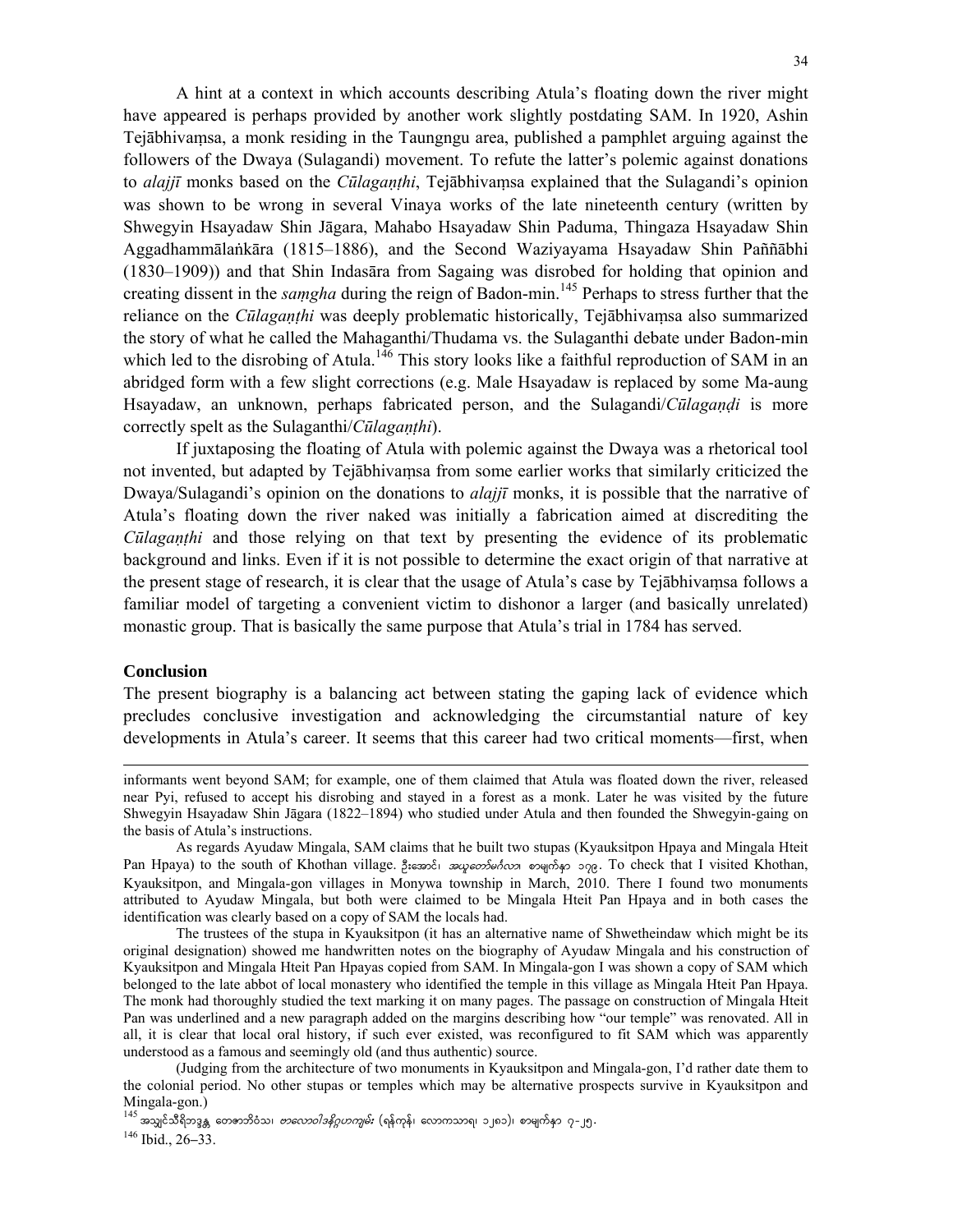Atula allied himself with Alaungmintaya and, second, when he was victimized in 1782–84. In my opinion, in both cases the developments were more due to a demand for a person like Atula, than to Atula's personal initiative. In the 1750s Alaungmintaya probably needed someone who was outspoken and self-confident to guide (and, perhaps, publicize) his program of religious action. In the 1780s there was a demand for a prominent, recognizable, but essentially powerless personality who might be blamed for the "wrong" course of monastic practice and would strengthen the argument for a new royal program of religious action. In both cases, the situation in the *saṃgha* was too complex for a single monastic actor to have a critical influence on it. Accordingly, in both cases Atula's name took on more importance than his actual historical role. A similar thing might have happened to Atula again in the late nineteenth century when the story about his trial might have been recycled to strengthen the critique of the Dwaya/Sulagandi movement. In fact, Atula should rather be remembered not as a culprit or a disgraced royal advisor, but as a person whose career and resultant public image reflect some important junctures through which the Burmese court monasticism went during the eighteenth and nineteenth centuries.

 We have too little information to understand how the alliance of Alaungmintaya and Atula was formed, but even the limited evidence we have suggests that Atula should have had a certain leadership background prior to joining Alaungmintaya in 1751. The reason why Alaungmintaya chose Atula as his teacher-monk was probably due to the latter's ability to counsel on various policy matters and guide his patron in an ambitious program of religious action strengthening Alaungmintaya's image as the *dhammarāja*. However, the very nature of Alaungmintaya's reign and his preoccupation with securing his conquests made it impossible that a monastic reform under him could have a broad geographical outreach and affect remote areas or locations inhabited by unsympathetic monks. Thus, the unification of the *saṃgha*  advocated by Atula in the 1750s was most likely constrained to the court monastic establishment.

The analysis presented here indicates that Atula's position during the first Konbaung reigns was not central to the proliferation of the "one-shoulder" manner, nor could his trial in 1784 have had a decisive effect on crushing the opposition to the "two-shoulder" reform. The "one-shoulder" dress code for novices was entrenched long before Atula's rise to prominence, and it did not disappear with his condemnation. Later in his reign Badon-min became disillusioned with his monastic advisors and their recipes for reform, and he again allowed the "one-shoulder" manner of dress and even such previously proscribed practices as hat-wearing and using "non-canonical" types of fans. As a result, the documents from the 1830s testify to the fact that up to that time novices in certain monasteries in the capital area still followed the "oneshoulder" manner.<sup>147</sup>

The currently accepted image of Atula was constructed by several royal orders in 1782– 1784. The order passed on June 3, 1782, personally blamed him for the survival of the *dukot-tin* between 1752 and 1780. In effect, it set the stage for the 1784 trial, and did it when Atula presumably was in Okshitkye and had not yet done anything "wrong" (e.g., violated any applicable royal command). The order dated March 12, 1784, envisaged the purge of the *dukottin* and *gāmavāsī* abbots, and the trial of Atula provided a pretext to carry it out six weeks later. The order dated April 25, 1784, which required that Atula and other "enemies of *sāsana*" should be disrobed, was phrased as a logical continuation of earlier orders. The role of Atula was defined, and in the nineteenth century the "two-shoulder" religious chronicles inscribed it in history.

<sup>&</sup>lt;sup>147</sup> Palm-leaf ms. no. Kin 58 in NL, folio  $\epsilon \infty$ <sup>r</sup>.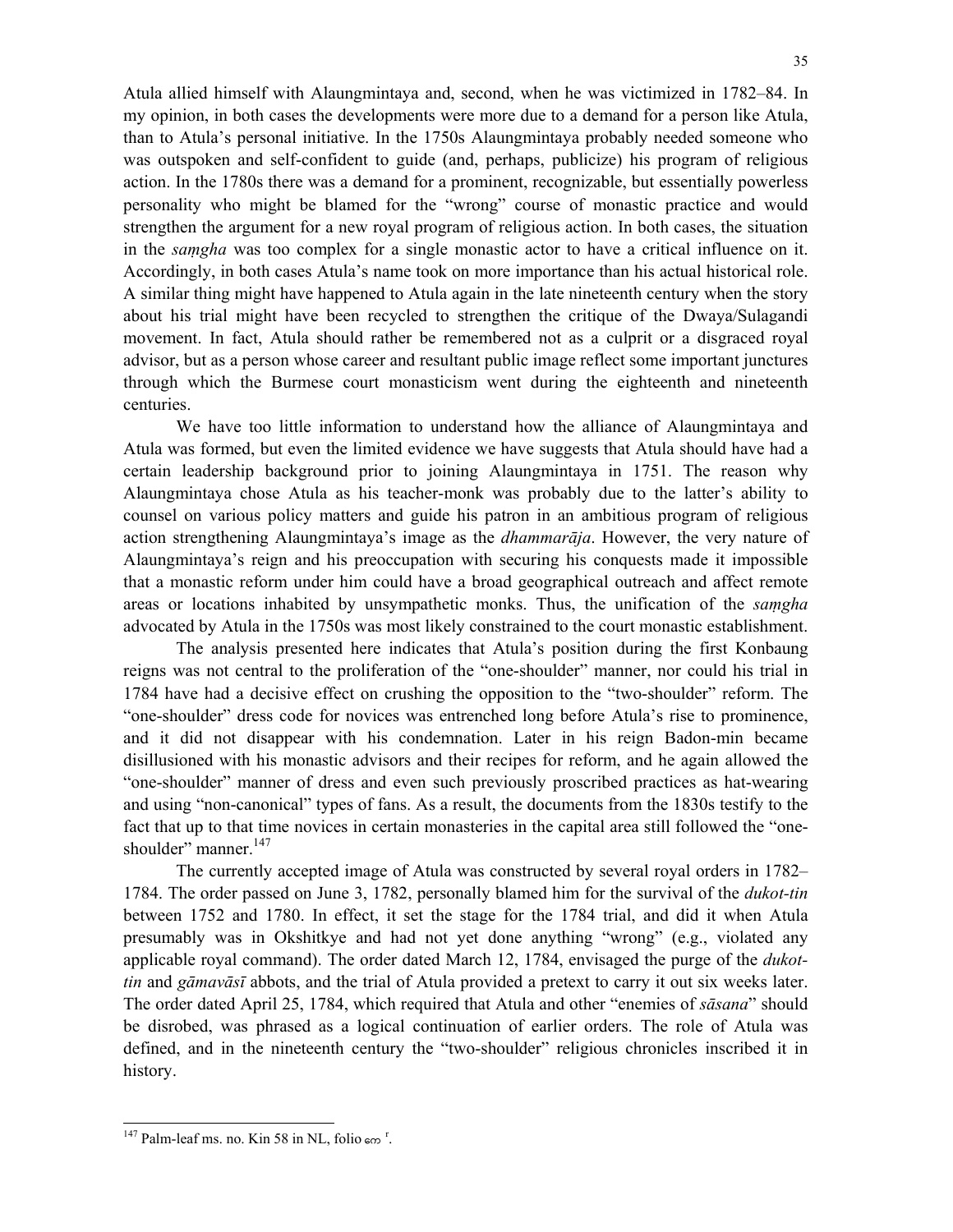Besides providing an excuse for the repression of the *dukot-tin* and *gāmavāsī* monks, the trial of Atula could have important psychological implications. It exonerated Alaungmintaya of any guilt with regard to supporting the wrong dress code as now Atula was publicly condemned as the person who misled the king. The trials also delegitimized the *dukot-tin* as a historic community, for now their track-record of royal support was attributed to misconceptions and fraud. It also provided a convenient tag line for the official discourse on the unsettled condition in the *saṃgha*. The disorder was attributed to the wrongdoings of a kind of evil genius who was now removed from the community and whose influence had been uprooted. It was not the fault of the initiators of the trial that the reform of the 1780s and 1790s did not achieve its presumed objective of unifying the monkhood in the end. At least they created a nice story to explain what made the reform necessary and how it proceeded.

The present biography provides a limited discussion of the situation in the Burmese *saṃgha* in the eighteenth century and of the reasons of its preoccupation with the reform at this time. It sets aside the important issue of relations between the monks and the crown and the interests or expectations of both sides concerning each other. It also does not offer any conclusion about the outcomes of this reform process. All these tasks require further research, and I personally would like to know the larger picture. The discussion here suggests a way out of the box of the "one-shoulder" vs. the "two shoulder" paradigm and shows that the developments and debates in the Burmese *saṃgha* were more complex. The fissures often occurred within a single community (as in the case of a conflict between Atula and other members of the Tongaing) and switching sides was not uncommon. Still, the nature and the details of inter-monastic competition are not yet clear.

Rhetorical and conceptual links between royal orders on Atula, the trial report, and monastic chronicles highlight the key roles played by monks in initiating the reform under Badon-min, providing its justification, and keeping its momentum. In this aspect the present study suggests that a reinvestigation of monastic reforms in Burma is desirable, given that more often such reforms were analyzed as royal initiatives and royal prerogative.

While evaluating Atula, it should be acknowledged that his ambition as Alaungmintaya's teacher was not to further the "one-shoulder" dress code but to ensure a proper standard of monastic behavior, to transform the *saṃgha* into a worthy recipient of donations and an effective vehicle of kammatic progress. In his capacity as the royal advisor, Atula put much effort into promoting conformity with the Vinaya (in the way he and other *tisiwareit*s understood this). In this regard he had much more in common with his "two-shoulder" opponents than they were willing to admit in their writings.

At the same time, the reform in eighteenth-century Burma as envisaged by the *tisiwareit*s was not limited to monastic practices (or to a single such practice such as the manner of wearing the robe) but covered lay behavior as well. Reforming lay behavior and promoting larger awareness of the monks' conformity with the Vinaya when choosing an appropriate candidate for donations seems to be an important innovative feature employed by the *tisiwareit*s. In this sense, the purpose of this movement was not a purely monastic reform, but a more general religious reform. A combination of monastic and lay offering in one package is a rarer instance of Buddhist reform which awaits further exploration. In contrast to that, the reform as promoted by the members of the "two-shoulder" faction in the 1780s and 1790s looks like a more conservative and traditional policy of vying for leadership on the basis of alleged strict adherence to the Vinaya.

An initial version of a paper on which this biography is based was presented at the 2010 Burma Studies Conference in Marseille. I would like to thank Jacques Leider, Victor Lieberman, Patrick Pranke, William Pruitt, Alicia Turner,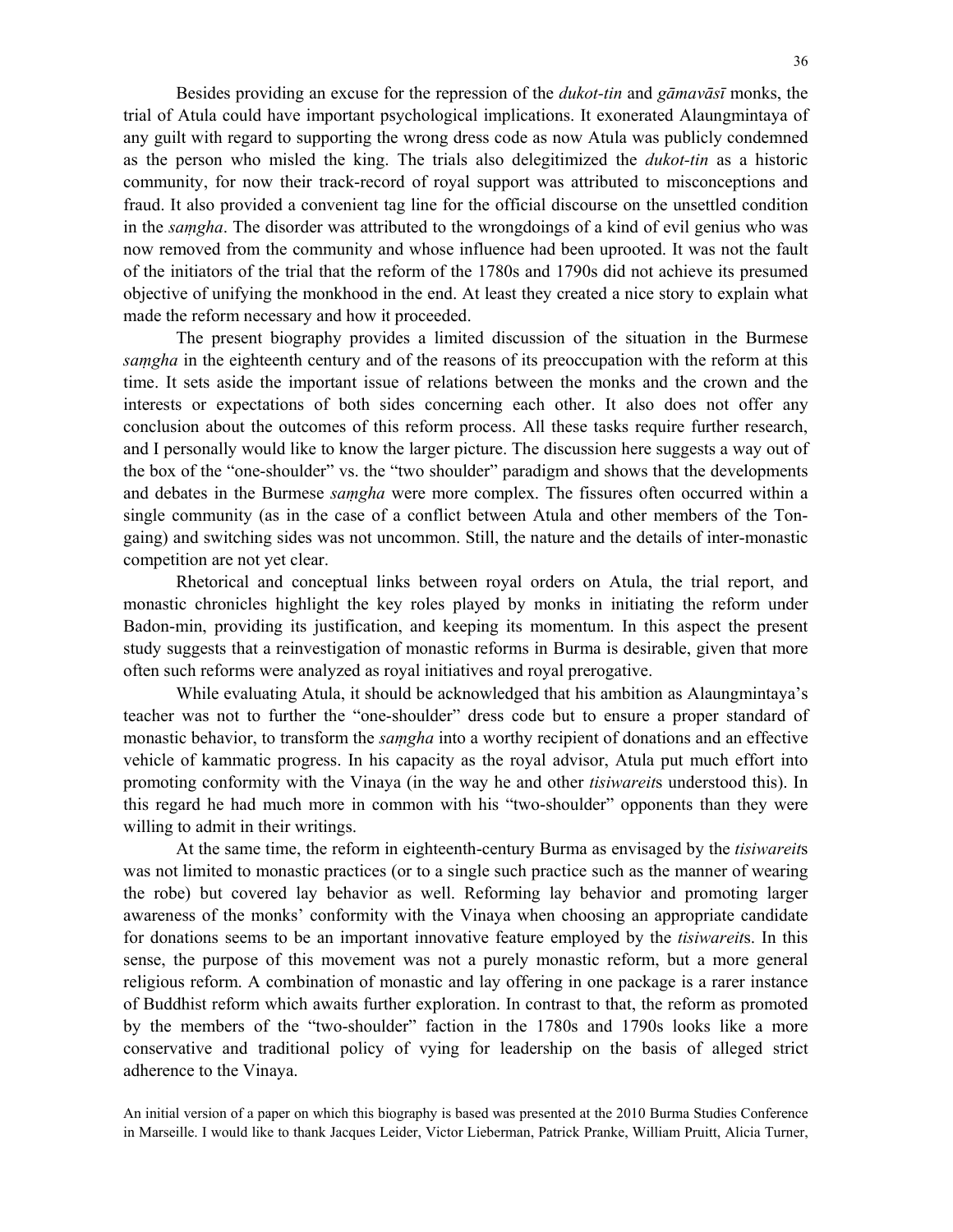and two anonymous JBS reviewers for their valuable comments and suggestions. I also owe a debt of gratitude to William Pruitt for making the English of this biography acceptable. All possible mistakes are my responsibility. I would like to thank the Ministry of Religious Affairs, the Ministry of Culture, and the Ministry of Education of the Republic of the Union of Myanmar for granting the necessary permissions for research in Myanmar as well as the Russian Embassy in Myanmar for obtaining these permissions. My gratitude also goes to Taungpaw-kyaung Hsayadaw U Ādiccavaṃsa from Hsalingyi, the abbots and the *saṃgha* of Kanbya-kyaung in Okshitkyi village, Man-aung-yadana-kyaungtaik and Nyaunglebin-taik in Leinhla village, Shweumin and Beiman-tha monasteries in Ton village, Manaw-thitagu-kyaung-thit in Khothan village, Edu-kyaung in Mingala-gon village, as well as to the officials and staff of the Universities' Central Library, research library of the Ministry of Religious Affairs, National Library, and Research Center for Ancient Myanmar Manuscripts (Yangon) for their generous help essential for this project. Last but not least, I would like to thank Ko Kyaw Hswe Myint, Ko Min Ye Lat, Ko Than Zaw, and Ko Thein Naing, the members of my research team, whose dedication was critical for my fieldwork, and my informants Hsayadaw U Kesara, U Kelānada, U Sīlavaṃsa, U Sujāta, U Sobhita, U Vepulla, Hpongyi U Than Yin, U Kyaw Yin, U Kyaw Win, Daw Than Yin, and U Lun Maung.

Alexey Kirichenko is an assistant professor at the Institute of Asian and African Studies, Moscow State University, Russia and a visiting senior research fellow at the Nalanda-Sriwijaya Centre, ISEAS, and Asia Research Institute, National University of Singapore. His primary research interests include monastic Buddhism, pre-colonial history, and historiography of Burma. He can be reached at vamsa00@gmail.com.

## **Bibliography**

- အတင်အရုံစာတမ်း [Account of the debate of the *atin* and *ayon* monks]၊ မြန်အောင်မြို့ ဂူကိုးလုံတောရဆရာတော် [Myanaung-myo Gukolon Tawya Hsayadaw] 2000 06: [Skillful answers to six questions]၊ စာမျက်နှာ ၃၄၃-၄၁၃။ ရန်ကုန်။ ဦးဇဋ္ဌိလနှင့် တပည့်များဓမ္မဒါန၊ ၁၃၅၈.
- soposopoos [Atula Hsayadaw] of enginal solutions [Enquiries of the line of kings—questions and answers]။ ရန်ကုန်၊ ဟံသာဝတီ၊ ၁၉၄၀.
- အောင်, ဦး [Aung, U] *အယူတော်မင်္ဂလာလျှော်ထုံး ဖြစ်သော ကဝိသာရမဥ္စူသာကျမ်း* [The chest for the essence of  $wisdom$ , or the submissions of Ayudaw Mingala] www.sdom, or the submissions of Ayudaw Mingala] woodwares လယ်တီတရားသတင်းစာတိုက်၊ ၁၂၈၉.
- Blackburn, Anne M. *Locations of Buddhism*: *Colonialism and Modernity in Sri Lanka*. Chicago: University of Chicago Press, 2010.
- Bode, Mabel Haynes. *The Pali Literature of Burma*. Rangoon: Burma Research Society, 1965. \_\_\_\_\_\_, ed. *Sāsanavaṃsa.* London: Pali Text Society, 1897.
- Charney, Michael. *Powerful Learning*: *Buddhist Literati and the Throne in Burma's Last Dynasty*. Ann Arbor, MI: Center for South and Southeast Asian Studies, University of Michigan, 2006.
- Eliot, Sir Charles. *Hinduism and Buddhism*: *An Historical Sketch*, vol. I. London: Edward Arnold, 1921.
- Ferguson, John. "The Quest for Legitimation by Burmese Monks and Kings: The Case of the Shwegyin Sect (19<sup>th</sup>–20<sup>th</sup> Centuries)," in Bardwell L. Smith, ed. *Religion and Legitimation of Power in Thailand, Laos, and Burma*. Chambersburg, PA: Anima Books, 1978.
	- \_\_\_\_\_\_\_, "The Symbolic Dimensions of the Burmese Sangha." PhD diss., Cornell University, 1975.
- Hansen, Anne Ruth. *How to Behave: Buddhism and Modernity in Colonial Cambodia, 1860 1930*. Honolulu: University of Hawai'i Press, 2007.
- မှန်ရှည်တပ်ဆွေတော်စည်၊ သကဋ္ဌအဘိသေကစာတမ်း၊ ရတနာသီခမြို့သမိုင်း၊ အမရပူရမြို့တည်စာတမ်း  ${\rm [Correct\quad}$ genealogy. Sanskrit treatise on abhiṣeka. History of the city of Yadanatheinga. Account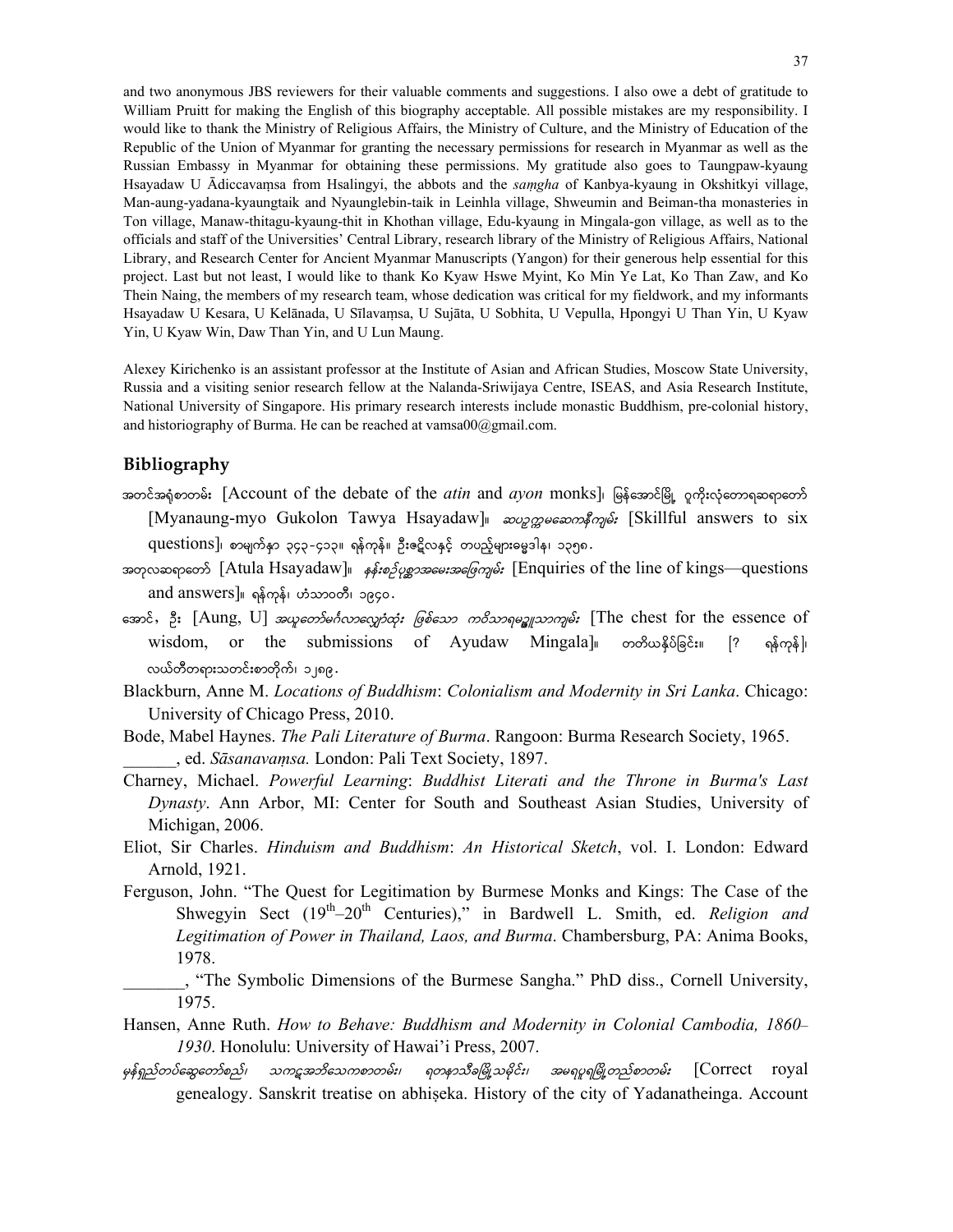of the construction of the city of Amarapura]။ ရန်ကုန်၊ စာပေဗိမာန်၊ ၁၉၇၆ (တက္ကသိုလ်များ စာအုပ်ပြုစုရေးကော်မီတီ ပေပုရပိုက်စာစဉ် – ၅) $\cdot$ 

- pp:[o]] pps:[o]] papeon [Hpayabyu Hsayadaw] 30004600000000000 [The explication of knowledge about  $the$   $s\bar{a}s$ ana]။ ရန်ကုန်၊ ဘုရားဖြူစာပေထိန်းသိမ်းရေးအဖွဲ့၊ ၁၉၉၃.
- ဆုံထားဆရာတော် [Hsonda Hsayadaw] ဟာသနသု*ဒ္ဓိဒီပကပါဌ်နှင့် သာသနသုဒ္ဓိဒီပကနိဿယ* [The illumination of the purification of the sasana and *nissaya* thereof]။ ရန်ကုန်၊ သာသနာရေးဦးစီးဌာန၊ ၁၉၈၀.

Htin Aung, Maung. *A History of Burma.* New York: Columbia University Press, 1967.

- ဣန္ဒဝဇီရာဘီလင်္ကာရ သီရိဓဧမဟာဓမ္မရာဇာဓိရာဇဂုရု (မုံရွေးဆရာတော်သျှင်အာဒိစ္စ) [Indawazirabilingaya Thiyidazamahadamayazadiyazaguru (Monywe Hsayadaw Shin Adeitsa)] pesspeopegps esl eυρερερίεται [The great celebrated chronicle called the splendid adornment of the lord of kings] အတွဲ ၄။ လက်နိုပ်စက်မှု၊ ၁၉၆၈ [Typewritten copy available in the Northern Illinois University Library, call no. DS528.5 .A3471968].
- ခင်ခင်စိန်၊ ဒေါ် (တည်းဖြတ်သူ) [Khin Khin Sein, Daw, ed.]*။ အလောင်းမင်းတရားအမိန့်တော်များ* [Royal orders of  $\text{Alaungmintaya}$  ။ ရန်ကုန်၊ မြန်မာသမိုင်းကော်မရှင်၊ ၁၉၆၄ (မြန်မာသမိုင်းကော်မရှင် ကျမ်းစဉ် - ၅).
- Kirichenko, Alexey. "Dynamics of Monastic Mobility and Networking in Upper Myanmar of the Seventeenth and Eighteenth Centuries." Paper read in the Buddhist Dynamics in Premodern Southeast Asia Conference, March 10–11, 2011, Nalanda-Srivijaya Center, ISEAS, Singapore.
	- \_\_\_\_\_\_, "Istoriographicheskie i sotsialnye osobennosti monasheskogo istoriopisaniya Myanmy 17–19 vekov [Historiographic and social dimensions of Burmese monastic historywriting of the seventeenth to the nineteenth centuries]." *Vestnik Moskovskogo Universiteta. Seriya 13: Vostokovedenie* 2011, no. 4: 3–23.
	- \_\_\_\_\_\_, "Monasheskaya stratifikatsiya i pridvornoe monashestvo kak osobaya gruppa v buddhiskoi samghe Birmy v 17 i 18 vekah [Monastic stratification and court monks as a specific entity in Burmese Buddhist saṃgha of the seventeenth and eighteenth centuries]." *Vestnik Moskovskogo Universiteta. Seriya 13*: *Vostokovedenie* 2008, no. 4: 3–23.
	- \_\_\_\_\_\_, "Taunggwin Hsayadaw and the Transformation of Monastic Hierarchies in Colonial Burma," forthcoming.
- Kirsch, Thomas. "Modernizing Implications of the 19<sup>th</sup> Century Reforms in the Thai Sangha." *Contributions to Asian Studies* 8 (1975): 8–23.
- Kitsudo, Masahiro. "A Survey of the Founders of the Amarapura Nikāya in Burma (Myanmar): Their Journeys and Higher Ordinations." 椙山女学園大学研究論集 人文科学篇・社会科学篇・自然科学篇 = *Journal of Sugiyama Jogakuen University. Humanities, Social Sciences, Natural Sciences* 33 (2002): 153–172.
- Law, Bimala Churn, tran. *The History of the Buddha's Religion (Sāsanavaṃsa)*. London: Luzac & Co., 1952 (Sacred Books of the Buddhists XVII).
- Leider, Jacques. "Text, Lineage and Tradition: The Struggle for Norms and Religious Legitimacy under King Bodawphaya (1782–1819)." *Journal of Burma Studies* 9 (2004): 82–129.
- Lieberman, Victor. "A New Look at the 'Sāsanavamsa.' " *Bulletin of the School of Oriental and African Studies, University of London* 39.1 (1976): 137–49.
- Malalgoda, Kitsiri. *Buddhism in Sinhalese Society 1750*–*1900*: *A Study of Religious Revival and Change*. Berkeley, CA: University of California Press, 1976.
- မဟာဓမ္မသကြီး [Mahadamathingyan] *သာသနာလင်္ကာရစာတမ်း* [The embellishment of the sasana] ရှိကုန်၊ ဟံသာ၀တီ၊ ၁၉၅၆.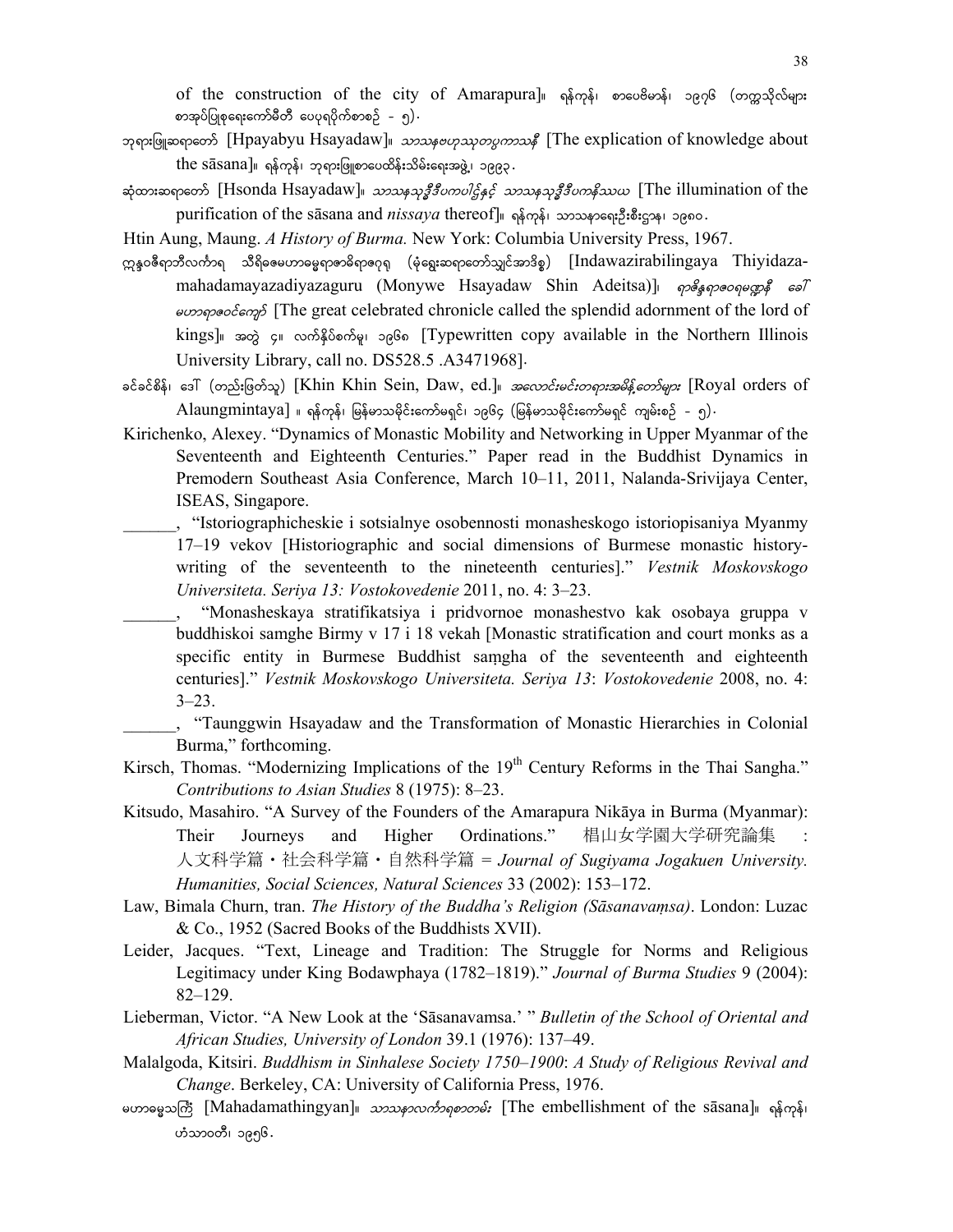- မောင်မောင်တင်, ဦး [Maung Maung Tin, U]<sub>။</sub> *ကုန်းဘောင်ဆက်မဟာရာဇဝင်တော်ကြီး* [The great extensive royal chronicle of the Konbaung dynasty]။ ပဉ္စမအကြိမ်။ ပထမနှင့် ဒုတိယတွဲ။ ရန်ကုန်၊ တက္ကသိုလ်များ သမိုင်းသုတေသနဦးစီးဌာန၊ ၂၀၀၄ .
- မဲထီးဆရာတော် [Mede Hsayadaw] *ဝံသဒီပနီ* [The illumination of the lineage] ရန်ကုန်၊ ဟံသာဝတီ၊ ၁၉၆၇.
- Mendelson, Michael E. *Sangha and State in Burma: a Study of Monastic Sectarianism and Leadership*. Ithaca, NY: Cornell University Press, 1975.
- မင်းကြီး မဟာဇေယျသင်္ခယာ [Mingyi Mahazeyathinkhaya]<sub>။</sub> *တစ္နွတ္တဒီပနီကျမ်း* [Exposition on ghosts]<sub>။ မန္တလေး၊</sub> မြန်မာ့တာရာ၊  $1906$ .
- USeeေ creasificomomomorificama Maungdaung Thathanabaing Hsayadaw] 3060:00560  $[Answers to king's questions]$ ။ မန္တလေး၊ ဓမ္ဗူမိတ်ဆွေ၊ ၁၃၂၃.
- . "თ ვდათ ვათავათ არის" [A praise of Tigumba cetiya]" *ით ვათავრ:* [Great  $salutation]$ ။ ရန်ကုန်၊ ပိဋကဗျူဟာအဖွဲ့၊ ၁၉၈၀။ စာမျက်နှာ ၁၁၇-၇၆ $\cdot$
- ပဲခူးမြို့ ကြခတ်ဝိုင်းကျောင်းတိုက်ဆရာတော် [Pegu-myo Kyakhatwaing-kyaungtaik Hsayadaw]။ omoedu&mZ0Ho0dbm0e Dusrf; [Explanation of royal and religious history]/ yJcl;? ကြခတ်ဝိုင်းသာသနာပြုအသင်း၊ ၁၉<u>၉၂</u>.
- Poungpattana, Rattanaporn. "King Bodawhpaya of Konbaung in a Testimony of Ayudhya War Captives." In *Myanmar Historical Commission Conference Proceedings*. Part 3, 12-30. Yangon: Myanma Historical Commission, 2005.
- $\varphi$ <sub>2</sub>, 3: [Ponnya, U]<sub>||</sub> *2020 နှင့်ရောက်နှင့် ဆွမ်းတော်ကြီးစာတမ်း* [Submission on [the condition] of the sasana and the account of the great offering]။ ရန်ကုန်၊ ဟံသာ၀တီ၊ ၁၉၅၉.
- Pranke, Patrick. " 'Bodawpaya's Madness': Monastic Accounts of King Bodawpaya's Conflict with the Burmese Sangha: Part One." *Journal of Burma Studies* 12 (2008): 1–28.

\_\_\_\_\_\_, "The 'Treatise on the Lineage of the Elders' (Vamsadipani): Monastic Reform and the Writing of Buddhist History in Eighteenth-Century Burma." PhD diss., University of Michigan, 2004.

- Ray, Niharranjan. *An Introduction to the Study of Theravada Buddhism in Burma*. Calcutta: University of Calcutta, 1946.
- Reynolds, Craig James. *The Buddhist Monkhood in Nineteenth Century Thailand*. PhD diss., Cornell University, 1972.
- Singer, Noel. *The Sorcerer-King and That "Great Abortion" at Mingun*. New Delhi: APH Publishing, 2004.
- တတိယနံမော်ဆရာတော် [Tatiya Namaw Hsayadaw] သီလ*ဝိသောဓနီကျမ်း* [Purification of moral conduct] ရန်ကုန်၊ သာသနာရေးဦးစီးဌာန၊ ၁၉၉၂.
- တေဇာဘိဝံသ, အသျှင်သီရိဘဒ္ဒန္တ [Tezabiwuntha, Ashin Thiri Batdanta] *ဗာလောဝါဒနိဂ္ဂဟကျမ်း* [Refutation of a foolish doctrine]။ ရန်ကုန်၊ လောကသာရ၊ ၁၂၈၁.
- Than Tun, "The influence of occultism in Burmese history with special reference to Bodawphaya's reign 1782–1819," *The Bulletin of the Burma Historical Commission* I, 2 (1960): 117–45.
- Than Tun, ed. *The Royal Orders of Burma, A.D. 1598*–*1885,* vols. III, IV, and IV. Kyoto: The Center for Southeast Asian Studies, Kyoto University, 1985–1987.
- သမ္ဗောဓိ၊ ဆရာတော် ဦး [Thanbawdi, Hsayadaw U]။ *မဟာငှက်ပစ်တောင်ရာဇဝင်သမိုင်းကျမ်း* [Chronicle of Mahahngetpittaung] မန္တလေး၊ သုခ၀တီ၊ ၁၃၁၇.
- သိရီသောဘန<sup>,</sup> အရှင် [Thirithawbana, Ashin]။ *မဟာဒ္ဓါရနိကာယသာသနံသဒီပနီ* [The illumination of the *sa<sup>sana</sup>* lineage of the Mahadwaya-nikaya]။ ရန်ကုန်၊ လယ်တီမဏ္ဍိုင်၊ ၁၉၇၄.